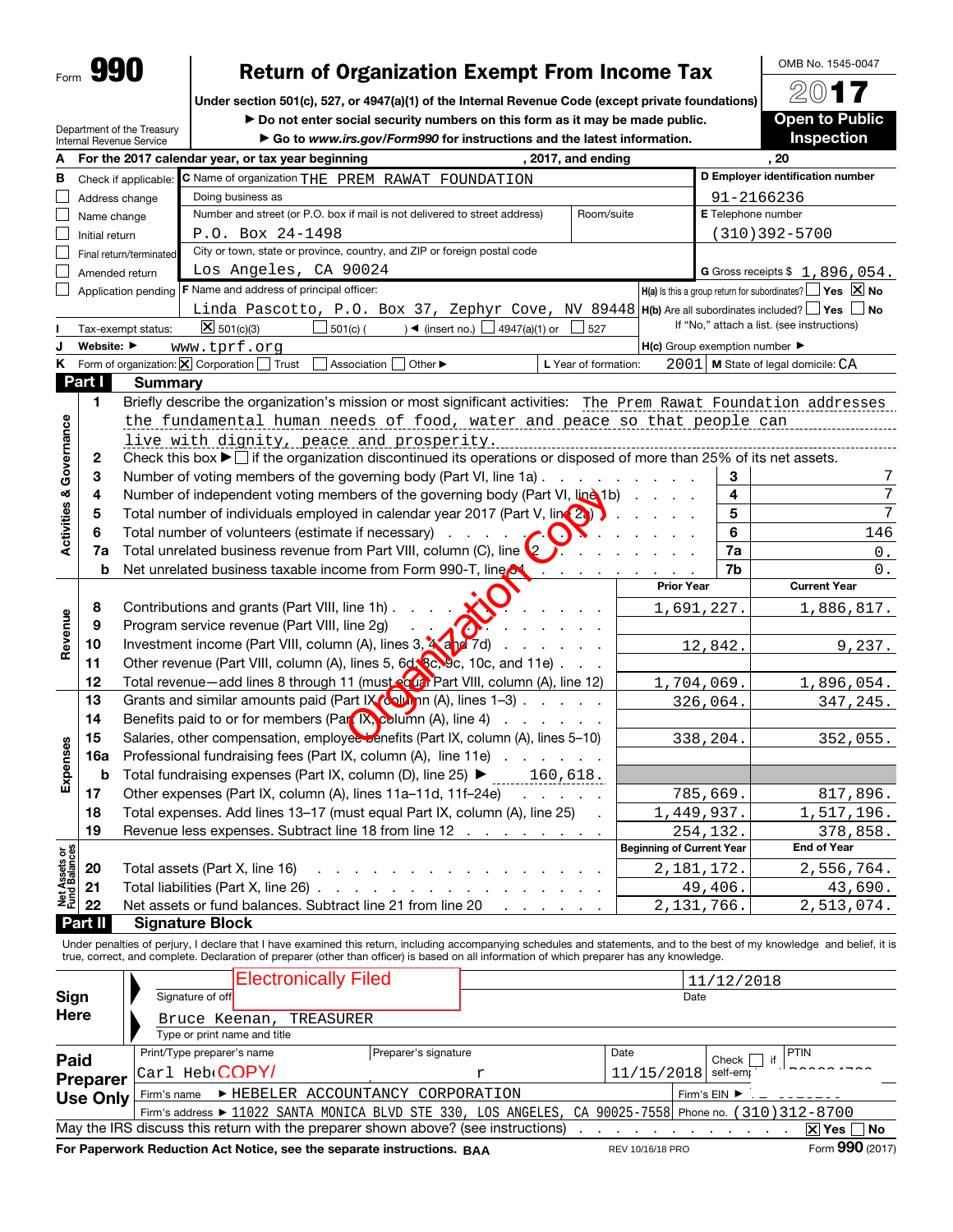| Form 990 (2017) | Page 2                                                                                                                                                                                                                                                                                                                                      |
|-----------------|---------------------------------------------------------------------------------------------------------------------------------------------------------------------------------------------------------------------------------------------------------------------------------------------------------------------------------------------|
| Part III        | <b>Statement of Program Service Accomplishments</b>                                                                                                                                                                                                                                                                                         |
|                 | Check if Schedule O contains a response or note to any line in this Part III $\ldots$ $\Box$                                                                                                                                                                                                                                                |
| 1.              | Briefly describe the organization's mission:                                                                                                                                                                                                                                                                                                |
|                 |                                                                                                                                                                                                                                                                                                                                             |
|                 | the fundamental human needs of food, water and peace so that people can                                                                                                                                                                                                                                                                     |
|                 |                                                                                                                                                                                                                                                                                                                                             |
| $\mathbf{2}$    | Did the organization undertake any significant program services during the year which were not listed on the                                                                                                                                                                                                                                |
|                 | and the state of<br>$\Box$ Yes $\Box$ No                                                                                                                                                                                                                                                                                                    |
|                 | If "Yes," describe these new services on Schedule O.                                                                                                                                                                                                                                                                                        |
| 3               | Did the organization cease conducting, or make significant changes in how it conducts, any program                                                                                                                                                                                                                                          |
|                 | $\Box$ Yes $\Box$ No                                                                                                                                                                                                                                                                                                                        |
|                 | If "Yes," describe these changes on Schedule O.                                                                                                                                                                                                                                                                                             |
| 4               | Describe the organization's program service accomplishments for each of its three largest program services, as measured by<br>expenses. Section 501(c)(3) and 501(c)(4) organizations are required to report the amount of grants and allocations to others,<br>the total expenses, and revenue, if any, for each program service reported. |
| 4a              | (Code: $($ Code: $)$ (Expenses \$ $911, 814$ , including grants of \$ $24, 000$ , ) (Revenue \$ $0$ , )                                                                                                                                                                                                                                     |
|                 | TPRF's peace initatives include general outreach of Prem Rawat's message and                                                                                                                                                                                                                                                                |
|                 |                                                                                                                                                                                                                                                                                                                                             |
|                 | strength_and_realize_how_to_find_peace_as_individuals__and_find_new________________________________                                                                                                                                                                                                                                         |
|                 | sources of well-being. The programs are in 77 countries with 17 new in 2017.                                                                                                                                                                                                                                                                |
|                 |                                                                                                                                                                                                                                                                                                                                             |
|                 |                                                                                                                                                                                                                                                                                                                                             |
|                 |                                                                                                                                                                                                                                                                                                                                             |
|                 |                                                                                                                                                                                                                                                                                                                                             |
|                 |                                                                                                                                                                                                                                                                                                                                             |
|                 | $\alpha$                                                                                                                                                                                                                                                                                                                                    |
|                 |                                                                                                                                                                                                                                                                                                                                             |
| 4b              | (Code: (Code: (Expenses \$ 140,900. including grants of \$ 140,000.) (Revenue \$ 140,000.) (Revenue \$ 1,000.)                                                                                                                                                                                                                              |
|                 | TPRF's Food for People (FFP) provited over 430,000 meals primarily                                                                                                                                                                                                                                                                          |
|                 |                                                                                                                                                                                                                                                                                                                                             |
|                 |                                                                                                                                                                                                                                                                                                                                             |
|                 | to further help students go on to higher education and adopt to the manuscrim manuscript                                                                                                                                                                                                                                                    |
|                 |                                                                                                                                                                                                                                                                                                                                             |
|                 | <u> 2017 Annual Report</u>                                                                                                                                                                                                                                                                                                                  |
|                 |                                                                                                                                                                                                                                                                                                                                             |
|                 |                                                                                                                                                                                                                                                                                                                                             |
|                 |                                                                                                                                                                                                                                                                                                                                             |
|                 |                                                                                                                                                                                                                                                                                                                                             |
|                 |                                                                                                                                                                                                                                                                                                                                             |
| 4c              | (Expenses $\frac{167,245}{245}$ including grants of $\frac{21,500}{24,500}$ ) (Revenue \$<br>(Code:                                                                                                                                                                                                                                         |
|                 | <u>. 0</u> )<br>TPRF provides support relief for humanitarian disaster events for                                                                                                                                                                                                                                                           |
|                 | those affected to Non Profit agencies and organizations. In 2017                                                                                                                                                                                                                                                                            |
|                 | TPRF provided \$42,500 to the Houston Food Bank for Houston area                                                                                                                                                                                                                                                                            |
|                 | people_affected_by_Hurricane_flooding, \$43,000 for Puerto_Rico_                                                                                                                                                                                                                                                                            |
|                 | affected people and \$36,000 to Nepal for flooding relief there.                                                                                                                                                                                                                                                                            |
|                 | More information is at www.tprf.org                                                                                                                                                                                                                                                                                                         |
|                 |                                                                                                                                                                                                                                                                                                                                             |
|                 |                                                                                                                                                                                                                                                                                                                                             |
|                 |                                                                                                                                                                                                                                                                                                                                             |
|                 |                                                                                                                                                                                                                                                                                                                                             |
|                 |                                                                                                                                                                                                                                                                                                                                             |
| 4d              | Other program services (Describe in Schedule O.)                                                                                                                                                                                                                                                                                            |
|                 | (Expenses \$<br>including grants of \$<br>) (Revenue \$                                                                                                                                                                                                                                                                                     |
| 4е              | Total program service expenses<br>1,219,959.                                                                                                                                                                                                                                                                                                |
|                 |                                                                                                                                                                                                                                                                                                                                             |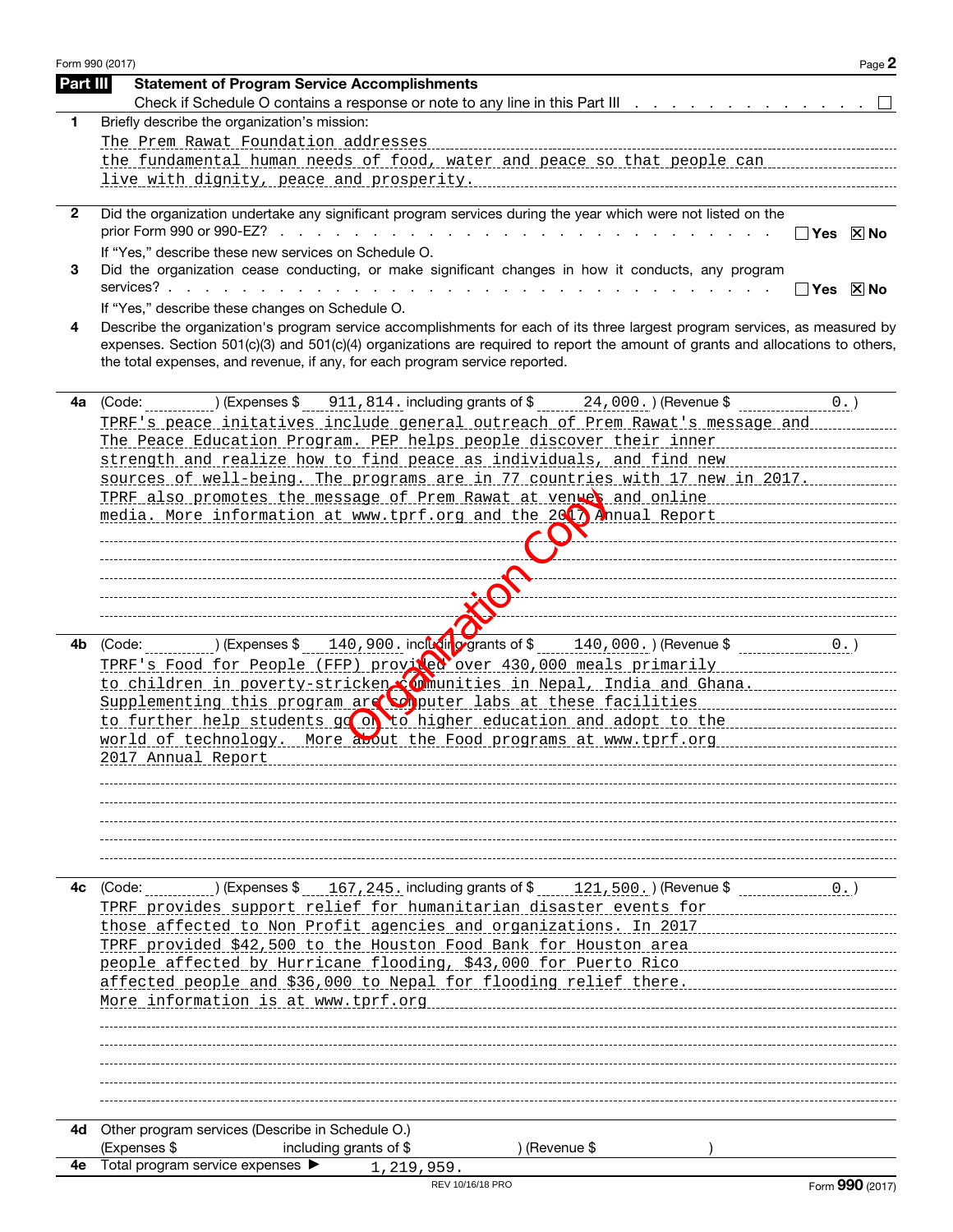|           | Form 990 (2017)                                                                                                                                                                                                                                                                                                                                                                                                                                                                                            |                         |                           | Page 3   |
|-----------|------------------------------------------------------------------------------------------------------------------------------------------------------------------------------------------------------------------------------------------------------------------------------------------------------------------------------------------------------------------------------------------------------------------------------------------------------------------------------------------------------------|-------------------------|---------------------------|----------|
| Part IV   | <b>Checklist of Required Schedules</b>                                                                                                                                                                                                                                                                                                                                                                                                                                                                     |                         |                           |          |
|           |                                                                                                                                                                                                                                                                                                                                                                                                                                                                                                            |                         | Yes                       | No       |
| 1         | Is the organization described in section 501(c)(3) or 4947(a)(1) (other than a private foundation)? If "Yes,"<br>complete Schedule A.                                                                                                                                                                                                                                                                                                                                                                      | 1.                      | $\times$                  |          |
| 2         | Is the organization required to complete Schedule B, Schedule of Contributors (see instructions)?<br><b>Contract Contract</b>                                                                                                                                                                                                                                                                                                                                                                              | $\overline{2}$          | $\boldsymbol{\mathsf{x}}$ |          |
| 3         | Did the organization engage in direct or indirect political campaign activities on behalf of or in opposition to<br>candidates for public office? If "Yes," complete Schedule C, Part I.<br>and a contract of the contract of the                                                                                                                                                                                                                                                                          | 3                       |                           | ×        |
| 4         | Section 501(c)(3) organizations. Did the organization engage in lobbying activities, or have a section 501(h)<br>election in effect during the tax year? If "Yes," complete Schedule C, Part II                                                                                                                                                                                                                                                                                                            | $\overline{\mathbf{4}}$ |                           | ×        |
| 5         | Is the organization a section $501(c)(4)$ , $501(c)(5)$ , or $501(c)(6)$ organization that receives membership dues,<br>assessments, or similar amounts as defined in Revenue Procedure 98-19? If "Yes," complete Schedule C,<br>Part III $\ldots$ , $\ldots$ , $\ldots$<br>the second contract of the contract of the contract of the contract of the contract of the contract of the contract of the contract of the contract of the contract of the contract of the contract of the contract of the con | 5                       |                           | $\times$ |
| 6         | Did the organization maintain any donor advised funds or any similar funds or accounts for which donors<br>have the right to provide advice on the distribution or investment of amounts in such funds or accounts? If<br>"Yes," complete Schedule D, Part I<br>and the contract of the contract of the contract of the contract of the contract of the contract of the contract of the contract of the contract of the contract of the contract of the contract of the contract of the contra             | 6                       |                           | ×        |
| 7         | Did the organization receive or hold a conservation easement, including easements to preserve open space,<br>the environment, historic land areas, or historic structures? If "Yes," complete Schedule D, Part II<br>$\mathbf{1}$ $\mathbf{1}$ $\mathbf{1}$                                                                                                                                                                                                                                                | $\overline{7}$          |                           | ×        |
| 8         | Did the organization maintain collections of works of art, historical treasures, or other similar assets? If "Yes,"<br>complete Schedule D, Part III<br>$\frac{1}{2}$ , $\frac{1}{2}$ , $\frac{1}{2}$ , $\frac{1}{2}$ , $\frac{1}{2}$ , $\frac{1}{2}$ , $\frac{1}{2}$ , $\frac{1}{2}$ , $\frac{1}{2}$ , $\frac{1}{2}$ , $\frac{1}{2}$ , $\frac{1}{2}$                                                                                                                                                      | 8                       |                           | $\times$ |
| 9         | Did the organization report an amount in Part X, line 21, for escrow or custodial account liability, serve as a<br>custodian for amounts not listed in Part X; or provide credit counseling, debt management, credit repair, or<br>debt negotiation services? If "Yes," complete Schedule D, Part IV .<br>and the contract of the contract of the                                                                                                                                                          | 9                       |                           | ×        |
| 10        | Did the organization, directly or through a related organization, hold assets in temporarily restricted<br>endowments, permanent endowments, or quasi-endowments? If "Yes," complete Schedule D, Part V.                                                                                                                                                                                                                                                                                                   | 10                      |                           | $\times$ |
| 11        | If the organization's answer to any of the following questions is "Yes," (Then complete Schedule D, Parts VI,<br>VII, VIII, IX, or X as applicable.                                                                                                                                                                                                                                                                                                                                                        |                         |                           |          |
|           | a Did the organization report an amount for land, buildings, and equipment in Part X, line 10? If "Yes,"<br>complete Schedule D, Part VI<br><u>and a straight and a straight and a straight and a straight and a straight and a straight and a straight and a straight and a straight and a straight and a straight and a straight and a straight and a straight and a strai</u>                                                                                                                           | 11a                     | ×                         |          |
|           | b Did the organization report an amount for investments-other securities in Part X, line 12 that is 5% or more<br>of its total assets reported in Part X, line 16? If "Yes," complete Schedule D, Part VII.                                                                                                                                                                                                                                                                                                | 11 <sub>b</sub>         |                           | ×.       |
|           | c Did the organization report an amount for investments program related in Part X, line 13 that is 5% or more<br>of its total assets reported in Part X, line 16? If "Yes complete Schedule D, Part VIII                                                                                                                                                                                                                                                                                                   | 11c                     |                           | ×        |
|           | d Did the organization report an amount for other assets in Part X, line 15 that is 5% or more of its total assets<br>reported in Part X, line 16? If "Yes," complete Conedule D, Part IX                                                                                                                                                                                                                                                                                                                  | 11d                     |                           | ×        |
|           | e Did the organization report an amount for other habilities in Part X, line 25? If "Yes," complete Schedule D, Part X                                                                                                                                                                                                                                                                                                                                                                                     | 11e                     |                           | $\times$ |
|           | f Did the organization's separate or consolidated financial statements for the tax year include a footnote that addresses<br>the organization's liability for uncertain tax positions under FIN 48 (ASC 740)? If "Yes," complete Schedule D, Part X                                                                                                                                                                                                                                                        | 11f                     |                           | ×.       |
|           | 12 a Did the organization obtain separate, independent audited financial statements for the tax year? If "Yes," complete                                                                                                                                                                                                                                                                                                                                                                                   | 12a                     | ×                         |          |
|           | <b>b</b> Was the organization included in consolidated, independent audited financial statements for the tax year? If<br>"Yes," and if the organization answered "No" to line 12a, then completing Schedule D, Parts XI and XII is optional                                                                                                                                                                                                                                                                | 12 <sub>b</sub>         |                           | ×.       |
| 13        | Is the organization a school described in section $170(b)(1)(A)(ii)?$ If "Yes," complete Schedule E                                                                                                                                                                                                                                                                                                                                                                                                        | 13                      |                           | $\times$ |
| 14 a<br>b | Did the organization maintain an office, employees, or agents outside of the United States?<br>and a state of<br>Did the organization have aggregate revenues or expenses of more than \$10,000 from grantmaking,<br>fundraising, business, investment, and program service activities outside the United States, or aggregate                                                                                                                                                                             | 14a                     |                           | ×        |
| 15        | foreign investments valued at \$100,000 or more? If "Yes," complete Schedule F, Parts I and IV.<br>Did the organization report on Part IX, column (A), line 3, more than \$5,000 of grants or other assistance to or                                                                                                                                                                                                                                                                                       | 14 <sub>b</sub>         |                           | ×.       |
|           | for any foreign organization? If "Yes," complete Schedule F, Parts II and IV                                                                                                                                                                                                                                                                                                                                                                                                                               | 15                      | ×                         |          |
| 16        | Did the organization report on Part IX, column (A), line 3, more than \$5,000 of aggregate grants or other<br>assistance to or for foreign individuals? If "Yes," complete Schedule F, Parts III and IV.                                                                                                                                                                                                                                                                                                   | 16                      |                           | ×.       |
| 17        | Did the organization report a total of more than \$15,000 of expenses for professional fundraising services on<br>Part IX, column (A), lines 6 and 11e? If "Yes," complete Schedule G, Part I (see instructions)                                                                                                                                                                                                                                                                                           | 17                      |                           | ×.       |
| 18        | Did the organization report more than \$15,000 total of fundraising event gross income and contributions on<br>Part VIII, lines 1c and 8a? If "Yes," complete Schedule G, Part II                                                                                                                                                                                                                                                                                                                          | 18                      |                           | ×.       |
| 19        | Did the organization report more than \$15,000 of gross income from gaming activities on Part VIII, line 9a?<br>If "Yes," complete Schedule G, Part III (b) and a series and a series and a series of the Schedule G, Part III                                                                                                                                                                                                                                                                             | 19                      |                           | ×.       |

Form **990** (2017)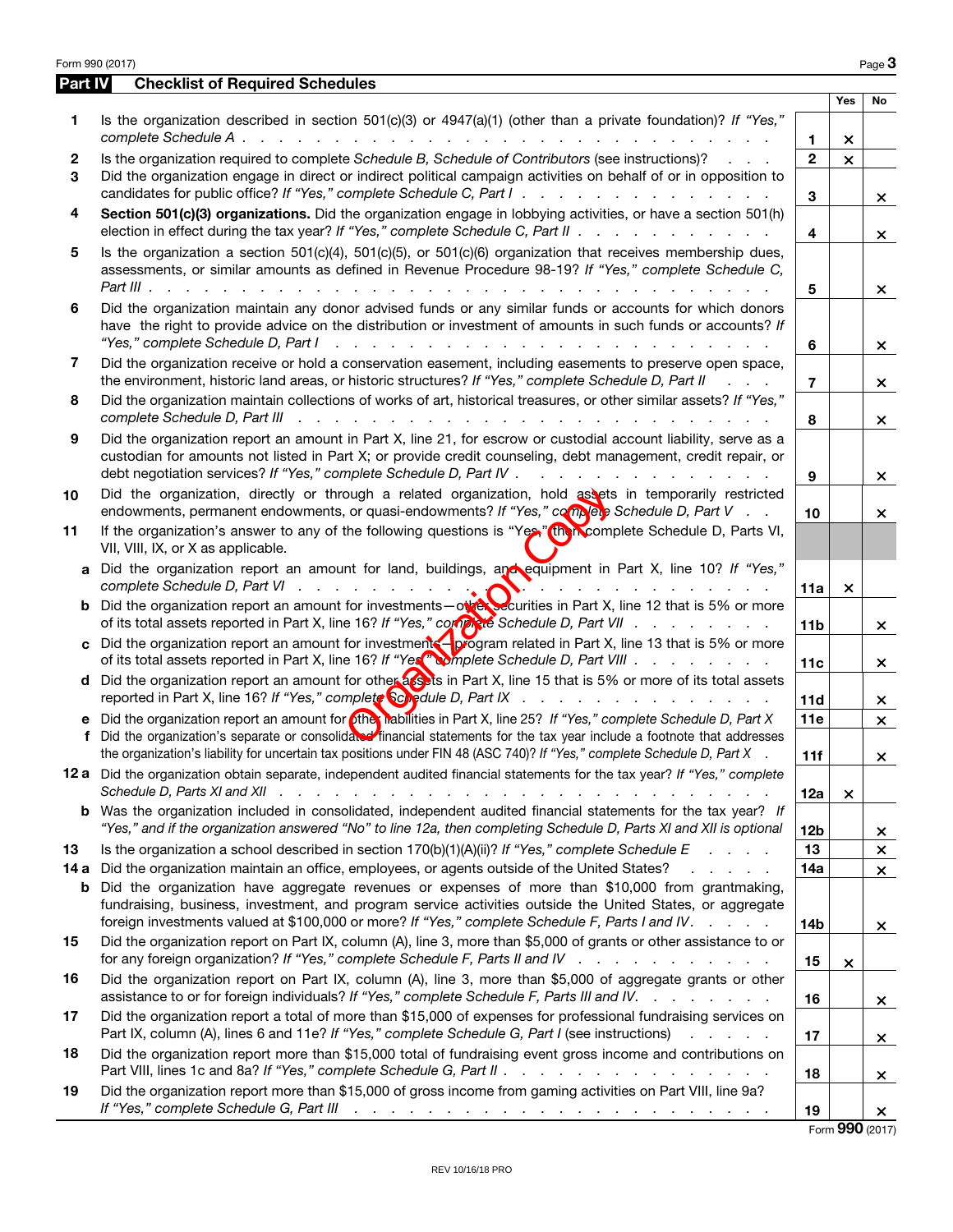| Form 990 (2017) |                                                                                                                                                                                                                                                                                                                                                                          |                 |     | Page 4          |
|-----------------|--------------------------------------------------------------------------------------------------------------------------------------------------------------------------------------------------------------------------------------------------------------------------------------------------------------------------------------------------------------------------|-----------------|-----|-----------------|
| Part IV         | <b>Checklist of Required Schedules (continued)</b>                                                                                                                                                                                                                                                                                                                       |                 |     |                 |
|                 |                                                                                                                                                                                                                                                                                                                                                                          |                 | Yes | No              |
|                 | 20 a Did the organization operate one or more hospital facilities? If "Yes," complete Schedule H.                                                                                                                                                                                                                                                                        | 20a             |     | $\times$        |
|                 | <b>b</b> If "Yes" to line 20a, did the organization attach a copy of its audited financial statements to this return?<br>Did the organization report more than \$5,000 of grants or other assistance to any domestic organization or                                                                                                                                     | 20 <sub>b</sub> |     |                 |
| 21              | domestic government on Part IX, column (A), line 1? If "Yes," complete Schedule I, Parts I and II                                                                                                                                                                                                                                                                        | 21              |     | $\times$        |
| 22              | Did the organization report more than \$5,000 of grants or other assistance to or for domestic individuals on                                                                                                                                                                                                                                                            |                 |     |                 |
|                 | Part IX, column (A), line 2? If "Yes," complete Schedule I, Parts I and III<br>and a state of the state of the state of                                                                                                                                                                                                                                                  | 22              |     | $\times$        |
| 23              | Did the organization answer "Yes" to Part VII, Section A, line 3, 4, or 5 about compensation of the                                                                                                                                                                                                                                                                      |                 |     |                 |
|                 | organization's current and former officers, directors, trustees, key employees, and highest compensated                                                                                                                                                                                                                                                                  |                 |     |                 |
|                 | employees? If "Yes," complete Schedule J.                                                                                                                                                                                                                                                                                                                                | 23              |     | $\mathsf{x}$    |
| 24a             | Did the organization have a tax-exempt bond issue with an outstanding principal amount of more than<br>\$100,000 as of the last day of the year, that was issued after December 31, 2002? If "Yes," answer lines 24b<br>through 24d and complete Schedule K. If "No," go to line 25a<br>and the contract of the contract of the con-                                     | 24a             |     | $\mathsf{x}$    |
|                 | b Did the organization invest any proceeds of tax-exempt bonds beyond a temporary period exception?                                                                                                                                                                                                                                                                      | 24b             |     |                 |
| c               | Did the organization maintain an escrow account other than a refunding escrow at any time during the year<br>to defease any tax-exempt bonds?<br><u>and a straightforward and a straight and a straight and a straight and a straight and a straight and a straight and a</u>                                                                                            | 24c             |     |                 |
|                 | $d$ Did the organization act as an "on behalf of" issuer for bonds outstanding at any time during the year? $\ldots$                                                                                                                                                                                                                                                     | <b>24d</b>      |     |                 |
|                 | 25a Section 501(c)(3), 501(c)(4), and 501(c)(29) organizations. Did the organization engage in an excess benefit                                                                                                                                                                                                                                                         |                 |     |                 |
|                 | transaction with a disqualified person during the year? If "Yes," complete Schedule L, Part I                                                                                                                                                                                                                                                                            | 25a             |     | $\mathsf{x}$    |
| b               | Is the organization aware that it engaged in an excess benefit transaction with a disqualified person in a prior<br>year, and that the transaction has not been reported on any of the organization's prior Forms 990 or 990-EZ?                                                                                                                                         |                 |     |                 |
|                 | If "Yes," complete Schedule L, Part I.<br><b>Contract Contract Street</b>                                                                                                                                                                                                                                                                                                | 25 <sub>b</sub> |     | ×.              |
| 26              | Did the organization report any amount on Part X, line 5, 6, or 22 for receivables from or payables to any                                                                                                                                                                                                                                                               |                 |     |                 |
|                 | current or former officers, directors, trustees, key employees, highes compensated employees, or                                                                                                                                                                                                                                                                         |                 |     |                 |
|                 | disqualified persons? If "Yes," complete Schedule L, Part II                                                                                                                                                                                                                                                                                                             | 26              |     | ×.              |
| 27              | Did the organization provide a grant or other assistance to $\partial \mathbf{r}$ officer, director, trustee, key employee,<br>substantial contributor or employee thereof, a grant selection committee member, or to a 35% controlled<br>entity or family member of any of these persons? If "Yes," or wild be Schedule L, Part III                                     | 27              |     | ×               |
| 28              | Was the organization a party to a business transaction with one of the following parties (see Schedule L,<br>Part IV instructions for applicable filing thresholds, conditions, and exceptions):                                                                                                                                                                         |                 |     |                 |
| а               | A current or former officer, director, trustee, or key moloyee? If "Yes," complete Schedule L, Part IV                                                                                                                                                                                                                                                                   | 28a             |     | ×               |
| b               | A family member of a current or former officer, director, trustee, or key employee? If "Yes," complete<br>Schedule L, Part IV<br>and the state of the                                                                                                                                                                                                                    | 28b             |     | ×.              |
|                 | c An entity of which a current or former officer, director, trustee, or key employee (or a family member thereof)<br>was an officer, director, trustee, or director Indirect owner? If "Yes," complete Schedule L, Part IV                                                                                                                                               | 28 <sub>c</sub> |     | ×               |
| 29              | Did the organization receive more than \$25,000 in non-cash contributions? If "Yes," complete Schedule M                                                                                                                                                                                                                                                                 | 29              | ×   |                 |
| 30              | Did the organization receive contributions of art, historical treasures, or other similar assets, or qualified                                                                                                                                                                                                                                                           | 30              |     | ×.              |
| 31              | Did the organization liquidate, terminate, or dissolve and cease operations? If "Yes," complete Schedule N,<br>Part I                                                                                                                                                                                                                                                    | 31              |     | ×.              |
| 32              | Did the organization sell, exchange, dispose of, or transfer more than 25% of its net assets? If "Yes,"<br>complete Schedule N, Part II<br>a constitution of the constitution of the constitution of the constitution of the constitution of the constitution of the constitution of the constitution of the constitution of the constitution of the constitution of the | 32              |     | ×.              |
| 33              | Did the organization own 100% of an entity disregarded as separate from the organization under Regulations<br>sections 301.7701-2 and 301.7701-3? If "Yes," complete Schedule R, Part I.                                                                                                                                                                                 | 33              |     | ×.              |
| 34              | Was the organization related to any tax-exempt or taxable entity? If "Yes," complete Schedule R, Part II, III,<br>or IV, and Part V, line 1<br>والمتعاون والمتعاون والمتعاون والمتعاون والمتعاون والمتعاون والمتعاون والمتعاون والمتعاونة والمتعاون                                                                                                                      | 34              |     | ×               |
| <b>35a</b>      | Did the organization have a controlled entity within the meaning of section 512(b)(13)?                                                                                                                                                                                                                                                                                  | 35a             |     | $\times$        |
| b               | If "Yes" to line 35a, did the organization receive any payment from or engage in any transaction with a<br>controlled entity within the meaning of section 512(b)(13)? If "Yes," complete Schedule R, Part V, line 2.                                                                                                                                                    | 35b             |     | ×.              |
| 36              | Section 501(c)(3) organizations. Did the organization make any transfers to an exempt non-charitable<br>related organization? If "Yes," complete Schedule R, Part V, line 2.                                                                                                                                                                                             | 36              |     | ×.              |
| 37              | Did the organization conduct more than 5% of its activities through an entity that is not a related organization                                                                                                                                                                                                                                                         |                 |     |                 |
|                 | and that is treated as a partnership for federal income tax purposes? If "Yes," complete Schedule R,                                                                                                                                                                                                                                                                     |                 |     |                 |
|                 | Part VI. $\cdots$ $\cdots$ $\cdots$ $\cdots$ $\cdots$<br>and a state of the state of the                                                                                                                                                                                                                                                                                 | 37              |     | ×.              |
| 38              | Did the organization complete Schedule O and provide explanations in Schedule O for Part VI, lines 11b and<br>19? Note. All Form 990 filers are required to complete Schedule O.                                                                                                                                                                                         |                 |     |                 |
|                 |                                                                                                                                                                                                                                                                                                                                                                          | 38              | ×   | Form 990 (2017) |
|                 |                                                                                                                                                                                                                                                                                                                                                                          |                 |     |                 |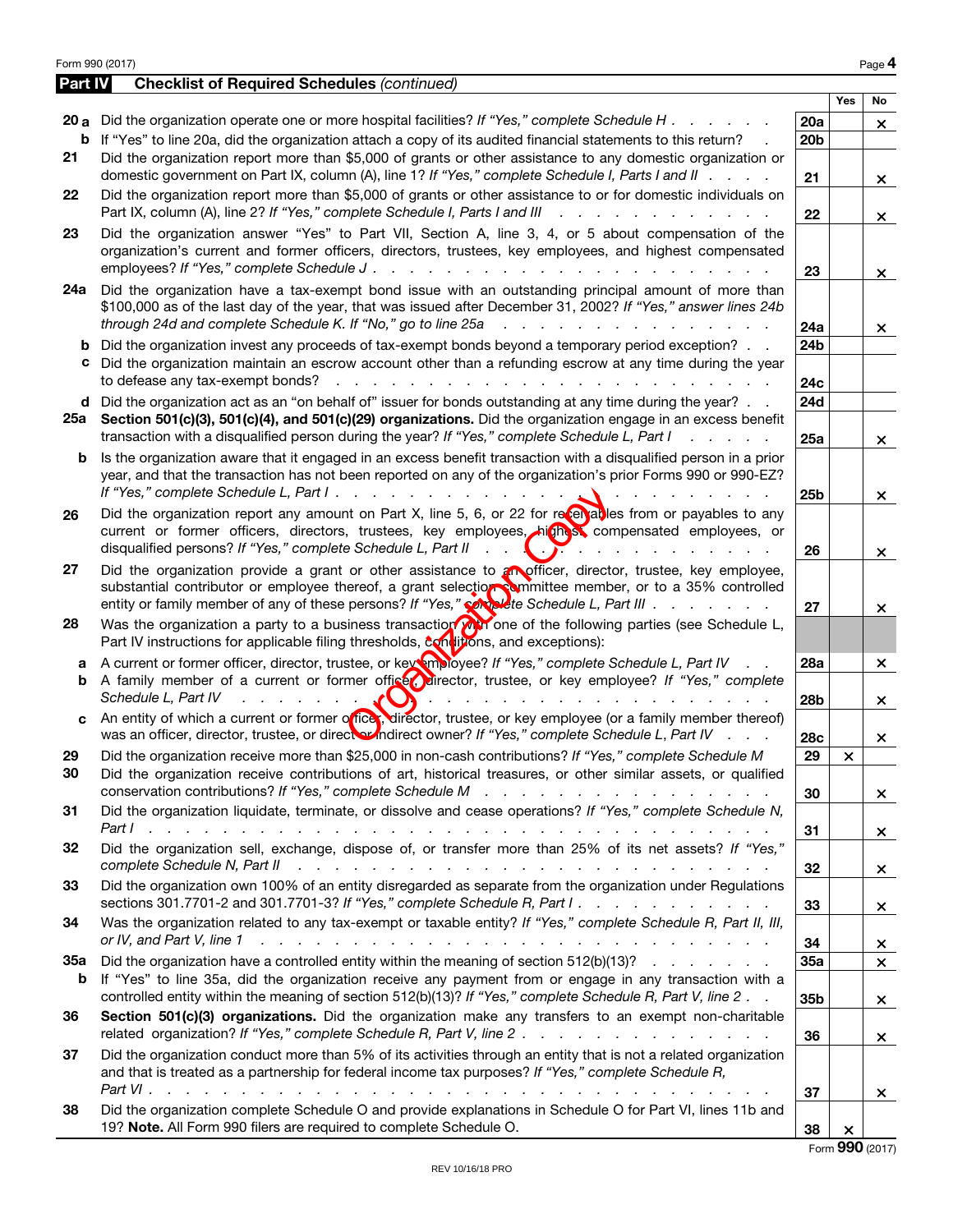|        | Form 990 (2017)                                                                                                                    |                |          | Page 5   |
|--------|------------------------------------------------------------------------------------------------------------------------------------|----------------|----------|----------|
| Part V | <b>Statements Regarding Other IRS Filings and Tax Compliance</b>                                                                   |                |          |          |
|        | Check if Schedule O contains a response or note to any line in this Part V                                                         |                |          |          |
|        |                                                                                                                                    |                | Yes      | No       |
| 1a     | Enter the number reported in Box 3 of Form 1096. Enter -0- if not applicable<br>1a<br>0                                            |                |          |          |
| b      | Enter the number of Forms W-2G included in line 1a. Enter -0- if not applicable<br>1 <sub>b</sub><br><sup>n</sup>                  |                |          |          |
| c      | Did the organization comply with backup withholding rules for reportable payments to vendors and                                   |                |          |          |
|        | reportable gaming (gambling) winnings to prize winners?                                                                            | 1c             | $\times$ |          |
| 2a     | Enter the number of employees reported on Form W-3, Transmittal of Wage and Tax                                                    |                |          |          |
|        | Statements, filed for the calendar year ending with or within the year covered by this return<br>2a<br>7                           |                |          |          |
| b      | If at least one is reported on line 2a, did the organization file all required federal employment tax returns?                     | 2 <sub>b</sub> | $\times$ |          |
|        | Note. If the sum of lines 1a and 2a is greater than 250, you may be required to e-file (see instructions).                         |                |          |          |
| За     | Did the organization have unrelated business gross income of \$1,000 or more during the year?                                      | За             |          |          |
| b      | If "Yes," has it filed a Form 990-T for this year? If "No" to line 3b, provide an explanation in Schedule O                        | 3b             |          | ×.       |
| 4a     | At any time during the calendar year, did the organization have an interest in, or a signature or other authority                  |                |          |          |
|        | over, a financial account in a foreign country (such as a bank account, securities account, or other financial                     |                |          |          |
|        | $account$ ?.<br><b>Contract Contract</b><br><b>Contract Contract Contract</b><br>the company of the company                        |                |          |          |
|        |                                                                                                                                    | 4a             |          | ×        |
| b      | If "Yes," enter the name of the foreign country: ▶                                                                                 |                |          |          |
|        | See instructions for filing requirements for FinCEN Form 114, Report of Foreign Bank and Financial Accounts                        |                |          |          |
|        | (FBAR).                                                                                                                            |                |          |          |
| 5a     | Was the organization a party to a prohibited tax shelter transaction at any time during the tax year?                              | 5a             |          | ×.       |
| b      | Did any taxable party notify the organization that it was or is a party to a prohibited tax shelter transaction?                   | 5b             |          | $\times$ |
| с      | If "Yes" to line 5a or 5b, did the organization file Form 8886-T?                                                                  | 5 <sub>c</sub> |          |          |
| 6a     | Does the organization have annual gross receipts that are normally greatex than \$100,000, and did the                             |                |          |          |
|        | organization solicit any contributions that were not tax deductible as charitable contributions?                                   | 6a             |          | $\times$ |
| b      | If "Yes," did the organization include with every solicitation an express statement that such contributions or                     |                |          |          |
|        | gifts were not tax deductible? $\ldots$ $\ldots$ $\ldots$ $\ldots$ $\ldots$                                                        | 6b             |          |          |
| 7      | Organizations that may receive deductible contributions under section 170(c).                                                      |                |          |          |
| а      | Did the organization receive a payment in excess of \$75 made bartly as a contribution and partly for goods                        |                |          |          |
|        | and services provided to the payor?                                                                                                | 7a             |          | ×.       |
| b      | If "Yes," did the organization notify the donor of the value $\partial_{k}$ the goods or services provided?                        | 7b             |          |          |
| c      | Did the organization sell, exchange, or otherwise dispose of tangible personal property for which it was                           |                |          |          |
|        | required to file Form 8282?                                                                                                        | 7c             |          | ×        |
| d      | If "Yes," indicate the number of Forms 8282 filed $\phi$ may the year $\cdots$ $\cdots$<br>7d                                      |                |          |          |
| е      | Did the organization receive any funds, directly ovindirectly, to pay premiums on a personal benefit contract?                     | 7e             |          | ×        |
| f      | Did the organization, during the year, pay premiums, directly or indirectly, on a personal benefit contract?.                      | 7f             |          | $\times$ |
| g      | If the organization received a contribution of qualitied intellectual property, did the organization file Form 8899 as required?   | 7g             |          | $\times$ |
| n      | If the organization received a contribution of cars, boats, airplanes, or other vehicles, did the organization file a Form 1098-C? | 7h             |          |          |
| 8      | Sponsoring organizations maintaining donor advised funds. Did a donor advised fund maintained by the                               |                |          |          |
|        | sponsoring organization have excess business holdings at any time during the year?                                                 | 8              |          | ×        |
| 9      | Sponsoring organizations maintaining donor advised funds.                                                                          |                |          |          |
| a      | Did the sponsoring organization make any taxable distributions under section 4966?                                                 | 9а             |          | ×        |
| b      | Did the sponsoring organization make a distribution to a donor, donor advisor, or related person?                                  | 9b             |          | $\times$ |
| 10     | Section 501(c)(7) organizations. Enter:                                                                                            |                |          |          |
| a      | Initiation fees and capital contributions included on Part VIII, line 12<br>10a                                                    |                |          |          |
| b      | Gross receipts, included on Form 990, Part VIII, line 12, for public use of club facilities<br>10 <sub>b</sub>                     |                |          |          |
| 11     | Section 501(c)(12) organizations. Enter:                                                                                           |                |          |          |
| a      | Gross income from members or shareholders<br>11a                                                                                   |                |          |          |
| b      | Gross income from other sources (Do not net amounts due or paid to other sources                                                   |                |          |          |
|        | against amounts due or received from them.).<br>the contract of the contract of the contract of<br>11 <sub>b</sub>                 |                |          |          |
| 12a    | Section 4947(a)(1) non-exempt charitable trusts. Is the organization filing Form 990 in lieu of Form 1041?                         | 12a            |          |          |
| b      | If "Yes," enter the amount of tax-exempt interest received or accrued during the year<br>12 <sub>b</sub>                           |                |          |          |
| 13     | Section 501(c)(29) qualified nonprofit health insurance issuers.                                                                   |                |          |          |
| а      | Is the organization licensed to issue qualified health plans in more than one state?                                               | 13а            |          |          |
|        | Note. See the instructions for additional information the organization must report on Schedule O.                                  |                |          |          |
| b      | Enter the amount of reserves the organization is required to maintain by the states in which                                       |                |          |          |
|        | the organization is licensed to issue qualified health plans<br>13 <sub>b</sub>                                                    |                |          |          |
| с      | Enter the amount of reserves on hand<br>13 <sub>c</sub>                                                                            |                |          |          |
| 14a    | Did the organization receive any payments for indoor tanning services during the tax year? .                                       | 14a            |          | ×        |
| b      | If "Yes," has it filed a Form 720 to report these payments? If "No," provide an explanation in Schedule O                          | 14b            |          |          |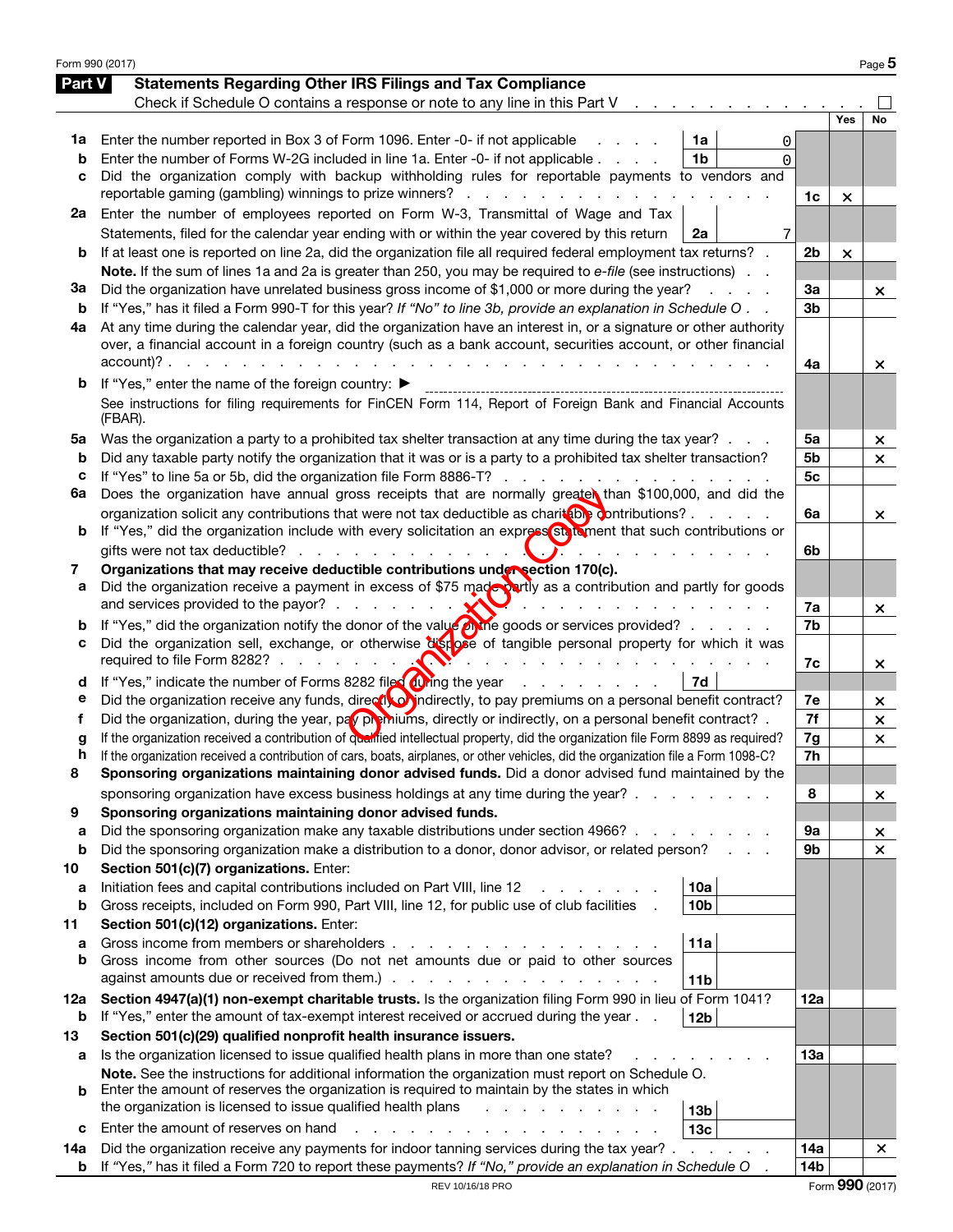|                   | Form 990 (2017)                                                                                                                                                                                                                                                                                                                                                                                                                                                                                            |                                       |                                                         |                           | Page $6$                                   |
|-------------------|------------------------------------------------------------------------------------------------------------------------------------------------------------------------------------------------------------------------------------------------------------------------------------------------------------------------------------------------------------------------------------------------------------------------------------------------------------------------------------------------------------|---------------------------------------|---------------------------------------------------------|---------------------------|--------------------------------------------|
| <b>Part VI</b>    | Governance, Management, and Disclosure For each "Yes" response to lines 2 through 7b below, and for a "No"<br>response to line 8a, 8b, or 10b below, describe the circumstances, processes, or changes in Schedule O. See instructions.                                                                                                                                                                                                                                                                    |                                       |                                                         |                           |                                            |
|                   | Check if Schedule O contains a response or note to any line in this Part VI<br>Section A. Governing Body and Management                                                                                                                                                                                                                                                                                                                                                                                    |                                       |                                                         |                           | $\mathbf{\mathsf{X}}$                      |
|                   |                                                                                                                                                                                                                                                                                                                                                                                                                                                                                                            |                                       |                                                         | <b>Yes</b>                | No                                         |
| 1a                | Enter the number of voting members of the governing body at the end of the tax year.                                                                                                                                                                                                                                                                                                                                                                                                                       | 1a                                    |                                                         |                           |                                            |
|                   | If there are material differences in voting rights among members of the governing body, or<br>if the governing body delegated broad authority to an executive committee or similar<br>committee, explain in Schedule O.                                                                                                                                                                                                                                                                                    |                                       |                                                         |                           |                                            |
| b<br>2            | Enter the number of voting members included in line 1a, above, who are independent<br>Did any officer, director, trustee, or key employee have a family relationship or a business relationship with<br>any other officer, director, trustee, or key employee?<br>and a straight and a straight and                                                                                                                                                                                                        | 1b                                    | $\mathbf{2}$                                            | $\pmb{\times}$            |                                            |
| 3                 | Did the organization delegate control over management duties customarily performed by or under the direct<br>supervision of officers, directors, or trustees, or key employees to a management company or other person?                                                                                                                                                                                                                                                                                    |                                       | 3                                                       |                           | ×                                          |
| 4<br>5<br>6<br>7a | Did the organization make any significant changes to its governing documents since the prior Form 990 was filed?<br>Did the organization become aware during the year of a significant diversion of the organization's assets? .<br>Did the organization have members or stockholders?<br>and a state<br>and a state of the state of the state of<br>Did the organization have members, stockholders, or other persons who had the power to elect or appoint<br>one or more members of the governing body? |                                       | $\overline{\mathbf{4}}$<br>$\overline{\mathbf{5}}$<br>6 |                           | $\mathsf{x}$<br>$\pmb{\times}$<br>$\times$ |
| b                 | Are any governance decisions of the organization reserved to (or subject to approval by) members,                                                                                                                                                                                                                                                                                                                                                                                                          |                                       | 7a<br>7b                                                |                           | ×<br>×                                     |
| 8                 | Did the organization contemporaneously document the meetings held or written actions undertaken during<br>the year by the following:                                                                                                                                                                                                                                                                                                                                                                       |                                       |                                                         |                           |                                            |
| а                 | The governing body?                                                                                                                                                                                                                                                                                                                                                                                                                                                                                        |                                       | 8а                                                      | ×                         |                                            |
| b                 | Each committee with authority to act on behalf of the governing body? $\bigcap$                                                                                                                                                                                                                                                                                                                                                                                                                            |                                       | 8b                                                      | $\pmb{\times}$            |                                            |
| 9                 | Is there any officer, director, trustee, or key employee listed in Part VII, Section A, who cannot be reached at<br>the organization's mailing address? If "Yes," provide the names and addresses in Schedule O.                                                                                                                                                                                                                                                                                           |                                       | 9                                                       |                           | ×                                          |
|                   | Section B. Policies (This Section B requests information about policies not required by the Internal Revenue Code.)                                                                                                                                                                                                                                                                                                                                                                                        |                                       |                                                         |                           |                                            |
|                   |                                                                                                                                                                                                                                                                                                                                                                                                                                                                                                            |                                       |                                                         | <b>Yes</b>                | No                                         |
| 10a               | Did the organization have local chapters, branches, or affiliates?                                                                                                                                                                                                                                                                                                                                                                                                                                         |                                       | 10a                                                     |                           | $\times$                                   |
| b                 | If "Yes," did the organization have written policies and procedures governing the activities of such chapters,<br>affiliates, and branches to ensure their operations are consistent with the organization's exempt purposes?                                                                                                                                                                                                                                                                              |                                       |                                                         |                           |                                            |
|                   |                                                                                                                                                                                                                                                                                                                                                                                                                                                                                                            |                                       |                                                         |                           |                                            |
|                   |                                                                                                                                                                                                                                                                                                                                                                                                                                                                                                            |                                       | 10 <sub>b</sub>                                         |                           |                                            |
| 11a               | Has the organization provided a complete copy of this Form 990 to all members of its governing body before filing the form?                                                                                                                                                                                                                                                                                                                                                                                |                                       | 11a                                                     | $\boldsymbol{\mathsf{x}}$ |                                            |
| b                 | Describe in Schedule O the process, if any, used by the organization to review this Form 990.                                                                                                                                                                                                                                                                                                                                                                                                              |                                       |                                                         |                           |                                            |
| 12a               | Did the organization have a written conflict of interest policy? If "No," go to line 13                                                                                                                                                                                                                                                                                                                                                                                                                    |                                       | 12a                                                     | $\pmb{\times}$            |                                            |
| b                 | Were officers, directors, or trustees, and key employees required to disclose annually interests that could give rise to conflicts?                                                                                                                                                                                                                                                                                                                                                                        |                                       | 12 <sub>b</sub>                                         | $\times$                  |                                            |
| с                 | Did the organization regularly and consistently monitor and enforce compliance with the policy? If "Yes,"                                                                                                                                                                                                                                                                                                                                                                                                  |                                       |                                                         |                           |                                            |
| 13                |                                                                                                                                                                                                                                                                                                                                                                                                                                                                                                            |                                       | 12c<br>13                                               | ×<br>$\times$             |                                            |
| 14                | Did the organization have a written document retention and destruction policy?                                                                                                                                                                                                                                                                                                                                                                                                                             | and the company of the company of the | 14                                                      | $\times$                  |                                            |
| 15                | Did the process for determining compensation of the following persons include a review and approval by<br>independent persons, comparability data, and contemporaneous substantiation of the deliberation and decision?                                                                                                                                                                                                                                                                                    |                                       |                                                         |                           |                                            |
| а                 | The organization's CEO, Executive Director, or top management official response to the contract of the organization's CEO, Executive Director, or top management official                                                                                                                                                                                                                                                                                                                                  |                                       | 15a                                                     | ×                         |                                            |
| b                 |                                                                                                                                                                                                                                                                                                                                                                                                                                                                                                            |                                       | 15 <sub>b</sub>                                         | $\pmb{\times}$            |                                            |
| 16a               | If "Yes" to line 15a or 15b, describe the process in Schedule O (see instructions).<br>Did the organization invest in, contribute assets to, or participate in a joint venture or similar arrangement                                                                                                                                                                                                                                                                                                      |                                       | 16a                                                     |                           |                                            |
| b                 | If "Yes," did the organization follow a written policy or procedure requiring the organization to evaluate its<br>participation in joint venture arrangements under applicable federal tax law, and take steps to safeguard the                                                                                                                                                                                                                                                                            |                                       |                                                         |                           | $\times$                                   |
|                   | organization's exempt status with respect to such arrangements?                                                                                                                                                                                                                                                                                                                                                                                                                                            |                                       | 16 <sub>b</sub>                                         |                           |                                            |
|                   | <b>Section C. Disclosure</b>                                                                                                                                                                                                                                                                                                                                                                                                                                                                               |                                       |                                                         |                           |                                            |
| 17<br>18          | List the states with which a copy of this Form 990 is required to be filed ><br>CA<br>Section 6104 requires an organization to make its Forms 1023 (or 1024 if applicable), 990, and 990-T (Section 501(c)(3)s only)<br>available for public inspection. Indicate how you made these available. Check all that apply.                                                                                                                                                                                      |                                       |                                                         |                           |                                            |

| Describe in Schedule O whether (and if so, how) the organization made its governing documents, conflict of interest policy, and |  |  |
|---------------------------------------------------------------------------------------------------------------------------------|--|--|
| financial statements available to the public during the tax year.                                                               |  |  |

20 State the name, address, and telephone number of the person who possesses the organization's books and records: HEBELER ACCOUNTANCY, 11022 Santa Monica Blvd, Los Angeles, CA 90025 (310)312-8700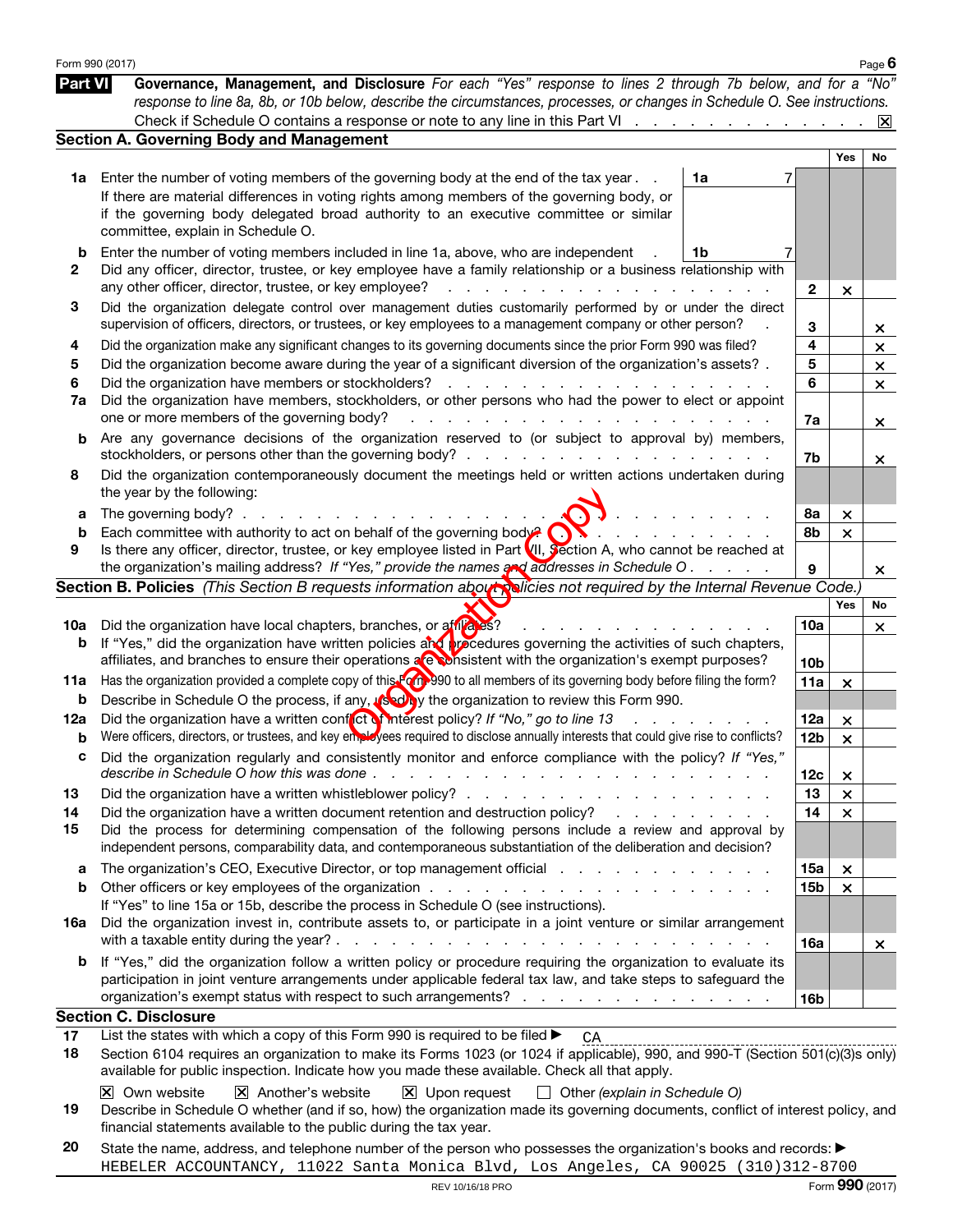# **Part VII Compensation of Officers, Directors, Trustees, Key Employees, Highest Compensated Employees, and Independent Contractors**

Check if Schedule O contains a response or note to any line in this Part VII . . . . . . . . . . . .  $\Box$ 

**Section A. Officers, Directors, Trustees, Key Employees, and Highest Compensated Employees**

**1a** Complete this table for all persons required to be listed. Report compensation for the calendar year ending with or within the organization's tax year.

• List all of the organization's **current** officers, directors, trustees (whether individuals or organizations), regardless of amount of compensation. Enter -0- in columns (D), (E), and (F) if no compensation was paid.

• List all of the organization's **current** key employees, if any. See instructions for definition of "key employee."

• List the organization's five **current** highest compensated employees (other than an officer, director, trustee, or key employee) who received reportable compensation (Box 5 of Form W-2 and/or Box 7 of Form 1099-MISC) of more than \$100,000 from the organization and any related organizations.

• List all of the organization's **former** officers, key employees, and highest compensated employees who received more than \$100,000 of reportable compensation from the organization and any related organizations.

• List all of the organization's **former directors or trustees** that received, in the capacity as a former director or trustee of the organization, more than \$10,000 of reportable compensation from the organization and any related organizations.

List persons in the following order: individual trustees or directors; institutional trustees; officers; key employees; highest compensated employees; and former such persons.

 $\Sigma$  Check this box if neither the organization nor any related organization compensated any current officer, director, or trustee.

|                     |                             |                                   |                                                              | (C)      |            |                                          |           |                                 |                              |                             |
|---------------------|-----------------------------|-----------------------------------|--------------------------------------------------------------|----------|------------|------------------------------------------|-----------|---------------------------------|------------------------------|-----------------------------|
| (A)                 | (B)                         |                                   |                                                              | Position |            |                                          |           | (D)                             | (E)                          | (F)                         |
| Name and Title      | Average                     |                                   | (do not check more than one<br>box, unless person is both an |          | Reportable | Reportable                               | Estimated |                                 |                              |                             |
|                     | hours per<br>week (list any |                                   |                                                              |          |            | officer and a director/trustee)          |           | compensation<br>from            | compensation from<br>related | amount of<br>other          |
|                     | hours for                   |                                   |                                                              | Officer  |            |                                          | C         | the                             | organizations                | compensation                |
|                     | related<br>organizations    |                                   |                                                              |          |            |                                          |           | organization<br>(W-2/1099-MISC) | (W-2/1099-MISC)              | from the                    |
|                     | below dotted                |                                   |                                                              |          | Key employ |                                          |           |                                 |                              | organization<br>and related |
|                     | line)                       | Individual trustee<br>or director | Institutional truste                                         |          |            |                                          |           |                                 |                              | organizations               |
|                     |                             |                                   |                                                              |          |            | Hig <b>her( con</b> pensated<br>employee |           |                                 |                              |                             |
|                     |                             |                                   |                                                              |          |            |                                          |           |                                 |                              |                             |
| (1) Linda Pascotto  | 20.00                       |                                   |                                                              |          |            |                                          |           |                                 |                              |                             |
| Chairperson         |                             |                                   |                                                              | ×        |            |                                          |           | 0.                              | $0$ .                        | $0$ .                       |
| (2) Daya Rawat      | 25.90                       |                                   |                                                              |          |            |                                          |           |                                 |                              |                             |
| President           |                             | ×                                 |                                                              | $\times$ |            |                                          |           | 0.                              | 0.                           | $0$ .                       |
| (3) Amar Rawat      | 5.00                        |                                   |                                                              |          |            |                                          |           |                                 |                              |                             |
| Vice President      |                             | $\times$                          |                                                              |          |            |                                          |           | 0.                              | $0$ .                        | $0$ .                       |
| (4) Bruce Keenan    | 25.00                       |                                   |                                                              |          |            |                                          |           |                                 |                              |                             |
| Treasurer           |                             | $\boldsymbol{\mathsf{x}}$         |                                                              | $\times$ |            |                                          |           | 0.                              | $0$ .                        | $0$ .                       |
| (5) Edd Hanzelik    | 1.00                        |                                   |                                                              |          |            |                                          |           |                                 |                              |                             |
| Director            |                             | $\pmb{\times}$                    |                                                              |          |            |                                          |           | $0$ .                           | $0$ .                        | $0$ .                       |
| (6) Stephen Sordoni | 1.00                        |                                   |                                                              |          |            |                                          |           |                                 |                              |                             |
| Director            |                             | $\times$                          |                                                              |          |            |                                          |           | 0.                              | 0.                           | $0$ .                       |
| (7) Matthew Altman  | 20.00                       |                                   |                                                              |          |            |                                          |           |                                 |                              |                             |
| Secretary           |                             | $\times$                          |                                                              | $\times$ |            |                                          |           | 0.                              | $0$ .                        | $0$ .                       |
| (8)                 |                             |                                   |                                                              |          |            |                                          |           |                                 |                              |                             |
| (9)                 |                             |                                   |                                                              |          |            |                                          |           |                                 |                              |                             |
|                     |                             |                                   |                                                              |          |            |                                          |           |                                 |                              |                             |
| (10)                |                             |                                   |                                                              |          |            |                                          |           |                                 |                              |                             |
|                     |                             |                                   |                                                              |          |            |                                          |           |                                 |                              |                             |
| (11)                |                             |                                   |                                                              |          |            |                                          |           |                                 |                              |                             |
|                     |                             |                                   |                                                              |          |            |                                          |           |                                 |                              |                             |
| (12)                |                             |                                   |                                                              |          |            |                                          |           |                                 |                              |                             |
| (13)                |                             |                                   |                                                              |          |            |                                          |           |                                 |                              |                             |
|                     |                             |                                   |                                                              |          |            |                                          |           |                                 |                              |                             |
| (14)                |                             |                                   |                                                              |          |            |                                          |           |                                 |                              |                             |
|                     |                             |                                   |                                                              |          |            |                                          |           |                                 |                              |                             |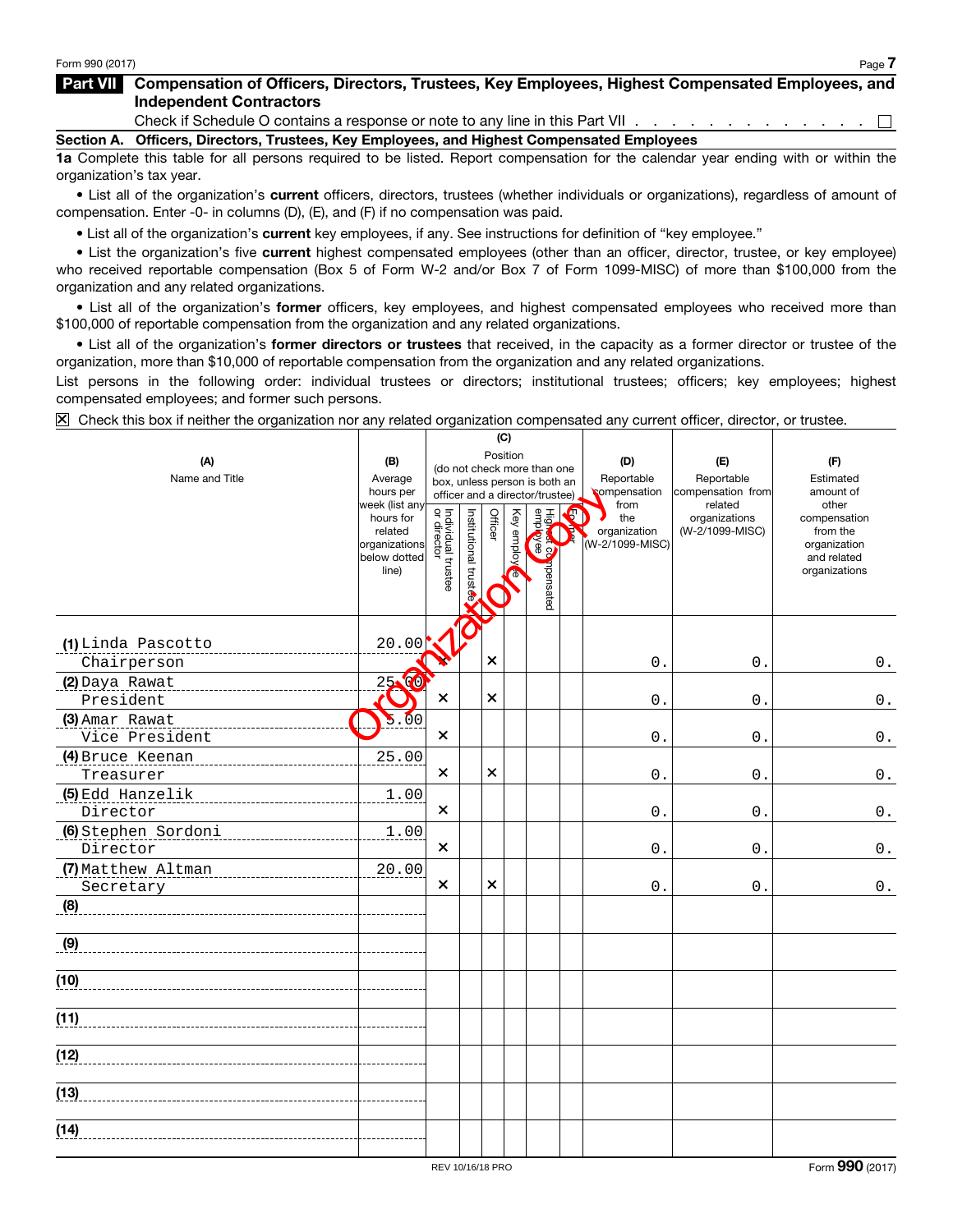| Form 990 (2017)                   |                                                                                                                   |                                                                |                                   |                       |          |              |                                 |        |                                        |                                  | Page 8                                                                   |
|-----------------------------------|-------------------------------------------------------------------------------------------------------------------|----------------------------------------------------------------|-----------------------------------|-----------------------|----------|--------------|---------------------------------|--------|----------------------------------------|----------------------------------|--------------------------------------------------------------------------|
| Part VII                          | Section A. Officers, Directors, Trustees, Key Employees, and Highest Compensated Employees (continued)            |                                                                |                                   |                       |          |              |                                 |        |                                        |                                  |                                                                          |
|                                   |                                                                                                                   |                                                                |                                   |                       | (C)      |              |                                 |        |                                        |                                  |                                                                          |
|                                   | (A)                                                                                                               | (B)                                                            |                                   |                       | Position |              | (do not check more than one     |        | (D)                                    | (E)                              | (F)                                                                      |
|                                   | Name and title                                                                                                    | Average                                                        |                                   |                       |          |              | box, unless person is both an   |        | Reportable                             | Reportable                       | Estimated                                                                |
|                                   |                                                                                                                   | hours per<br>week (list any                                    |                                   |                       |          |              | officer and a director/trustee) |        | compensation<br>from                   | compensation from<br>related     | amount of<br>other                                                       |
|                                   |                                                                                                                   | hours for<br>related<br>organizations<br>below dotted<br>line) | Individual trustee<br>or director | Institutional trustee | Officer  | Key employee | Highest compensated<br>employee | Former | the<br>organization<br>(W-2/1099-MISC) | organizations<br>(W-2/1099-MISC) | compensation<br>from the<br>organization<br>and related<br>organizations |
| (15)                              |                                                                                                                   |                                                                |                                   |                       |          |              |                                 |        |                                        |                                  |                                                                          |
| (16)                              |                                                                                                                   |                                                                |                                   |                       |          |              |                                 |        |                                        |                                  |                                                                          |
| (17)                              |                                                                                                                   |                                                                |                                   |                       |          |              |                                 |        |                                        |                                  |                                                                          |
| (18)                              |                                                                                                                   |                                                                |                                   |                       |          |              |                                 |        |                                        |                                  |                                                                          |
| (19)                              |                                                                                                                   |                                                                |                                   |                       |          |              |                                 |        |                                        |                                  |                                                                          |
| (20)                              |                                                                                                                   |                                                                |                                   |                       |          |              |                                 |        |                                        |                                  |                                                                          |
| (21)                              |                                                                                                                   |                                                                |                                   |                       |          |              |                                 |        |                                        |                                  |                                                                          |
| (22)                              |                                                                                                                   |                                                                |                                   |                       |          |              |                                 |        |                                        |                                  |                                                                          |
| (23)                              |                                                                                                                   |                                                                |                                   |                       |          |              |                                 |        |                                        |                                  |                                                                          |
| (24)                              |                                                                                                                   |                                                                |                                   |                       |          |              |                                 |        |                                        |                                  |                                                                          |
| (25)                              |                                                                                                                   |                                                                |                                   |                       |          |              |                                 |        |                                        |                                  |                                                                          |
| Sub-total.<br>1b                  |                                                                                                                   |                                                                |                                   |                       |          |              |                                 |        | $\mathsf{0}$ .                         | 0.                               | $0$ .                                                                    |
| C                                 | Total from continuation sheets to Part VN, Section A                                                              |                                                                |                                   |                       |          |              |                                 |        |                                        |                                  |                                                                          |
| Total (add lines 1b and 1c).<br>d | $\sim$ $\sim$<br><b>Contractor</b>                                                                                |                                                                |                                   |                       |          |              |                                 |        | $\mathsf{O}\,$ .                       | 0.                               | $0$ .                                                                    |
| $\mathbf{2}$                      | Total number of individuals (including but not limited to those listed above) who received more than \$100,000 of |                                                                |                                   |                       |          |              |                                 |        |                                        |                                  |                                                                          |

reportable compensation from the organization  $\blacktriangleright$ 

|                                                                                                                                                                                                                      |   | Yes |  |
|----------------------------------------------------------------------------------------------------------------------------------------------------------------------------------------------------------------------|---|-----|--|
| Did the organization list any former officer, director, or trustee, key employee, or highest compensated                                                                                                             |   |     |  |
| employee on line 1a? If "Yes," complete Schedule J for such individual response to response the set of the set                                                                                                       |   |     |  |
| For any individual listed on line 1a, is the sum of reportable compensation and other compensation from the<br>organization and related organizations greater than \$150,000? If "Yes," complete Schedule J for such |   |     |  |
|                                                                                                                                                                                                                      |   |     |  |
| Did any person listed on line 1a receive or accrue compensation from any unrelated organization or individual                                                                                                        |   |     |  |
| for services rendered to the organization? If "Yes," complete Schedule J for such person                                                                                                                             | 5 |     |  |

### **Section B. Independent Contractors**

**1** Complete this table for your five highest compensated independent contractors that received more than \$100,000 of compensation from the organization. Report compensation for the calendar year ending with or within the organization's tax year.

|              | (A)<br>Name and business address                                                                                                                                      | (B)<br>Description of services | (C)<br>Compensation |
|--------------|-----------------------------------------------------------------------------------------------------------------------------------------------------------------------|--------------------------------|---------------------|
|              |                                                                                                                                                                       |                                |                     |
|              |                                                                                                                                                                       |                                |                     |
|              |                                                                                                                                                                       |                                |                     |
|              |                                                                                                                                                                       |                                |                     |
|              |                                                                                                                                                                       |                                |                     |
| $\mathbf{2}$ | Total number of independent contractors (including but not limited to those listed above) who<br>received more than \$100,000 of compensation from the organization ▶ |                                |                     |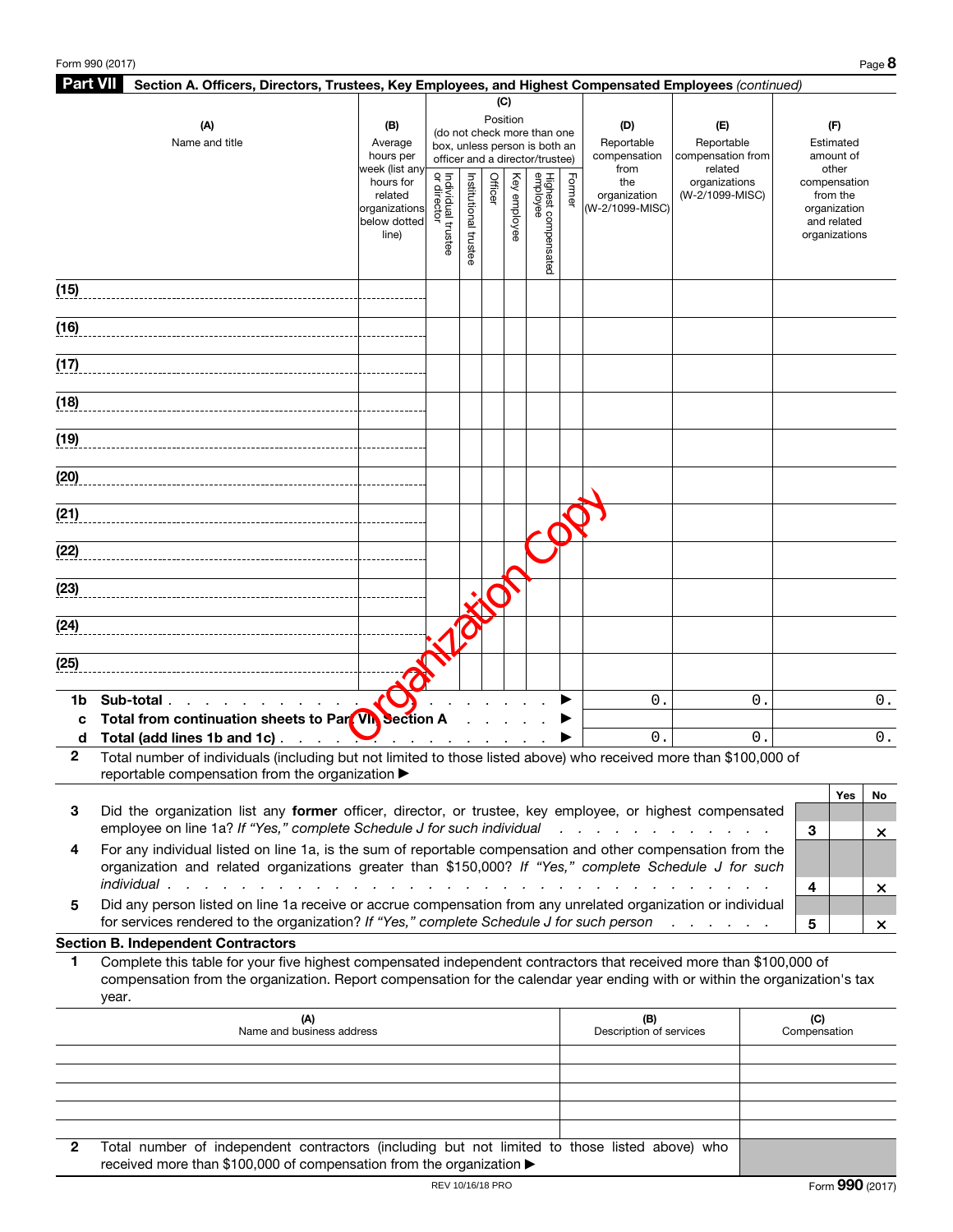Form 990 (2017) Page **9** 

**Part VIII Statement of Revenue** 

#### Check if Schedule O contains a response or note to any line in this Part VIII . .  $\Box$ **(D) (A)**  Total revenue **(B)**  Related or **(C)**  Unrelated Revenue excluded from tax business exempt function revenue under sections revenue 512-514 **Contributions, Gifts, Grants Contributions, Gifts, Grants**<br>and Other Similar Amounts **1a** Federated campaigns . . . **1a and Other Similar Amounts b** Membership dues .... **1b c** Fundraising events .... **1c d** Related organizations . . . **1d e** Government grants (contributions) **1e f** All other contributions, gifts, grants, and similar amounts not included above | 1f 1,886,817. **g** Noncash contributions included in lines 1a-1f: \$ 1,886,817. **h Total.** Add lines 1a–1f . . . . . . . . . ▶ Program Service Revenue **Business Code Program Service Revenue 2a b c d e f** All other program service revenue . **g Total.** Add lines 2a–2f . . . . . <u>. . . . ▶</u> **3** Investment income (including dividends, interest, Organization Copyand other similar amounts)  $\ldots$  . . . .  $\blacktriangleright$ 9,237.  $\bigcup_{9.237.} 9.237.$  0. 4 Income from investment of tax-exempt bond proceeds  $\blacktriangleright$ **5** Royalties . . . . . . . . . . . . ▶ (i) Real (ii) Personal **6a** Gross rents . . **b** Less: rental expenses **c** Rental income or (loss) **d** Net rental income or (loss) . . . . . . . a (i) Securities (ii) Other **7a** Gross amount from sales of assets other than inventory **b** Less: cost or other basis and sales expenses . **c** Gain or (loss) . . **d** Net gain or (loss) . . . . . . . . . ▶ Other Revenue **Other Revenue 8a** Gross income from fundraising events (not including \$ of contributions reported on line 1c). See Part IV, line 18 . . . . . **a b** Less: direct expenses .... **b c** Net income or (loss) from fundraising events .  $\blacktriangleright$ **9a** Gross income from gaming activities. See Part IV, line 19 . . . . . **a b** Less: direct expenses .... **b c** Net income or (loss) from gaming activities  $\cdot$   $\cdot$ **10a** Gross sales of inventory, less returns and allowances . . . **a b** Less: cost of goods sold . . . **b c** Net income or (loss) from sales of inventory . .  $\blacktriangleright$ Miscellaneous Revenue **Business Code 11a b c d** All other revenue . . . . . **e** Total. Add lines 11a–11d . . . . . . . . ▶  $|1,896,054.$  9,237. 0. 0. **12 Total revenue.** See instructions. . . . . . ▶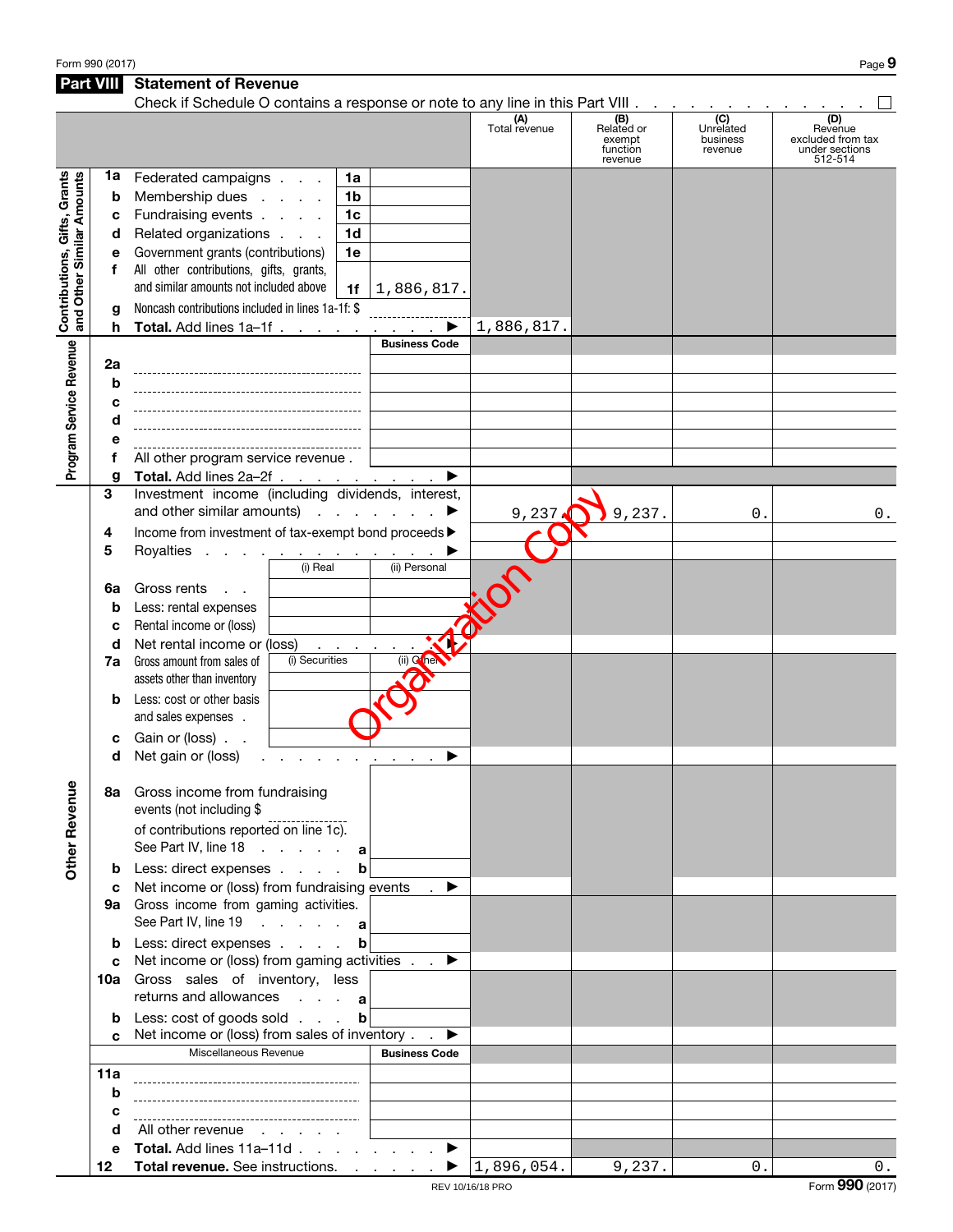# **Part IX Statement of Functional Expenses**

Section 501(c)(3) and 501(c)(4) organizations must complete all columns. All other organizations must complete column (A). Check if Schedule O contains a response or note to any line in this Part IX . . . . . . . . . . . . . . . .

| Check if Schedule O contains a response or note to any line in this Part IX<br>the contract of the contract of |                                                                                                                                                                                                                                                      |                       |                                    |                                           |                                |  |  |  |
|----------------------------------------------------------------------------------------------------------------|------------------------------------------------------------------------------------------------------------------------------------------------------------------------------------------------------------------------------------------------------|-----------------------|------------------------------------|-------------------------------------------|--------------------------------|--|--|--|
|                                                                                                                | Do not include amounts reported on lines 6b, 7b,<br>8b, 9b, and 10b of Part VIII.                                                                                                                                                                    | (A)<br>Total expenses | (B)<br>Program service<br>expenses | (C)<br>Management and<br>general expenses | (D)<br>Fundraising<br>expenses |  |  |  |
| 1                                                                                                              | Grants and other assistance to domestic organizations<br>and domestic governments. See Part IV, line 21                                                                                                                                              | 125,500.              | 125,500.                           |                                           |                                |  |  |  |
| $\mathbf{2}$                                                                                                   | Grants and other assistance to domestic<br>individuals. See Part IV, line 22<br><b>Contractor</b> Contractor                                                                                                                                         |                       |                                    |                                           |                                |  |  |  |
| 3                                                                                                              | Grants and other assistance to foreign<br>organizations, foreign governments, and foreign<br>individuals. See Part IV, lines 15 and 16                                                                                                               | 221,745.              | 221,745.                           |                                           |                                |  |  |  |
| 4<br>5                                                                                                         | Benefits paid to or for members<br><b>Service Control</b><br>Compensation of current officers, directors,<br>trustees, and key employees<br>and a strategic and                                                                                      |                       |                                    |                                           |                                |  |  |  |
| 6                                                                                                              | Compensation not included above, to disqualified<br>persons (as defined under section 4958(f)(1)) and<br>persons described in section 4958(c)(3)(B)<br>$\mathbf{r} = \mathbf{r}$                                                                     |                       |                                    |                                           |                                |  |  |  |
| 7<br>8                                                                                                         | Other salaries and wages<br>and a state<br>Pension plan accruals and contributions (include<br>section 401(k) and 403(b) employer contributions)                                                                                                     | 319,030.              | 244, 261.                          | 10,941.                                   | 63,828.                        |  |  |  |
| 9                                                                                                              | Other employee benefits                                                                                                                                                                                                                              |                       |                                    |                                           |                                |  |  |  |
| 10                                                                                                             | Payroll taxes                                                                                                                                                                                                                                        | 33,025.               | 27 <b>\</b> 408.                   | 39.                                       | 5,578.                         |  |  |  |
| 11                                                                                                             | Fees for services (non-employees):                                                                                                                                                                                                                   |                       |                                    |                                           |                                |  |  |  |
| а                                                                                                              | Management                                                                                                                                                                                                                                           | 40,014.               | 6,419.                             | 33,595.                                   | 0.                             |  |  |  |
| b                                                                                                              | Legal                                                                                                                                                                                                                                                | 3,875.                | 0.                                 | 3,875.                                    | $0$ .                          |  |  |  |
| c                                                                                                              | Accounting                                                                                                                                                                                                                                           | 42,645 $\sim$         | 0.                                 | 42,645.                                   | $0$ .                          |  |  |  |
|                                                                                                                |                                                                                                                                                                                                                                                      |                       |                                    |                                           |                                |  |  |  |
| d                                                                                                              | Lobbying                                                                                                                                                                                                                                             |                       |                                    |                                           |                                |  |  |  |
| е                                                                                                              | Professional fundraising services. See Part IV, line 17                                                                                                                                                                                              |                       |                                    |                                           |                                |  |  |  |
| f                                                                                                              | Investment management fees                                                                                                                                                                                                                           |                       |                                    |                                           |                                |  |  |  |
| g                                                                                                              | Other. (If line 11g amount exceeds 10% of line 25, column                                                                                                                                                                                            |                       |                                    |                                           |                                |  |  |  |
|                                                                                                                | (A) amount, list line 11g expenses on Schedule O.)                                                                                                                                                                                                   |                       |                                    |                                           |                                |  |  |  |
| 12                                                                                                             | Advertising and promotion                                                                                                                                                                                                                            |                       |                                    |                                           |                                |  |  |  |
| 13                                                                                                             | Office expenses                                                                                                                                                                                                                                      | 24,332.               | 8,931.                             | 6,589.                                    | 8,812.                         |  |  |  |
| 14                                                                                                             | Information technology                                                                                                                                                                                                                               | 35,848.               | 23,592.                            | 1,828.                                    | 10,428.                        |  |  |  |
| 15                                                                                                             | Royalties                                                                                                                                                                                                                                            |                       |                                    |                                           |                                |  |  |  |
| 16                                                                                                             | Occupancy                                                                                                                                                                                                                                            |                       |                                    |                                           |                                |  |  |  |
| 17                                                                                                             | Travel                                                                                                                                                                                                                                               | 50,304.               | 44,583.                            | 5,721.                                    | 0.                             |  |  |  |
| 18                                                                                                             | Payments of travel or entertainment expenses<br>for any federal, state, or local public officials                                                                                                                                                    |                       |                                    |                                           |                                |  |  |  |
| 19                                                                                                             | Conferences, conventions, and meetings                                                                                                                                                                                                               | 51,716.               | 51,716.                            | 0.                                        | 0.                             |  |  |  |
| 20                                                                                                             | Interest<br>the contract of the contract of the contract of the contract of the contract of the contract of the contract of                                                                                                                          |                       |                                    |                                           |                                |  |  |  |
| 21                                                                                                             | Payments to affiliates                                                                                                                                                                                                                               |                       |                                    |                                           |                                |  |  |  |
| 22                                                                                                             | Depreciation, depletion, and amortization.                                                                                                                                                                                                           | 13,054.               | 13,054.                            | 0.                                        | $0$ .                          |  |  |  |
| 23                                                                                                             | Insurance                                                                                                                                                                                                                                            | 10,549.               | 0.                                 | 10,549.                                   | $\mathsf 0$ .                  |  |  |  |
| 24                                                                                                             | Other expenses. Itemize expenses not covered                                                                                                                                                                                                         |                       |                                    |                                           |                                |  |  |  |
|                                                                                                                | above (List miscellaneous expenses in line 24e. If<br>line 24e amount exceeds 10% of line 25, column<br>(A) amount, list line 24e expenses on Schedule O.)                                                                                           |                       |                                    |                                           |                                |  |  |  |
| а                                                                                                              | Materials Prod and Dev                                                                                                                                                                                                                               | 334,109.              | 324,322.                           | 0.                                        | 9,787.                         |  |  |  |
| b                                                                                                              | Marketing and Promotion                                                                                                                                                                                                                              | 101,420.              | 101,420.                           | 0.                                        | 0.                             |  |  |  |
| с                                                                                                              | Distribution, Shipping                                                                                                                                                                                                                               | 43,657.               | 25,970.                            | 12,977.                                   | 4,710.                         |  |  |  |
| d                                                                                                              | Merchant Fees, Bank                                                                                                                                                                                                                                  | 57,700.               | 0.                                 | 225.                                      | 57,475.                        |  |  |  |
| е                                                                                                              | All other expenses                                                                                                                                                                                                                                   | 8,673.                | 1,038.                             | 7,635.                                    | 0.                             |  |  |  |
| 25                                                                                                             | Total functional expenses. Add lines 1 through 24e                                                                                                                                                                                                   | 1,517,196.            | 1,219,959.                         | 136,619.                                  | 160,618.                       |  |  |  |
| 26                                                                                                             | Joint costs. Complete this line only if the<br>organization reported in column (B) joint costs<br>from a combined educational campaign and<br>fundraising solicitation. Check here $\blacktriangleright \Box$ if<br>following SOP 98-2 (ASC 958-720) |                       |                                    |                                           |                                |  |  |  |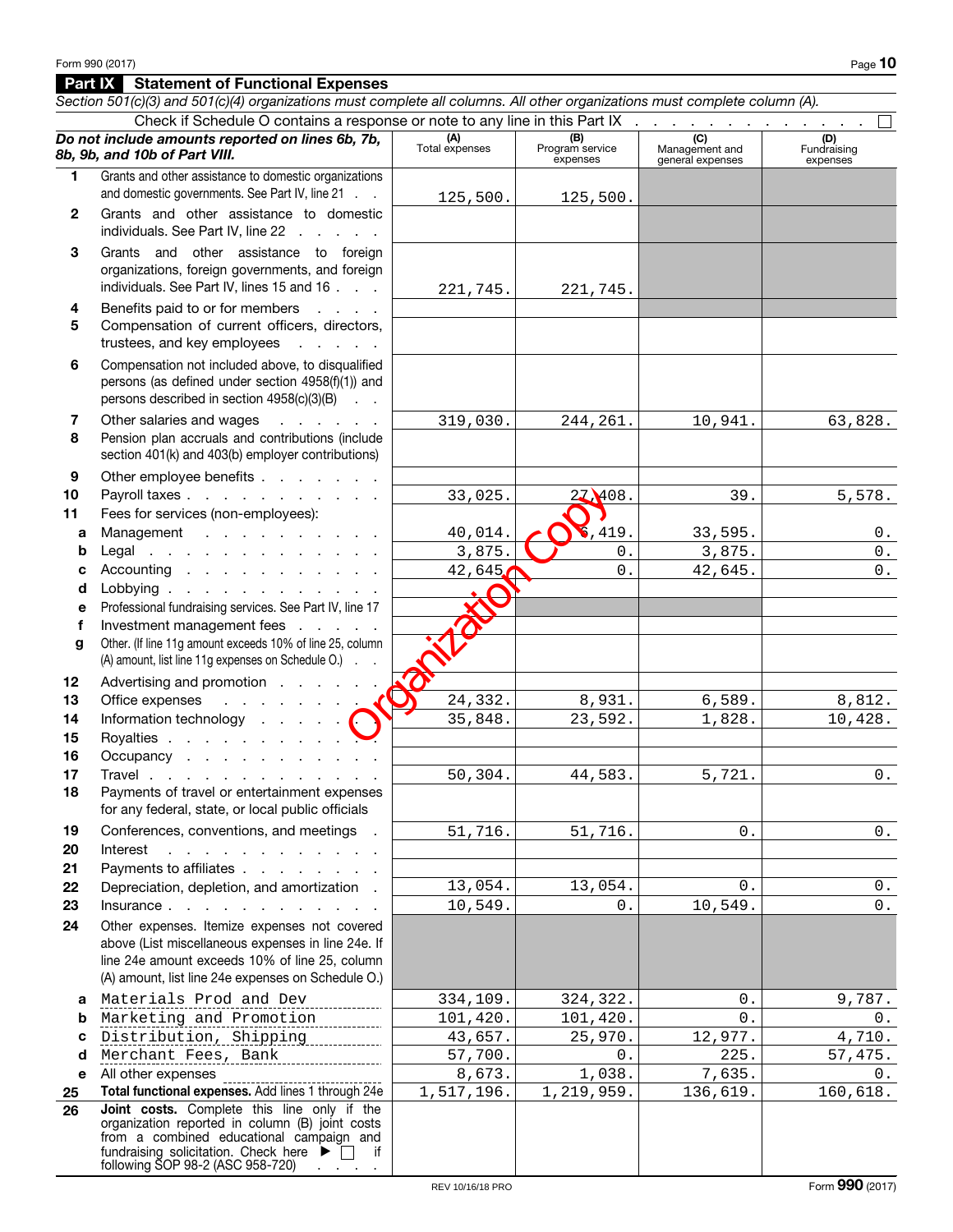Form 990 (2017) Page **11** 

|                             | Part X       | <b>Balance Sheet</b>                                                                                                                                                                                                                                                                                                                   |                          |                 |                    |
|-----------------------------|--------------|----------------------------------------------------------------------------------------------------------------------------------------------------------------------------------------------------------------------------------------------------------------------------------------------------------------------------------------|--------------------------|-----------------|--------------------|
|                             |              | Check if Schedule O contains a response or note to any line in this Part X x x x x x x x x x x x x x x x x x x                                                                                                                                                                                                                         |                          |                 | $\mathbf{\Sigma}$  |
|                             |              |                                                                                                                                                                                                                                                                                                                                        | (A)<br>Beginning of year |                 | (B)<br>End of year |
|                             | 1            | Cash-non-interest-bearing<br>and the contract of the contract of the contract of                                                                                                                                                                                                                                                       | 1,250,860.               | $\mathbf{1}$    | 2,423,093.         |
|                             | $\mathbf{2}$ | Savings and temporary cash investments                                                                                                                                                                                                                                                                                                 | 833,928.                 | $\mathbf{2}$    | 31,946.            |
|                             | 3            | Pledges and grants receivable, net                                                                                                                                                                                                                                                                                                     | 42,534.                  | 3               | 53,268.            |
|                             | 4            | Accounts receivable, net<br>the contract of the contract of the contract of                                                                                                                                                                                                                                                            |                          | 4               |                    |
|                             | 5            | Loans and other receivables from current and former officers, directors,<br>trustees, key employees, and highest compensated employees.<br>Complete Part II of Schedule L<br>the contract of the contract of the contract of                                                                                                           |                          | 5               |                    |
|                             | 6            | Loans and other receivables from other disqualified persons (as defined under section<br>4958(f)(1)), persons described in section 4958(c)(3)(B), and contributing employers and<br>sponsoring organizations of section 501(c)(9) voluntary employees' beneficiary<br>organizations (see instructions). Complete Part II of Schedule L |                          | 6               |                    |
| Assets                      | 7            | Notes and loans receivable, net                                                                                                                                                                                                                                                                                                        |                          | 7               |                    |
|                             | 8            | Inventories for sale or use recognized and the same state of the sale of the sale of the sale of the sale of the sale of the sale of the sale of the sale of the sale of the sale of the sale of the sale of the sale of the s                                                                                                         |                          | 8               |                    |
|                             | 9            | Prepaid expenses and deferred charges                                                                                                                                                                                                                                                                                                  |                          | 9               |                    |
|                             | 10a          | Land, buildings, and equipment: cost or<br>other basis. Complete Part VI of Schedule D<br>10a l<br>71,584.                                                                                                                                                                                                                             |                          |                 |                    |
|                             | b            | 10 <sub>b</sub><br>25,710.<br>Less: accumulated depreciation                                                                                                                                                                                                                                                                           | 53,850.                  | 10 <sub>c</sub> | 45,874.            |
|                             | 11           | Investments-publicly traded securities<br>and a strong contract and a                                                                                                                                                                                                                                                                  |                          | 11              |                    |
|                             | 12           | Investments-other securities. See Part IV, line 11                                                                                                                                                                                                                                                                                     |                          | 12              |                    |
|                             | 13           | Investments-program-related. See Part IV, line 11                                                                                                                                                                                                                                                                                      |                          | 13              |                    |
|                             | 14           | Intangible assets $\cdots$ $\cdots$ $\cdots$ $\cdots$ $\cdots$ $\cdots$                                                                                                                                                                                                                                                                |                          | 14              |                    |
|                             | 15           |                                                                                                                                                                                                                                                                                                                                        |                          | 15              | 2,583.             |
|                             | 16           | Total assets. Add lines 1 through 15 (must equal line 34).                                                                                                                                                                                                                                                                             | 2, 181, 172.             | 16              | 2,556,764.         |
|                             | 17           | Accounts payable and accrued expenses                                                                                                                                                                                                                                                                                                  | 18,206.                  | 17              | 12,490.            |
|                             | 18           | Grants payable $\ldots$ $\ldots$ $\ldots$ $\ldots$ $\star$                                                                                                                                                                                                                                                                             | 31,200.                  | 18              | 31,200.            |
|                             | 19           |                                                                                                                                                                                                                                                                                                                                        |                          | 19              |                    |
|                             | 20           |                                                                                                                                                                                                                                                                                                                                        |                          | 20              |                    |
|                             | 21           | Escrow or custodial account liability. Complete Part IV of Schedule D.                                                                                                                                                                                                                                                                 |                          | 21              |                    |
| Liabilities                 | 22           | Loans and other payables to current and reviner officers, directors,<br>trustees, key employees, highest gompensated employees, and                                                                                                                                                                                                    |                          |                 |                    |
|                             |              | disqualified persons. Complete Part not Schedule L<br>state and states                                                                                                                                                                                                                                                                 |                          | 22              |                    |
|                             | 23           | Secured mortgages and notes payable to unrelated third parties                                                                                                                                                                                                                                                                         |                          | 23              |                    |
|                             | 24           | Unsecured notes and loans payable to unrelated third parties                                                                                                                                                                                                                                                                           |                          | 24              |                    |
|                             | 25           | Other liabilities (including federal income tax, payables to related third<br>parties, and other liabilities not included on lines 17-24). Complete Part X<br>of Schedule D                                                                                                                                                            |                          |                 |                    |
|                             |              |                                                                                                                                                                                                                                                                                                                                        |                          | 25              |                    |
|                             | 26           | Total liabilities. Add lines 17 through 25                                                                                                                                                                                                                                                                                             | 49,406.                  | 26              | 43,690.            |
|                             |              | Organizations that follow SFAS 117 (ASC 958), check here $\blacktriangleright \; \mathbb{X}$ and<br>complete lines 27 through 29, and lines 33 and 34.                                                                                                                                                                                 |                          |                 |                    |
|                             | 27           | Unrestricted net assets                                                                                                                                                                                                                                                                                                                | 2,131,766.               | 27              | 2,513,074.         |
|                             | 28           | Temporarily restricted net assets                                                                                                                                                                                                                                                                                                      |                          | 28              |                    |
|                             | 29           | Permanently restricted net assets                                                                                                                                                                                                                                                                                                      |                          | 29              |                    |
| Net Assets or Fund Balances |              | Organizations that do not follow SFAS 117 (ASC 958), check here ▶ □ and<br>complete lines 30 through 34.                                                                                                                                                                                                                               |                          |                 |                    |
|                             | 30           | Capital stock or trust principal, or current funds                                                                                                                                                                                                                                                                                     |                          | 30              |                    |
|                             | 31           | Paid-in or capital surplus, or land, building, or equipment fund                                                                                                                                                                                                                                                                       |                          | 31              |                    |
|                             | 32           | Retained earnings, endowment, accumulated income, or other funds.                                                                                                                                                                                                                                                                      |                          | 32              |                    |
|                             | 33           | Total net assets or fund balances                                                                                                                                                                                                                                                                                                      | 2, 131, 766.             | 33              | 2,513,074.         |
|                             | 34           | Total liabilities and net assets/fund balances                                                                                                                                                                                                                                                                                         | 2, 181, 172.             | 34              | 2,556,764.         |

Form **990** (2017)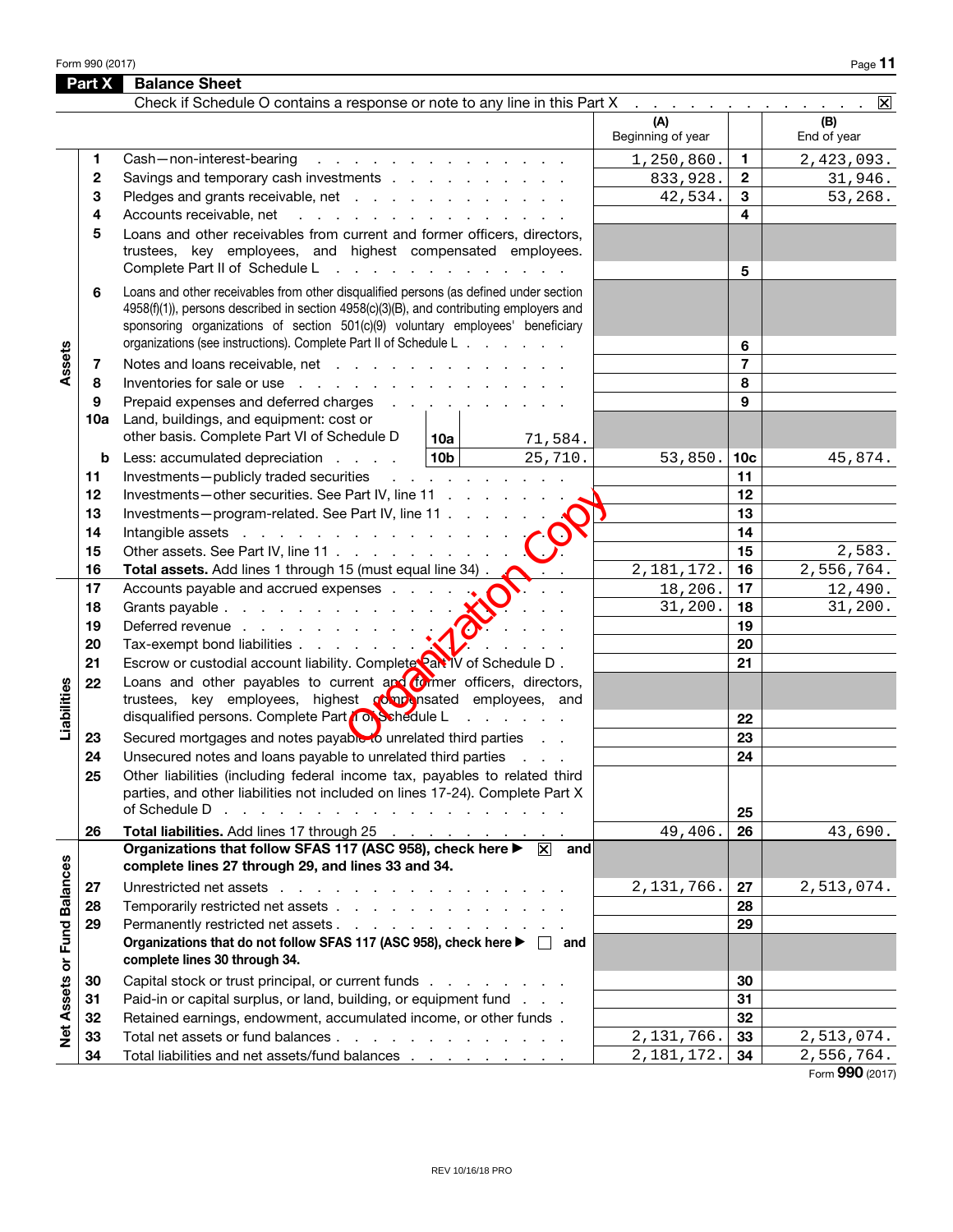|    | Form 990 (2017)                                                                                                                                                                                                                |                |                |                           | Page 12 |
|----|--------------------------------------------------------------------------------------------------------------------------------------------------------------------------------------------------------------------------------|----------------|----------------|---------------------------|---------|
|    | <b>Part XI</b><br><b>Reconciliation of Net Assets</b>                                                                                                                                                                          |                |                |                           |         |
|    | Check if Schedule O contains a response or note to any line in this Part XI                                                                                                                                                    |                |                |                           |         |
| 1  | Total revenue (must equal Part VIII, column (A), line 12)                                                                                                                                                                      | $\mathbf{1}$   |                | 1,896,054.                |         |
| 2  | Total expenses (must equal Part IX, column (A), line 25) (and a subset of the set of the set of the set of the set of the set of the set of the set of the set of the set of the set of the set of the set of the set of the s | $\mathbf{2}$   |                | 1,517,196.                |         |
| 3  |                                                                                                                                                                                                                                | 3              |                | 378,858.                  |         |
| 4  | Net assets or fund balances at beginning of year (must equal Part X, line 33, column (A)).                                                                                                                                     | 4              |                | 2,131,766.                |         |
| 5  |                                                                                                                                                                                                                                | 5              |                |                           |         |
| 6  | Donated services and use of facilities                                                                                                                                                                                         | 6              |                |                           |         |
| 7  |                                                                                                                                                                                                                                | $\overline{7}$ |                |                           |         |
| 8  |                                                                                                                                                                                                                                | 8              |                |                           |         |
| 9  | Other changes in net assets or fund balances (explain in Schedule O)                                                                                                                                                           | 9              |                |                           |         |
| 10 | Net assets or fund balances at end of year. Combine lines 3 through 9 (must equal Part X, line                                                                                                                                 |                |                |                           |         |
|    | 33, column (B)) $\cdots$ $\cdots$ $\cdots$ $\cdots$ $\cdots$ $\cdots$ $\cdots$ $\cdots$ $\cdots$ $\cdots$ $\cdots$ $\cdots$                                                                                                    | 10             |                | 2,510,624.                |         |
|    | <b>Part XII Financial Statements and Reporting</b>                                                                                                                                                                             |                |                |                           |         |
|    | Check if Schedule O contains a response or note to any line in this Part XII                                                                                                                                                   |                |                |                           |         |
|    |                                                                                                                                                                                                                                |                |                | <b>Yes</b>                | No      |
| 1  | Accounting method used to prepare the Form 990: □ Cash × 区 Accrual<br>$\Box$ Other                                                                                                                                             |                |                |                           |         |
|    | If the organization changed its method of accounting from a prior year or checked "Other," explain in<br>Schedule O.                                                                                                           |                |                |                           |         |
|    |                                                                                                                                                                                                                                |                |                |                           |         |
| 2а | Were the organization's financial statements compiled or reviewed by an independent accountant?                                                                                                                                |                | 2a             | $\times$                  |         |
|    | If "Yes," check a box below to indicate whether the financial statements for the year were compiled or<br>reviewed on a separate basis, consolidated basis, or both:                                                           |                |                |                           |         |
|    |                                                                                                                                                                                                                                |                |                |                           |         |
|    | $\Box$ Separate basis<br>$\boxed{\mathsf{X}}$ Consolidated basis $\boxed{\phantom{a}}$ Both consolidated and separate basis                                                                                                    |                |                |                           |         |
| b. | Were the organization's financial statements audited by an independent accountant?<br>If "Yes," check a box below to indicate whether the financial statements for the year were audited on a                                  |                | 2 <sub>b</sub> | $\boldsymbol{\mathsf{x}}$ |         |
|    | separate basis, consolidated basis, or both:                                                                                                                                                                                   |                |                |                           |         |
|    |                                                                                                                                                                                                                                |                |                |                           |         |
| C. | □ Consolidated basis ⊠ Both consolidated and separate basis<br>$\Box$ Separate basis<br>If "Yes" to line 2a or 2b, does the organization have a committed that assumes responsibility for oversight                            |                |                |                           |         |
|    | of the audit, review, or compilation of its financial statements and selection of an independent accountant?                                                                                                                   |                | 2c             |                           |         |
|    | If the organization changed either its oversight process of selection process during the tax year, explain in                                                                                                                  |                |                | $\boldsymbol{\mathsf{x}}$ |         |
|    | Schedule O.                                                                                                                                                                                                                    |                |                |                           |         |
| За | As a result of a federal award, was the organization required to undergo an audit or audits as set forth in                                                                                                                    |                |                |                           |         |
|    | the Single Audit Act and OMB Circular A-133? $\binom{1}{k}$                                                                                                                                                                    |                | 3a             |                           | ×.      |
| b  | If "Yes," did the organization undergo the required audit or audits? If the organization did not undergo the                                                                                                                   |                |                |                           |         |
|    | required audit or audits, explain why in <b>Schedule O</b> and describe any steps taken to undergo such audits.                                                                                                                |                | 3 <sub>b</sub> |                           |         |
|    |                                                                                                                                                                                                                                |                |                | Form 990 (2017)           |         |
|    |                                                                                                                                                                                                                                |                |                |                           |         |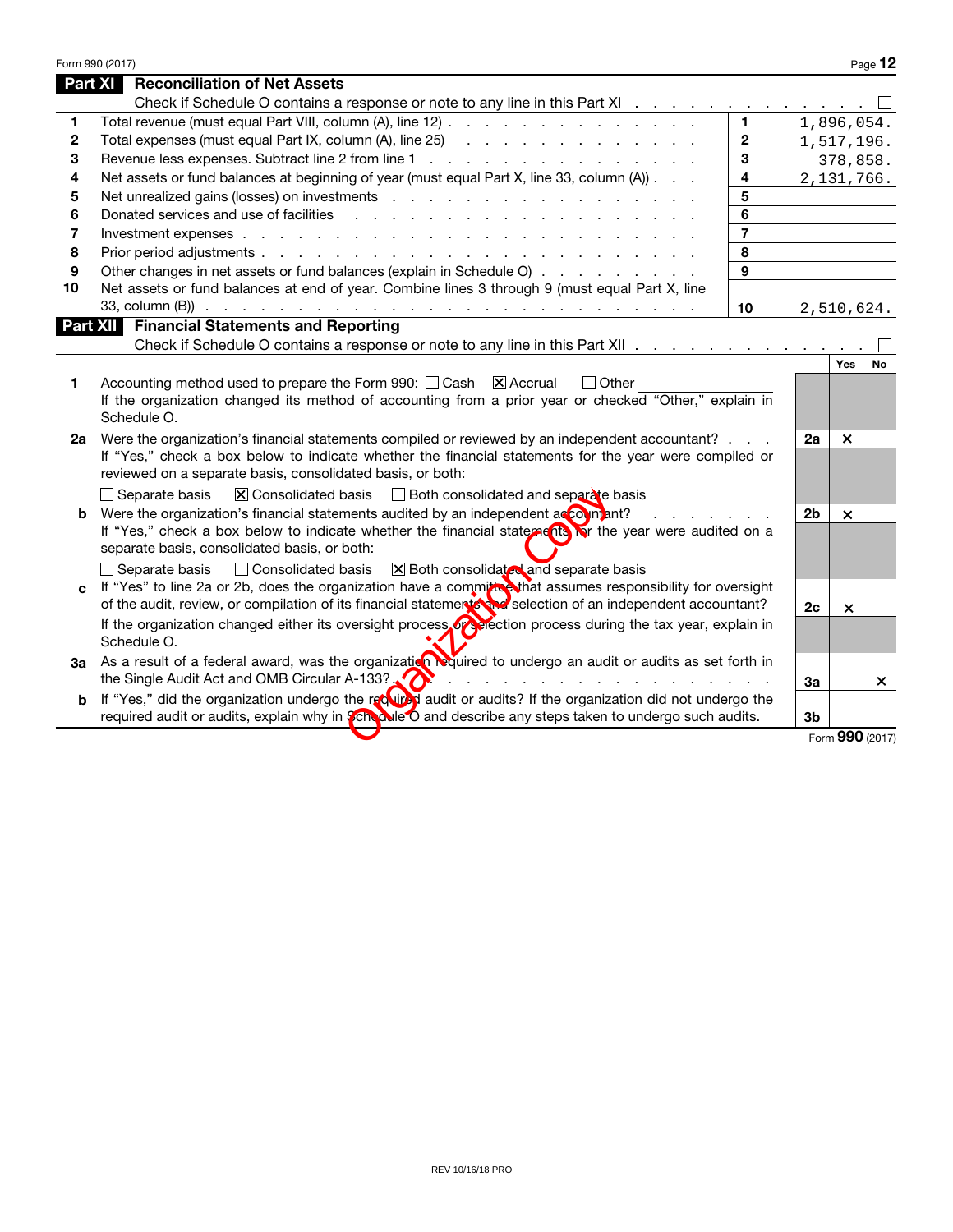**SCHEDULE A (Form 990 or 990-EZ)**

# **Public Charity Status and Public Support**

OMB No. 1545-0047

| Department of the Treasury |
|----------------------------|
| Internal Revenue Service   |

**Complete if the organization is a section 501(c)(3) organization or a section 4947(a)(1) nonexempt charitable trust.** a **Attach to Form 990 or Form 990-EZ.** 

▶ Go to *www.irs.gov/Form990* for instructions and the latest information.

**(C)**

**(D)**

**(E) Total**

| $20$ 17                                    |
|--------------------------------------------|
| <b>Open to Public</b><br><b>Inspection</b> |
|                                            |

| Name of the organization  |                                                                                                                                                                                                                                                                                                                                                       |  |                                                                                                                                                                                                                                                                                                                                                                                                                                                                                                                                                                                          |     |            | <b>Employer identification number</b> |  |  |
|---------------------------|-------------------------------------------------------------------------------------------------------------------------------------------------------------------------------------------------------------------------------------------------------------------------------------------------------------------------------------------------------|--|------------------------------------------------------------------------------------------------------------------------------------------------------------------------------------------------------------------------------------------------------------------------------------------------------------------------------------------------------------------------------------------------------------------------------------------------------------------------------------------------------------------------------------------------------------------------------------------|-----|------------|---------------------------------------|--|--|
| THE PREM RAWAT FOUNDATION |                                                                                                                                                                                                                                                                                                                                                       |  |                                                                                                                                                                                                                                                                                                                                                                                                                                                                                                                                                                                          |     | 91-2166236 |                                       |  |  |
| <b>Part I</b>             |                                                                                                                                                                                                                                                                                                                                                       |  | Reason for Public Charity Status (All organizations must complete this part.) See instructions.                                                                                                                                                                                                                                                                                                                                                                                                                                                                                          |     |            |                                       |  |  |
|                           |                                                                                                                                                                                                                                                                                                                                                       |  | The organization is not a private foundation because it is: (For lines 1 through 12, check only one box.)                                                                                                                                                                                                                                                                                                                                                                                                                                                                                |     |            |                                       |  |  |
| 1                         |                                                                                                                                                                                                                                                                                                                                                       |  | $\Box$ A church, convention of churches, or association of churches described in <b>section 170(b)(1)(A)(i).</b>                                                                                                                                                                                                                                                                                                                                                                                                                                                                         |     |            |                                       |  |  |
| 2                         |                                                                                                                                                                                                                                                                                                                                                       |  | A school described in section 170(b)(1)(A)(ii). (Attach Schedule E (Form 990 or 990-EZ).)                                                                                                                                                                                                                                                                                                                                                                                                                                                                                                |     |            |                                       |  |  |
| 3                         |                                                                                                                                                                                                                                                                                                                                                       |  | $\Box$ A hospital or a cooperative hospital service organization described in section 170(b)(1)(A)(iii).                                                                                                                                                                                                                                                                                                                                                                                                                                                                                 |     |            |                                       |  |  |
| 4                         |                                                                                                                                                                                                                                                                                                                                                       |  | A medical research organization operated in conjunction with a hospital described in section 170(b)(1)(A)(iii). Enter the                                                                                                                                                                                                                                                                                                                                                                                                                                                                |     |            |                                       |  |  |
|                           | hospital's name, city, and state:                                                                                                                                                                                                                                                                                                                     |  |                                                                                                                                                                                                                                                                                                                                                                                                                                                                                                                                                                                          |     |            |                                       |  |  |
| 5                         | section 170(b)(1)(A)(iv). (Complete Part II.)                                                                                                                                                                                                                                                                                                         |  | An organization operated for the benefit of a college or university owned or operated by a governmental unit described in                                                                                                                                                                                                                                                                                                                                                                                                                                                                |     |            |                                       |  |  |
| 6                         |                                                                                                                                                                                                                                                                                                                                                       |  | $\Box$ A federal, state, or local government or governmental unit described in section 170(b)(1)(A)(v).                                                                                                                                                                                                                                                                                                                                                                                                                                                                                  |     |            |                                       |  |  |
| 7                         | described in section 170(b)(1)(A)(vi). (Complete Part II.)                                                                                                                                                                                                                                                                                            |  | An organization that normally receives a substantial part of its support from a governmental unit or from the general public                                                                                                                                                                                                                                                                                                                                                                                                                                                             |     |            |                                       |  |  |
| 8                         |                                                                                                                                                                                                                                                                                                                                                       |  | A community trust described in section 170(b)(1)(A)(vi). (Complete Part II.)                                                                                                                                                                                                                                                                                                                                                                                                                                                                                                             |     |            |                                       |  |  |
| 9                         |                                                                                                                                                                                                                                                                                                                                                       |  | An agricultural research organization described in section 170(b)(1)(A)(ix) operated in conjunction with a land-grant college                                                                                                                                                                                                                                                                                                                                                                                                                                                            |     |            |                                       |  |  |
| university:               |                                                                                                                                                                                                                                                                                                                                                       |  | or university or a non-land-grant college of agriculture (see instructions). Enter the name, city, and state of the college or                                                                                                                                                                                                                                                                                                                                                                                                                                                           |     |            |                                       |  |  |
| 10<br>11                  |                                                                                                                                                                                                                                                                                                                                                       |  | X An organization that normally receives: (1) more than 337/3% of its support from contributions, membership fees, and gross<br>receipts from activities related to its exempt functions—subject to certain expertions, and (2) no more than 331/3% of its<br>support from gross investment income and unrelated business taxable income (less section 511 tax) from businesses<br>acquired by the organization after June 30, 1975. See section 509(a)(2). (Complete Part III.)<br>An organization organized and operated exclusively to test for public safety. See section 509(a)(4). |     |            |                                       |  |  |
| 12                        |                                                                                                                                                                                                                                                                                                                                                       |  | An organization organized and operated exclusively for the benefit of, to perform the functions of, or to carry out the purposes                                                                                                                                                                                                                                                                                                                                                                                                                                                         |     |            |                                       |  |  |
|                           |                                                                                                                                                                                                                                                                                                                                                       |  | of one or more publicly supported organizations described $\mathbf{A}\text{er}(\mathbf{A})$ or section 509(a)(2). See section 509(a)(3).<br>Check the box in lines 12a through 12d that describes the words of supporting organization and complete lines 12e, 12f, and 12g.                                                                                                                                                                                                                                                                                                             |     |            |                                       |  |  |
| а                         |                                                                                                                                                                                                                                                                                                                                                       |  | Type I. A supporting organization operated, supervised, or controlled by its supported organization(s), typically by giving                                                                                                                                                                                                                                                                                                                                                                                                                                                              |     |            |                                       |  |  |
|                           |                                                                                                                                                                                                                                                                                                                                                       |  | the supported organization(s) the power to regularly appoint or elect a majority of the directors or trustees of the<br>supporting organization. You must complete Part IV, Sections A and B.                                                                                                                                                                                                                                                                                                                                                                                            |     |            |                                       |  |  |
| b                         |                                                                                                                                                                                                                                                                                                                                                       |  | Type II. A supporting organization supervised or controlled in connection with its supported organization(s), by having                                                                                                                                                                                                                                                                                                                                                                                                                                                                  |     |            |                                       |  |  |
|                           |                                                                                                                                                                                                                                                                                                                                                       |  | control or management of the supporting organization vested in the same persons that control or manage the supported<br>organization(s). You must complete Raxt IV, Sections A and C.                                                                                                                                                                                                                                                                                                                                                                                                    |     |            |                                       |  |  |
| c                         |                                                                                                                                                                                                                                                                                                                                                       |  | Type III functionally integrated. A supporting organization operated in connection with, and functionally integrated with,                                                                                                                                                                                                                                                                                                                                                                                                                                                               |     |            |                                       |  |  |
|                           |                                                                                                                                                                                                                                                                                                                                                       |  | its supported organization(s) (see instructions). You must complete Part IV, Sections A, D, and E.                                                                                                                                                                                                                                                                                                                                                                                                                                                                                       |     |            |                                       |  |  |
| d                         | Type III non-functionally integrated. A supporting organization operated in connection with its supported organization(s)<br>that is not functionally integrated. The organization generally must satisfy a distribution requirement and an attentiveness<br>requirement (see instructions). You must complete Part IV, Sections A and D, and Part V. |  |                                                                                                                                                                                                                                                                                                                                                                                                                                                                                                                                                                                          |     |            |                                       |  |  |
| е                         | Check this box if the organization received a written determination from the IRS that it is a Type I, Type II, Type III<br>functionally integrated, or Type III non-functionally integrated supporting organization.                                                                                                                                  |  |                                                                                                                                                                                                                                                                                                                                                                                                                                                                                                                                                                                          |     |            |                                       |  |  |
| f                         | Enter the number of supported organizations.                                                                                                                                                                                                                                                                                                          |  |                                                                                                                                                                                                                                                                                                                                                                                                                                                                                                                                                                                          |     |            |                                       |  |  |
| g                         |                                                                                                                                                                                                                                                                                                                                                       |  | Provide the following information about the supported organization(s).                                                                                                                                                                                                                                                                                                                                                                                                                                                                                                                   |     |            |                                       |  |  |
|                           | (ii) EIN<br>(i) Name of supported organization<br>(iii) Type of organization<br>(iv) Is the organization<br>(v) Amount of monetary<br>(vi) Amount of<br>listed in your governing<br>(described on lines 1-10<br>support (see<br>other support (see<br>document?<br>above (see instructions))<br>instructions)<br>instructions)                        |  |                                                                                                                                                                                                                                                                                                                                                                                                                                                                                                                                                                                          |     |            |                                       |  |  |
|                           |                                                                                                                                                                                                                                                                                                                                                       |  |                                                                                                                                                                                                                                                                                                                                                                                                                                                                                                                                                                                          | Yes | No         |                                       |  |  |
| (A)                       |                                                                                                                                                                                                                                                                                                                                                       |  |                                                                                                                                                                                                                                                                                                                                                                                                                                                                                                                                                                                          |     |            |                                       |  |  |
| (B)                       |                                                                                                                                                                                                                                                                                                                                                       |  |                                                                                                                                                                                                                                                                                                                                                                                                                                                                                                                                                                                          |     |            |                                       |  |  |
|                           |                                                                                                                                                                                                                                                                                                                                                       |  |                                                                                                                                                                                                                                                                                                                                                                                                                                                                                                                                                                                          |     |            |                                       |  |  |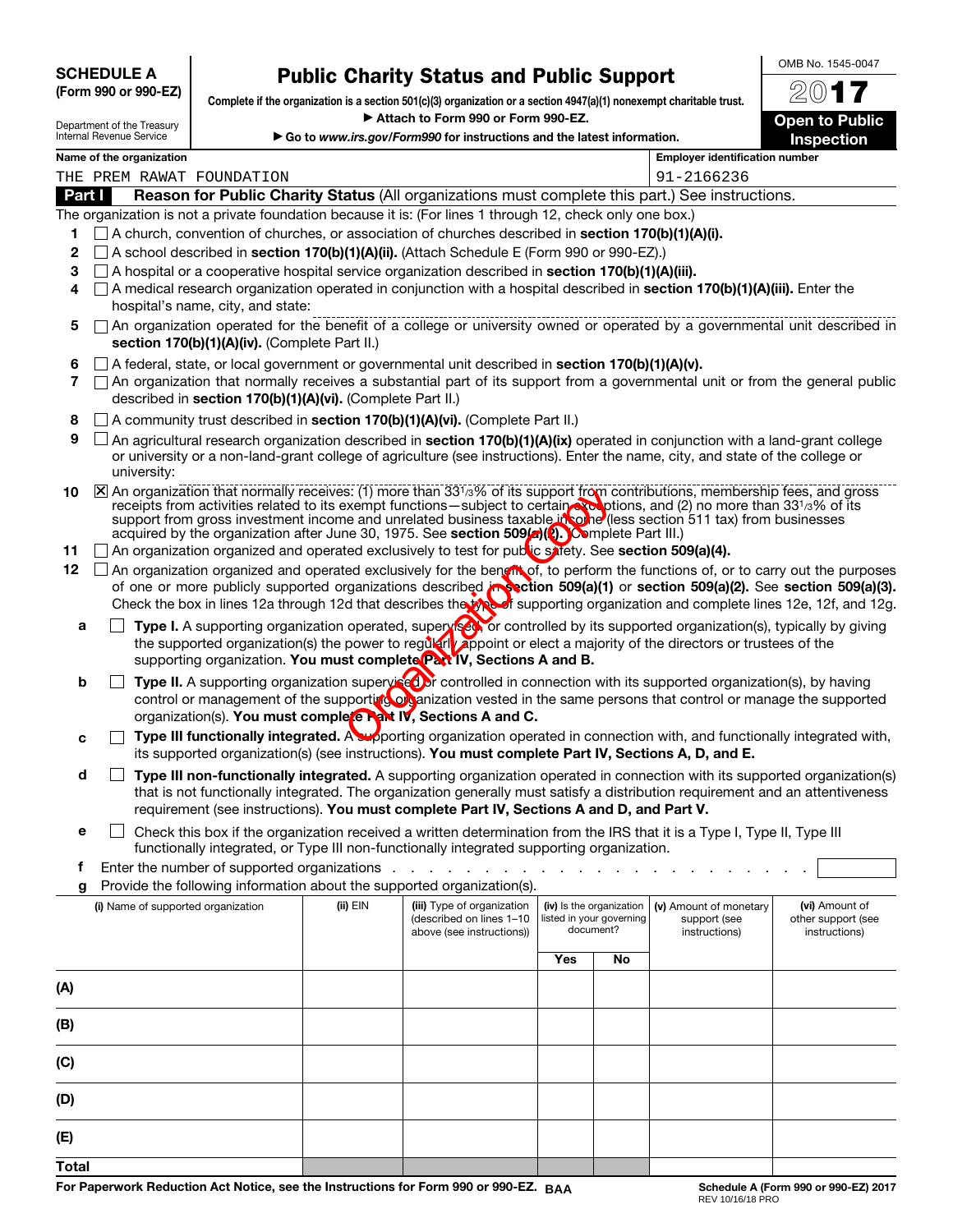|              | Schedule A (Form 990 or 990-EZ) 2017                                                                                                                                                                                                                                                                                                                                                                                                                                                                                                                                                                       |          |            |                                             |            |          | Page 2    |
|--------------|------------------------------------------------------------------------------------------------------------------------------------------------------------------------------------------------------------------------------------------------------------------------------------------------------------------------------------------------------------------------------------------------------------------------------------------------------------------------------------------------------------------------------------------------------------------------------------------------------------|----------|------------|---------------------------------------------|------------|----------|-----------|
| Part II      | Support Schedule for Organizations Described in Sections 170(b)(1)(A)(iv) and 170(b)(1)(A)(vi)                                                                                                                                                                                                                                                                                                                                                                                                                                                                                                             |          |            |                                             |            |          |           |
|              | (Complete only if you checked the box on line 5, 7, or 8 of Part I or if the organization failed to qualify under                                                                                                                                                                                                                                                                                                                                                                                                                                                                                          |          |            |                                             |            |          |           |
|              | Part III. If the organization fails to qualify under the tests listed below, please complete Part III.)                                                                                                                                                                                                                                                                                                                                                                                                                                                                                                    |          |            |                                             |            |          |           |
|              | <b>Section A. Public Support</b>                                                                                                                                                                                                                                                                                                                                                                                                                                                                                                                                                                           |          |            |                                             |            |          |           |
|              | Calendar year (or fiscal year beginning in) ▶                                                                                                                                                                                                                                                                                                                                                                                                                                                                                                                                                              | (a) 2013 | (b) 2014   | $(c)$ 2015                                  | $(d)$ 2016 | (e) 2017 | (f) Total |
| 1            | contributions,<br>Gifts,<br>grants,<br>and<br>membership fees received. (Do not<br>include any "unusual grants.")                                                                                                                                                                                                                                                                                                                                                                                                                                                                                          |          |            |                                             |            |          |           |
| $\mathbf{2}$ | levied<br>Tax<br>revenues<br>for<br>the<br>organization's benefit and either paid<br>to or expended on its behalf<br>$\mathcal{L}=\mathcal{L}=\mathcal{L}$ .                                                                                                                                                                                                                                                                                                                                                                                                                                               |          |            |                                             |            |          |           |
| 3            | The value of services or facilities<br>furnished by a governmental unit to the<br>organization without charge                                                                                                                                                                                                                                                                                                                                                                                                                                                                                              |          |            |                                             |            |          |           |
| 4            | Total. Add lines 1 through 3.                                                                                                                                                                                                                                                                                                                                                                                                                                                                                                                                                                              |          |            |                                             |            |          |           |
| 5            | The portion of total contributions by<br>each<br>(other<br>person<br>than<br>a<br>governmental<br>unit<br>publicly<br>or<br>supported organization) included on<br>line 1 that exceeds 2% of the amount<br>shown on line 11, column $(f)$ .                                                                                                                                                                                                                                                                                                                                                                |          |            |                                             |            |          |           |
| 6            | Public support. Subtract line 5 from line 4                                                                                                                                                                                                                                                                                                                                                                                                                                                                                                                                                                |          |            |                                             |            |          |           |
|              | <b>Section B. Total Support</b>                                                                                                                                                                                                                                                                                                                                                                                                                                                                                                                                                                            |          |            |                                             |            |          |           |
|              | Calendar year (or fiscal year beginning in) ▶                                                                                                                                                                                                                                                                                                                                                                                                                                                                                                                                                              | (a) 2013 | (b) $2014$ | (970)                                       | $(d)$ 2016 | (e) 2017 | (f) Total |
| 7            | Amounts from line 4<br>and a straight and a straight                                                                                                                                                                                                                                                                                                                                                                                                                                                                                                                                                       |          |            |                                             |            |          |           |
| 8            | Gross income from interest, dividends,<br>payments received on securities loans,<br>rents, royalties, and income from<br>similar sources                                                                                                                                                                                                                                                                                                                                                                                                                                                                   |          | 10-10-50-1 |                                             |            |          |           |
| 9            | Net income from unrelated business<br>activities, whether or not the business<br>is regularly carried on                                                                                                                                                                                                                                                                                                                                                                                                                                                                                                   |          |            |                                             |            |          |           |
| 10           | Other income. Do not include gain or<br>loss from the sale of capital assets<br>(Explain in Part VI.)                                                                                                                                                                                                                                                                                                                                                                                                                                                                                                      |          |            |                                             |            |          |           |
| 11           | Total support. Add lines 7 through 10                                                                                                                                                                                                                                                                                                                                                                                                                                                                                                                                                                      |          |            |                                             |            |          |           |
| 12           | Gross receipts from related activities, etc. (see instructions)                                                                                                                                                                                                                                                                                                                                                                                                                                                                                                                                            |          |            |                                             |            | 12       |           |
| 13           | First five years. If the Form 990 is for the organization's first, second, third, fourth, or fifth tax year as a section 501(c)(3)<br>organization, check this box and stop here                                                                                                                                                                                                                                                                                                                                                                                                                           |          |            |                                             |            |          |           |
|              | <b>Section C. Computation of Public Support Percentage</b>                                                                                                                                                                                                                                                                                                                                                                                                                                                                                                                                                 |          |            |                                             |            |          |           |
| 14           | Public support percentage for 2017 (line 6, column (f) divided by line 11, column (f)                                                                                                                                                                                                                                                                                                                                                                                                                                                                                                                      |          |            |                                             |            | 14       | $\%$      |
| 15           | Public support percentage from 2016 Schedule A, Part II, line 14                                                                                                                                                                                                                                                                                                                                                                                                                                                                                                                                           |          |            |                                             |            | 15       | $\%$      |
| 16a          | 331/3% support test-2017. If the organization did not check the box on line 13, and line 14 is 331/3% or more, check this                                                                                                                                                                                                                                                                                                                                                                                                                                                                                  |          |            |                                             |            |          |           |
|              | box and stop here. The organization qualifies as a publicly supported organization enterstanded by the state of $\blacktriangleright$<br>331/3% support test-2016. If the organization did not check a box on line 13 or 16a, and line 15 is 331/3% or more, check                                                                                                                                                                                                                                                                                                                                         |          |            |                                             |            |          |           |
| b            | this box and <b>stop here.</b> The organization qualifies as a publicly supported organization                                                                                                                                                                                                                                                                                                                                                                                                                                                                                                             |          |            |                                             |            |          |           |
| 17a          | 10%-facts-and-circumstances test-2017. If the organization did not check a box on line 13, 16a, or 16b, and line 14 is<br>10% or more, and if the organization meets the "facts-and-circumstances" test, check this box and stop here. Explain in<br>Part VI how the organization meets the "facts-and-circumstances" test. The organization qualifies as a publicly supported                                                                                                                                                                                                                             |          |            |                                             |            |          |           |
| b            | 10%-facts-and-circumstances test-2016. If the organization did not check a box on line 13, 16a, 16b, or 17a, and line<br>15 is 10% or more, and if the organization meets the "facts-and-circumstances" test, check this box and stop here.<br>Explain in Part VI how the organization meets the "facts-and-circumstances" test. The organization qualifies as a publicly<br>supported organization entertainment of the contract of the contract of the contract of the contract of the contract of the contract of the contract of the contract of the contract of the contract of the contract of the c |          |            |                                             |            |          |           |
|              |                                                                                                                                                                                                                                                                                                                                                                                                                                                                                                                                                                                                            |          |            | $\sim$ best and line 40, 40e, 40b, 47e, and |            |          |           |

**18 Private foundation.** If the organization did not check a box on line 13, 16a, 16b, 17a, or 17b, check this box and see instructions . . . . . . . . . . . . . . . . . . . . . . . . . . . . . . . . . . . . a

**Schedule A (Form 990 or 990-EZ) 2017**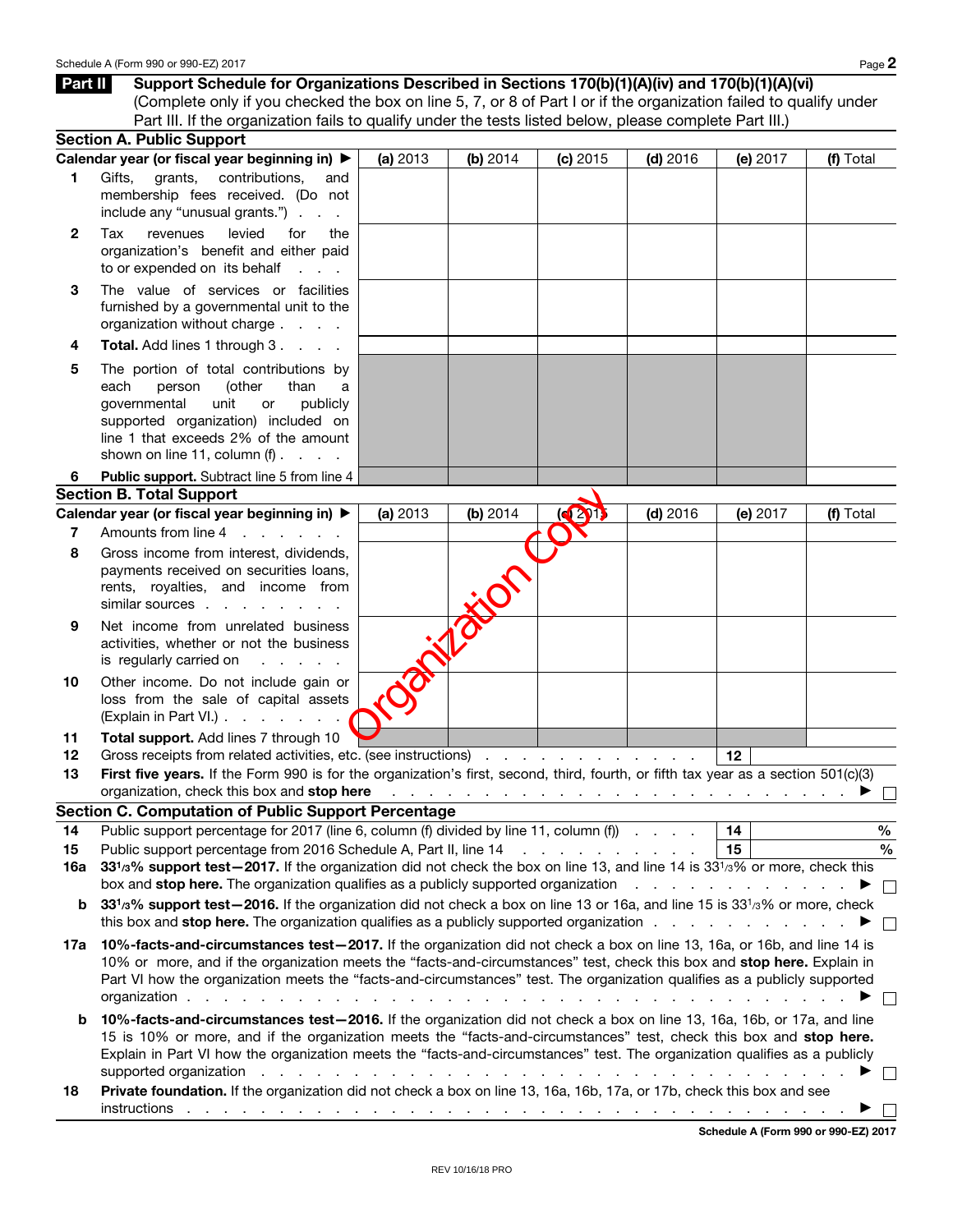# **Part III** Support Schedule for Organizations Described in Section 509(a)(2)

(Complete only if you checked the box on line 10 of Part I or if the organization failed to qualify under Part II. If the organization fails to qualify under the tests listed below, please complete Part II.)

|              | <b>Section A. Public Support</b>                                                                                                                                                                                                                                            |          |                                                                                |          |                                   |          |                                                                                                                        |
|--------------|-----------------------------------------------------------------------------------------------------------------------------------------------------------------------------------------------------------------------------------------------------------------------------|----------|--------------------------------------------------------------------------------|----------|-----------------------------------|----------|------------------------------------------------------------------------------------------------------------------------|
|              | Calendar year (or fiscal year beginning in) ▶                                                                                                                                                                                                                               | (a) 2013 | (b) $2014$                                                                     | (c) 2015 | $(d)$ 2016                        | (e) 2017 | (f) Total                                                                                                              |
| 1            | Gifts, grants, contributions, and membership fees                                                                                                                                                                                                                           |          |                                                                                |          |                                   |          |                                                                                                                        |
|              | received. (Do not include any "unusual grants.")                                                                                                                                                                                                                            |          |                                                                                |          |                                   |          | $\vert 1$ ,587,630. $\vert 2$ ,114,901. $\vert 1$ ,970,723. $\vert 1$ ,691,227. $\vert 1$ ,886,817. $\vert$ 9,251,298. |
| $\mathbf{2}$ | Gross receipts from admissions, merchandise                                                                                                                                                                                                                                 |          |                                                                                |          |                                   |          |                                                                                                                        |
|              | sold or services performed, or facilities<br>furnished in any activity that is related to the                                                                                                                                                                               |          |                                                                                |          |                                   |          |                                                                                                                        |
|              | organization's tax-exempt purpose                                                                                                                                                                                                                                           | 172.     | 164.                                                                           | 7,060.   | $0$ .                             | $0$ .    | 7,396.                                                                                                                 |
| 3            | Gross receipts from activities that are not an                                                                                                                                                                                                                              |          |                                                                                |          |                                   |          |                                                                                                                        |
|              | unrelated trade or business under section 513                                                                                                                                                                                                                               |          |                                                                                |          |                                   |          |                                                                                                                        |
| 4            | levied<br>Tax<br>revenues<br>for<br>the                                                                                                                                                                                                                                     |          |                                                                                |          |                                   |          |                                                                                                                        |
|              | organization's benefit and either paid to                                                                                                                                                                                                                                   |          |                                                                                |          |                                   |          |                                                                                                                        |
|              | or expended on its behalf<br><b>Service State</b>                                                                                                                                                                                                                           |          |                                                                                |          |                                   |          |                                                                                                                        |
| 5            | The value of services or facilities                                                                                                                                                                                                                                         |          |                                                                                |          |                                   |          |                                                                                                                        |
|              | furnished by a governmental unit to the                                                                                                                                                                                                                                     |          |                                                                                |          |                                   |          |                                                                                                                        |
|              | organization without charge                                                                                                                                                                                                                                                 |          |                                                                                |          |                                   |          |                                                                                                                        |
| 6            | <b>Total.</b> Add lines 1 through 5.                                                                                                                                                                                                                                        |          |                                                                                |          |                                   |          | $\vert 1, 587, 802.\vert 2, 115, 065.\vert 1, 977, 783.\vert 1, 691, 227.\vert 1, 886, 817.\vert 9, 258, 694.\vert$    |
| 7a           | Amounts included on lines 1, 2, and 3                                                                                                                                                                                                                                       |          |                                                                                |          |                                   |          |                                                                                                                        |
|              | received from disqualified persons                                                                                                                                                                                                                                          |          |                                                                                |          |                                   |          |                                                                                                                        |
|              |                                                                                                                                                                                                                                                                             | 225,000. | 720,979.                                                                       | 152,600. | 35,050.                           |          | $26, 450.$ 1, 160, 079.                                                                                                |
| b            | Amounts included on lines 2 and 3                                                                                                                                                                                                                                           |          |                                                                                |          |                                   |          |                                                                                                                        |
|              | received from other than disqualified<br>persons that exceed the greater of \$5,000                                                                                                                                                                                         |          |                                                                                |          |                                   |          |                                                                                                                        |
|              | or 1% of the amount on line 13 for the year                                                                                                                                                                                                                                 |          |                                                                                |          |                                   |          |                                                                                                                        |
|              |                                                                                                                                                                                                                                                                             |          |                                                                                |          |                                   |          |                                                                                                                        |
| c            | Add lines 7a and 7b<br>and the control of<br>Public support. (Subtract line 7c from                                                                                                                                                                                         | 225,000. | 720,979                                                                        | 152,600. | 35,050.                           |          | $26, 450.$ 1, 160, 079.                                                                                                |
| 8            | $line 6.)$                                                                                                                                                                                                                                                                  |          |                                                                                |          |                                   |          |                                                                                                                        |
|              | <b>Section B. Total Support</b>                                                                                                                                                                                                                                             |          |                                                                                |          |                                   |          | 8,098,615.                                                                                                             |
|              |                                                                                                                                                                                                                                                                             |          |                                                                                |          |                                   |          |                                                                                                                        |
|              | Calendar year (or fiscal year beginning in) ▶                                                                                                                                                                                                                               | (a) 2013 | $\sqrt{N}$ 2014                                                                | (c) 2015 | $(d)$ 2016                        | (e) 2017 | (f) Total                                                                                                              |
| 9            | Amounts from line 6<br>and a state of the state                                                                                                                                                                                                                             |          | $1,587,802$ , $215,065$ , $1,977,783$ , $1,691,227$ , $1,886,817$ .            |          |                                   |          | 9, 258, 694.                                                                                                           |
|              | <b>10a</b> Gross income from interest, dividends,                                                                                                                                                                                                                           |          |                                                                                |          |                                   |          |                                                                                                                        |
|              | payments received on securities loans, rents,<br>royalties, and income from similar sources.                                                                                                                                                                                |          |                                                                                |          |                                   |          |                                                                                                                        |
|              |                                                                                                                                                                                                                                                                             | 967.     | 5,437.                                                                         | 7,870.   | 12,842.                           | 9,237.   | 40,353.                                                                                                                |
| b            | Unrelated business taxable income (less                                                                                                                                                                                                                                     |          |                                                                                |          |                                   |          |                                                                                                                        |
|              | section 511 taxes) from businesses                                                                                                                                                                                                                                          |          |                                                                                |          |                                   |          |                                                                                                                        |
|              | acquired after June 30, 1975                                                                                                                                                                                                                                                |          |                                                                                |          |                                   |          |                                                                                                                        |
| c            | Add lines 10a and 10b<br>and a state of the                                                                                                                                                                                                                                 | 4,967.   | 5,437.                                                                         | 7,870.   | 12,842.                           | 9,237.   | 40, 353.                                                                                                               |
| 11           | Net income from unrelated business                                                                                                                                                                                                                                          |          |                                                                                |          |                                   |          |                                                                                                                        |
|              | activities not included in line 10b, whether                                                                                                                                                                                                                                |          |                                                                                |          |                                   |          |                                                                                                                        |
|              | or not the business is regularly carried on                                                                                                                                                                                                                                 |          |                                                                                |          |                                   |          |                                                                                                                        |
| 12           | Other income. Do not include gain or                                                                                                                                                                                                                                        |          |                                                                                |          |                                   |          |                                                                                                                        |
|              | loss from the sale of capital assets                                                                                                                                                                                                                                        |          |                                                                                |          |                                   |          |                                                                                                                        |
|              | (Explain in Part VI.)                                                                                                                                                                                                                                                       |          |                                                                                |          |                                   |          |                                                                                                                        |
| 13           | Total support. (Add lines 9, 10c, 11,                                                                                                                                                                                                                                       |          |                                                                                |          |                                   |          |                                                                                                                        |
|              | and 12.) $\cdots$ $\cdots$ $\cdots$                                                                                                                                                                                                                                         |          |                                                                                |          |                                   |          | $\vert 1, 592, 769. \vert 2, 120, 502. \vert 1, 985, 653. \vert 1, 704, 069. \vert 1, 896, 054. \vert 9, 299, 047.$    |
| 14           | First five years. If the Form 990 is for the organization's first, second, third, fourth, or fifth tax year as a section 501(c)(3)                                                                                                                                          |          |                                                                                |          |                                   |          |                                                                                                                        |
|              | organization, check this box and stop here                                                                                                                                                                                                                                  |          | المتعاقب والمتعاقب والمتعاقب والمتعاقب والمتعاقب والمتعاقب والمتعاقب والمتعاقب |          |                                   |          |                                                                                                                        |
|              | <b>Section C. Computation of Public Support Percentage</b>                                                                                                                                                                                                                  |          |                                                                                |          |                                   |          |                                                                                                                        |
| 15           | Public support percentage for 2017 (line 8, column (f) divided by line 13, column (f)                                                                                                                                                                                       |          |                                                                                |          |                                   | 15       | 87.09 %                                                                                                                |
| 16           | Public support percentage from 2016 Schedule A, Part III, line 15                                                                                                                                                                                                           |          |                                                                                |          | and the company of the company of | 16       | 84.29 %                                                                                                                |
|              | Section D. Computation of Investment Income Percentage                                                                                                                                                                                                                      |          |                                                                                |          |                                   |          |                                                                                                                        |
| 17           | Investment income percentage for 2017 (line 10c, column (f) divided by line 13, column (f)                                                                                                                                                                                  |          |                                                                                |          |                                   | 17       | 0.43%                                                                                                                  |
| 18           | Investment income percentage from 2016 Schedule A, Part III, line 17                                                                                                                                                                                                        |          |                                                                                |          |                                   | 18       | 0.44%                                                                                                                  |
| 19a          | 331/3% support tests - 2017. If the organization did not check the box on line 14, and line 15 is more than 331/3%, and line                                                                                                                                                |          |                                                                                |          |                                   |          |                                                                                                                        |
|              | 17 is not more than 33 <sup>1</sup> /3%, check this box and stop here. The organization qualifies as a publicly supported organization<br>331/3% support tests - 2016. If the organization did not check a box on line 14 or line 19a, and line 16 is more than 331/3%, and |          |                                                                                |          |                                   |          | ▶ ⊠                                                                                                                    |
| b            |                                                                                                                                                                                                                                                                             |          |                                                                                |          |                                   |          |                                                                                                                        |
|              | line 18 is not more than $3313%$ , check this box and stop here. The organization qualifies as a publicly supported organization                                                                                                                                            |          |                                                                                |          |                                   |          | ▶<br>$\Box$                                                                                                            |
| 20           | Private foundation. If the organization did not check a box on line 14, 19a, or 19b, check this box and see instructions<br>▶<br>$\mathbf{1}$                                                                                                                               |          |                                                                                |          |                                   |          |                                                                                                                        |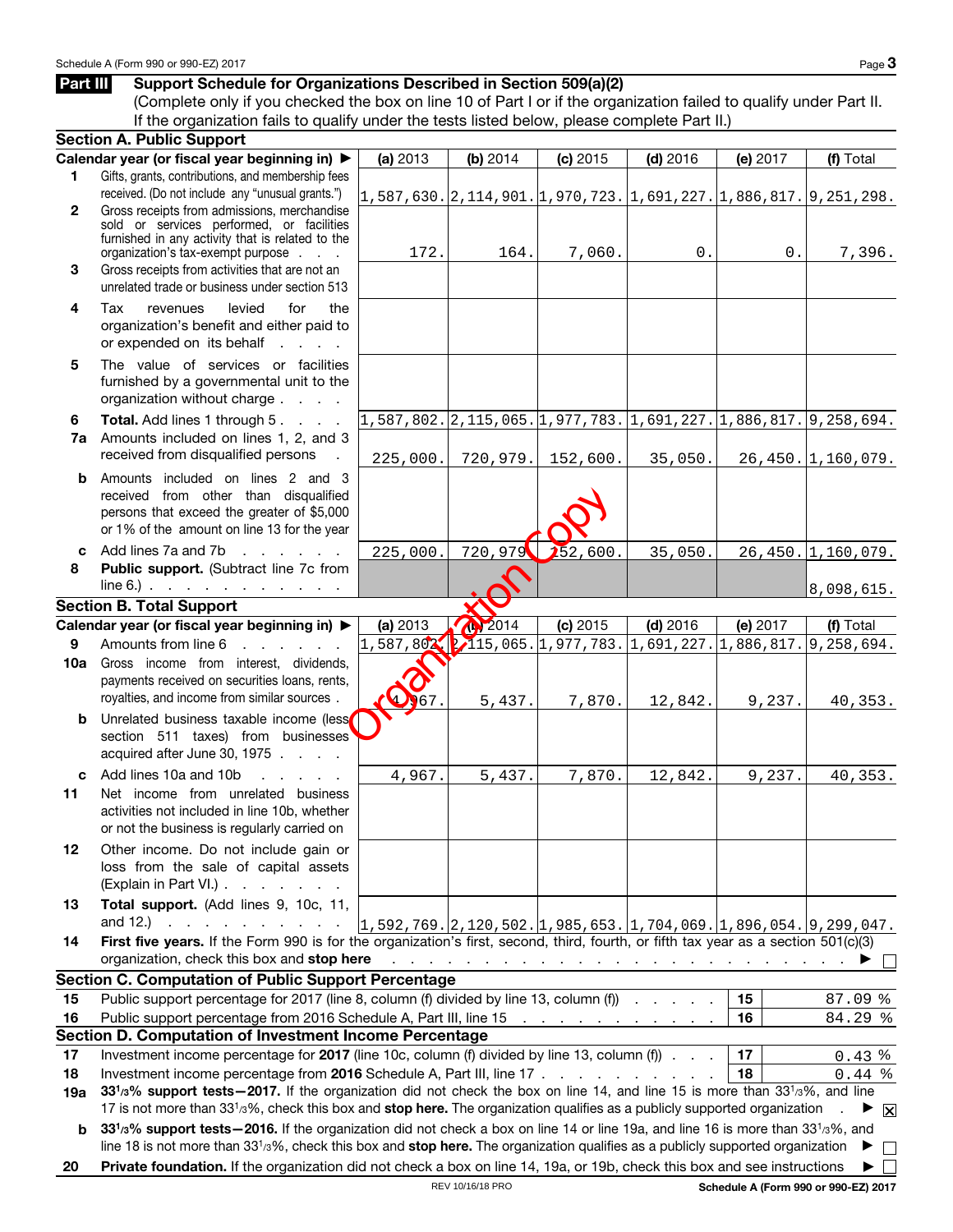# **Part IV Supporting Organizations**

(Complete only if you checked a box in line 12 on Part I. If you checked 12a of Part I, complete Sections A and B. If you checked 12b of Part I, complete Sections A and C. If you checked 12c of Part I, complete Sections A, D, and E. If you checked 12d of Part I, complete Sections A and D, and complete Part V.)

### **Section A. All Supporting Organizations**

- **1** Are all of the organization's supported organizations listed by name in the organization's governing documents? If "No," describe in *Part VI* how the supported organizations are designated. If designated by class or purpose, describe the designation. If historic and continuing relationship, explain. **1**
- **2** Did the organization have any supported organization that does not have an IRS determination of status under section 509(a)(1) or (2)? If "Yes," explain in *Part VI* how the organization determined that the supported organization was described in section 509(a)(1) or (2). **2**
- **3a** Did the organization have a supported organization described in section 501(c)(4), (5), or (6)? If "Yes," answer (b) and (c) below. **3a**
- **b** Did the organization confirm that each supported organization qualified under section 501(c)(4), (5), or (6) and satisfied the public support tests under section 509(a)(2)? If "Yes," describe in **Part VI** when and how the organization made the determination. **3b**
- **c** Did the organization ensure that all support to such organizations was used exclusively for section 170(c)(2)(B) purposes? If "Yes," explain in *Part VI* what controls the organization put in place to ensure such use. **3c**
- **4a** Was any supported organization not organized in the United States ("foreign supported organization")? If "Yes," and if you checked 12a or 12b in Part I, answer (b) and (c) below. **4a**
- **b** Did the organization have ultimate control and discretion in deciding whether to make grants to the foreign supported organization? If "Yes," describe in **Part VI** how the organization had such control and discretion despite being controlled or supervised by or in connection with its support *about the organizations*.
- **c** Did the organization support any foreign supported organization that does not have an IRS determination under sections 501(c)(3) and 509(a)(1) or (2)? If "Yes," explain in *Part VI* what controls the organization used to ensure that all support to the foreign supported organization was used exclusively for section 170(c)(2)(B) purposes.
- 5a Did the organization add, substitute, or remove any supported organizations during the tax year? If "Yes," answer (b) and (c) below (if applicable). Also, provide **Getail** in **Part VI**, including (i) the names and EIN numbers of the supported organizations added, substituted, or removed; (ii) the reasons for each such action; (iii) the authority under the organization's organizing  $\alpha$  of ment authorizing such action; and (iv) how the action was accomplished (such as by amendment to the *proanizing document)*. cribe in **Part VI** how the organization had s<br>by or in connection with its supported organization<br>ign supported organization that **Co**ps not h<br>or (2)? If "Yes," explain in **Part VI** what con<br>n supported organization was us
- **b Type I or Type II only.** Was any added or substituted supported organization part of a class already designated in the organization's organizing document? **5b**
- **c Substitutions only.** Was the substitution the result of an event beyond the organization's control?
- **6** Did the organization provide support (whether in the form of grants or the provision of services or facilities) to anyone other than (i) its supported organizations, (ii) individuals that are part of the charitable class benefited by one or more of its supported organizations, or (iii) other supporting organizations that also support or benefit one or more of the filing organization's supported organizations? If "Yes," provide detail in *Part VI.* **6**
- **7** Did the organization provide a grant, loan, compensation, or other similar payment to a substantial contributor (defined in section 4958(c)(3)(C)), a family member of a substantial contributor, or a 35% controlled entity with regard to a substantial contributor? If "Yes," complete Part I of Schedule L (Form 990 or 990-EZ). **7**
- **8** Did the organization make a loan to a disqualified person (as defined in section 4958) not described in line 7? If "Yes," complete Part I of Schedule L (Form 990 or 990-EZ). **8**
- **9a** Was the organization controlled directly or indirectly at any time during the tax year by one or more disqualified persons as defined in section 4946 (other than foundation managers and organizations described in section 509(a)(1) or (2))? If "Yes," provide detail in *Part VI.* **9a**
- **b** Did one or more disqualified persons (as defined in line 9a) hold a controlling interest in any entity in which the supporting organization had an interest? If "Yes," provide detail in **Part VI. 9b 9b 9b**
- **c** Did a disqualified person (as defined in line 9a) have an ownership interest in, or derive any personal benefit from, assets in which the supporting organization also had an interest? If "Yes," provide detail in *Part VI.* **9c**
- **10a** Was the organization subject to the excess business holdings rules of section 4943 because of section 4943(f) (regarding certain Type II supporting organizations, and all Type III non-functionally integrated supporting organizations)? If "Yes," answer 10b below. **10a**
	- **b** Did the organization have any excess business holdings in the tax year? (Use Schedule C, Form 4720, to determine whether the organization had excess business holdings.) **10b**

**Yes No**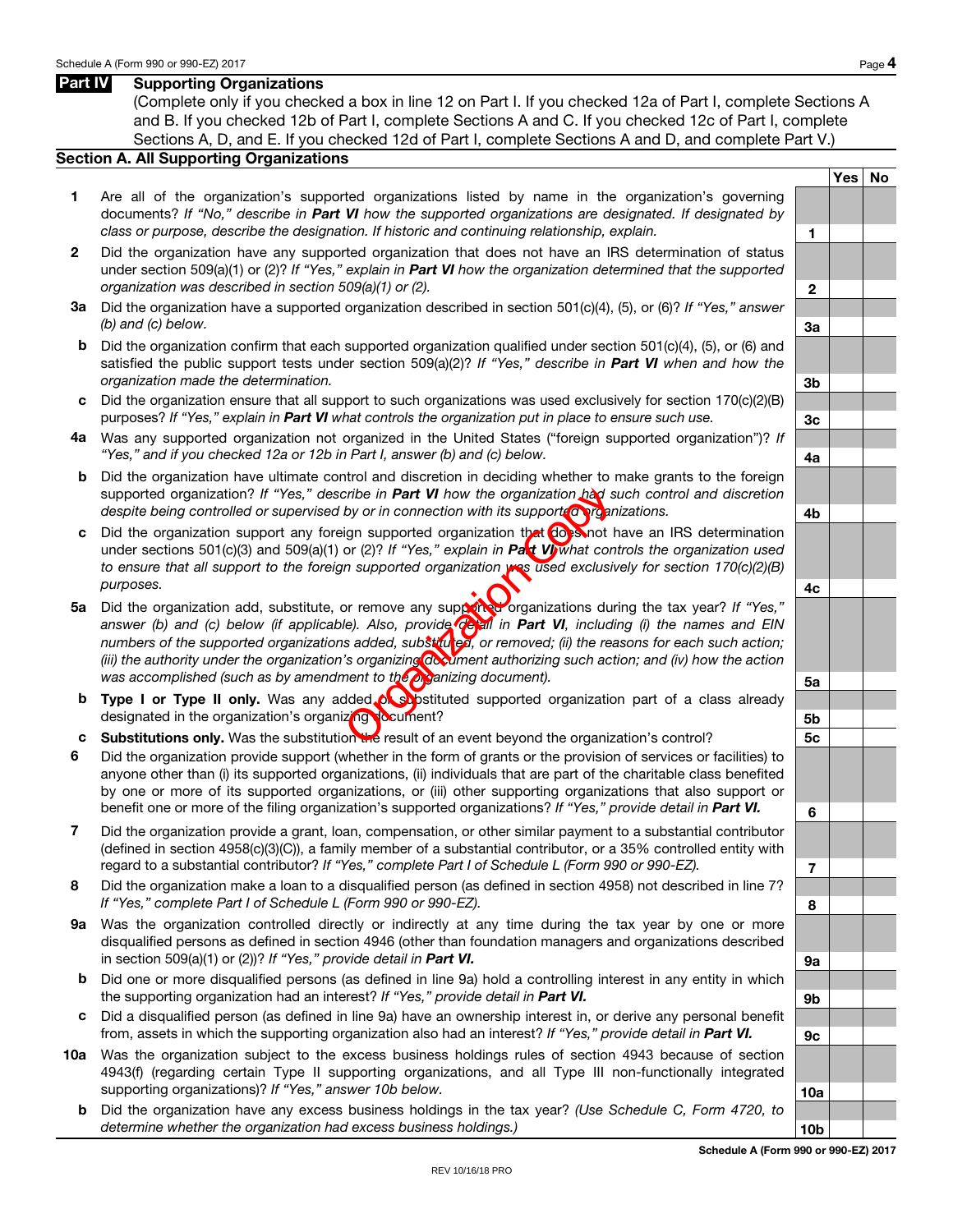| <b>Part IV</b> | <b>Supporting Organizations (continued)</b>                                                                                                                                                                                                                                                                                                                                                                                                                                                                                                                                                                                                                                  |                 |            |           |
|----------------|------------------------------------------------------------------------------------------------------------------------------------------------------------------------------------------------------------------------------------------------------------------------------------------------------------------------------------------------------------------------------------------------------------------------------------------------------------------------------------------------------------------------------------------------------------------------------------------------------------------------------------------------------------------------------|-----------------|------------|-----------|
|                |                                                                                                                                                                                                                                                                                                                                                                                                                                                                                                                                                                                                                                                                              |                 | <b>Yes</b> | <b>No</b> |
| 11             | Has the organization accepted a gift or contribution from any of the following persons?                                                                                                                                                                                                                                                                                                                                                                                                                                                                                                                                                                                      |                 |            |           |
|                | a A person who directly or indirectly controls, either alone or together with persons described in (b) and (c)                                                                                                                                                                                                                                                                                                                                                                                                                                                                                                                                                               |                 |            |           |
|                | below, the governing body of a supported organization?                                                                                                                                                                                                                                                                                                                                                                                                                                                                                                                                                                                                                       | 11a             |            |           |
| b              | A family member of a person described in (a) above?                                                                                                                                                                                                                                                                                                                                                                                                                                                                                                                                                                                                                          | 11 <sub>b</sub> |            |           |
|                | c A 35% controlled entity of a person described in (a) or (b) above? If "Yes" to a, b, or c, provide detail in Part VI.                                                                                                                                                                                                                                                                                                                                                                                                                                                                                                                                                      | 11c             |            |           |
|                | Section B. Type I Supporting Organizations                                                                                                                                                                                                                                                                                                                                                                                                                                                                                                                                                                                                                                   |                 |            |           |
|                |                                                                                                                                                                                                                                                                                                                                                                                                                                                                                                                                                                                                                                                                              |                 | Yes        | <b>No</b> |
| 1              | Did the directors, trustees, or membership of one or more supported organizations have the power to<br>regularly appoint or elect at least a majority of the organization's directors or trustees at all times during the<br>tax year? If "No," describe in Part VI how the supported organization(s) effectively operated, supervised, or<br>controlled the organization's activities. If the organization had more than one supported organization,<br>describe how the powers to appoint and/or remove directors or trustees were allocated among the supported<br>organizations and what conditions or restrictions, if any, applied to such powers during the tax year. | 1               |            |           |
| $\mathbf{2}$   | Did the organization operate for the benefit of any supported organization other than the supported<br>organization(s) that operated, supervised, or controlled the supporting organization? If "Yes," explain in Part<br>VI how providing such benefit carried out the purposes of the supported organization(s) that operated,<br>supervised, or controlled the supporting organization.                                                                                                                                                                                                                                                                                   | $\mathbf{2}$    |            |           |
|                | <b>Section C. Type II Supporting Organizations</b>                                                                                                                                                                                                                                                                                                                                                                                                                                                                                                                                                                                                                           |                 |            |           |
|                |                                                                                                                                                                                                                                                                                                                                                                                                                                                                                                                                                                                                                                                                              |                 | <b>Yes</b> | <b>No</b> |
| 1              | Were a majority of the organization's directors or trustees during the tax year also a majority of the directors<br>or trustees of each of the organization's supported organization(s)? If "No," describe in Part VI how control<br>or management of the supporting organization was vested in the same pergons that controlled or managed<br>the supported organization(s).                                                                                                                                                                                                                                                                                                | 1               |            |           |
|                | <b>Section D. All Type III Supporting Organizations</b>                                                                                                                                                                                                                                                                                                                                                                                                                                                                                                                                                                                                                      |                 |            |           |
|                |                                                                                                                                                                                                                                                                                                                                                                                                                                                                                                                                                                                                                                                                              |                 | Yes        | <b>No</b> |
| 1              | Did the organization provide to each of its supported organizations, $\alpha$ the last day of the fifth month of the<br>organization's tax year, (i) a written notice describing the type <b>xincan</b> ount of support provided during the prior tax<br>year, (ii) a copy of the Form 990 that was most recently filed as orther date of notification, and (iii) copies of the<br>organization's governing documents in effect on the date $\alpha$ redification, to the extent not previously provided?                                                                                                                                                                    |                 |            |           |
|                |                                                                                                                                                                                                                                                                                                                                                                                                                                                                                                                                                                                                                                                                              | 1               |            |           |
| $\mathbf{2}$   | Were any of the organization's officers, directors, or trustees either (i) appointed or elected by the supported<br>organization(s) or (ii) serving on the governing body of a supported organization? If "No," explain in Part VI how<br>the organization maintained a close and continuous working relationship with the supported organization(s).                                                                                                                                                                                                                                                                                                                        | $\mathbf{2}$    |            |           |
| 3              | By reason of the relationship described $(n \ge 1)$ did the organization's supported organizations have a<br>significant voice in the organization's investment policies and in directing the use of the organization's<br>income or assets at all times during the tax year? If "Yes," describe in Part VI the role the organization's<br>supported organizations played in this regard.                                                                                                                                                                                                                                                                                    | 3               |            |           |

#### **Section E. Type III Functionally Integrated Supporting Organizations**

- **1** Check the box next to the method that the organization used to satisfy the Integral Part Test during the year (*see instructions*).
- **a** The organization satisfied the Activities Test. Complete *line 2* below.
- **b** The organization is the parent of each of its supported organizations. Complete **line 3** below.
- **c** The organization supported a governmental entity. Describe in *Part VI* how you supported a government entity (see instructions).
- **2** Activities Test. *Answer (a) and (b) below.* **Yes No**
- **a** Did substantially all of the organization's activities during the tax year directly further the exempt purposes of the supported organization(s) to which the organization was responsive? If "Yes," then in *Part VI identify those supported organizations and explain* how these activities directly furthered their exempt purposes, how the organization was responsive to those supported organizations, and how the organization determined that these activities constituted substantially all of its activities. **2a**
- **b** Did the activities described in (a) constitute activities that, but for the organization's involvement, one or more of the organization's supported organization(s) would have been engaged in? If "Yes," explain in *Part VI* the reasons for the organization's position that its supported organization(s) would have engaged in these activities but for the organization's involvement. **2b**
- **3** Parent of Supported Organizations. *Answer (a) and (b) below.*
- **a** Did the organization have the power to regularly appoint or elect a majority of the officers, directors, or trustees of each of the supported organizations? Provide details in *Part VI.* **3a**
- **b** Did the organization exercise a substantial degree of direction over the policies, programs, and activities of each of its supported organizations? If "Yes," describe in *Part VI* the role played by the organization in this regard. **3b**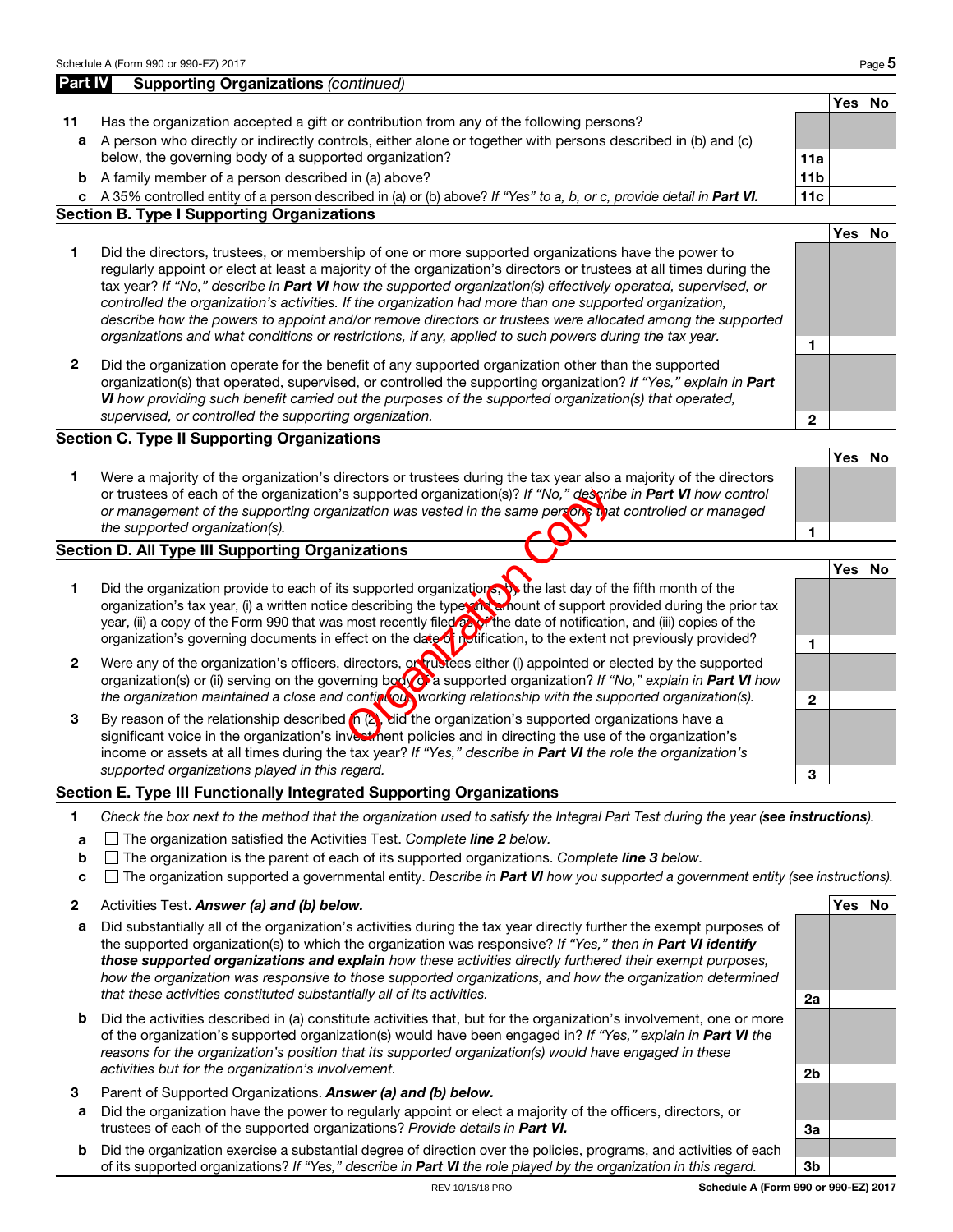| □ Check here if the organization satisfied the Integral Part Test as a qualifying trust on Nov. 20, 1970 (explain in Part VI). See |
|------------------------------------------------------------------------------------------------------------------------------------|
| instructions. All other Type III non-functionally integrated supporting organizations must complete Sections A through E.          |

| <b>Section A - Adjusted Net Income</b>                                                                                                                                                                                                                                                                                                                                                                                                                                                     |                         | (A) Prior Year | (B) Current Year<br>(optional) |
|--------------------------------------------------------------------------------------------------------------------------------------------------------------------------------------------------------------------------------------------------------------------------------------------------------------------------------------------------------------------------------------------------------------------------------------------------------------------------------------------|-------------------------|----------------|--------------------------------|
| 1 Net short-term capital gain                                                                                                                                                                                                                                                                                                                                                                                                                                                              | 1                       |                |                                |
| 2 Recoveries of prior-year distributions                                                                                                                                                                                                                                                                                                                                                                                                                                                   | $\overline{\mathbf{c}}$ |                |                                |
| 3 Other gross income (see instructions)                                                                                                                                                                                                                                                                                                                                                                                                                                                    | 3                       |                |                                |
| 4 Add lines 1 through 3.                                                                                                                                                                                                                                                                                                                                                                                                                                                                   | $\overline{\mathbf{4}}$ |                |                                |
| 5 Depreciation and depletion                                                                                                                                                                                                                                                                                                                                                                                                                                                               | 5                       |                |                                |
| 6 Portion of operating expenses paid or incurred for production or                                                                                                                                                                                                                                                                                                                                                                                                                         |                         |                |                                |
| collection of gross income or for management, conservation, or                                                                                                                                                                                                                                                                                                                                                                                                                             |                         |                |                                |
| maintenance of property held for production of income (see instructions)                                                                                                                                                                                                                                                                                                                                                                                                                   | 6                       |                |                                |
| 7 Other expenses (see instructions)                                                                                                                                                                                                                                                                                                                                                                                                                                                        | $\overline{7}$          |                |                                |
| 8 Adjusted Net Income (subtract lines 5, 6, and 7 from line 4).                                                                                                                                                                                                                                                                                                                                                                                                                            | 8                       |                |                                |
| <b>Section B - Minimum Asset Amount</b>                                                                                                                                                                                                                                                                                                                                                                                                                                                    |                         | (A) Prior Year | (B) Current Year<br>(optional) |
| 1 Aggregate fair market value of all non-exempt-use assets (see                                                                                                                                                                                                                                                                                                                                                                                                                            |                         |                |                                |
| instructions for short tax year or assets held for part of year):                                                                                                                                                                                                                                                                                                                                                                                                                          |                         |                |                                |
| a Average monthly value of securities                                                                                                                                                                                                                                                                                                                                                                                                                                                      | 1a                      |                |                                |
| <b>b</b> Average monthly cash balances                                                                                                                                                                                                                                                                                                                                                                                                                                                     | 1 <sub>b</sub>          |                |                                |
| c Fair market value of other non-exempt-use assets                                                                                                                                                                                                                                                                                                                                                                                                                                         | 1 <sub>c</sub>          |                |                                |
| d Total (add lines 1a, 1b, and 1c)                                                                                                                                                                                                                                                                                                                                                                                                                                                         | $\mathbf N$             |                |                                |
| e Discount claimed for blockage or other<br>factors (explain in detail in Part VI):                                                                                                                                                                                                                                                                                                                                                                                                        |                         |                |                                |
| 2 Acquisition indebtedness applicable to non-exempt-use assets                                                                                                                                                                                                                                                                                                                                                                                                                             | $\mathbf{2}$            |                |                                |
| 3 Subtract line 2 from line 1d.                                                                                                                                                                                                                                                                                                                                                                                                                                                            | 3                       |                |                                |
| 4 Cash deemed held for exempt use. Enter 1-1/2% of line 3 (for greater amount,<br>see instructions).                                                                                                                                                                                                                                                                                                                                                                                       | 4                       |                |                                |
| 5 Net value of non-exempt-use assets (subtract line 4 from line                                                                                                                                                                                                                                                                                                                                                                                                                            | 5                       |                |                                |
| 6 Multiply line 5 by .035.                                                                                                                                                                                                                                                                                                                                                                                                                                                                 | 6                       |                |                                |
| 7 Recoveries of prior-year distributions                                                                                                                                                                                                                                                                                                                                                                                                                                                   | $\overline{7}$          |                |                                |
| 8 Minimum Asset Amount (add line 7 to line 6)                                                                                                                                                                                                                                                                                                                                                                                                                                              | 8                       |                |                                |
| <b>Section C - Distributable Amount</b>                                                                                                                                                                                                                                                                                                                                                                                                                                                    |                         |                | <b>Current Year</b>            |
| 1 Adjusted net income for prior year (from Section A, line 8, Column A)                                                                                                                                                                                                                                                                                                                                                                                                                    | 1                       |                |                                |
| 2 Enter 85% of line 1.                                                                                                                                                                                                                                                                                                                                                                                                                                                                     | $\mathbf{2}$            |                |                                |
| 3 Minimum asset amount for prior year (from Section B, line 8, Column A)                                                                                                                                                                                                                                                                                                                                                                                                                   | 3                       |                |                                |
| 4 Enter greater of line 2 or line 3.                                                                                                                                                                                                                                                                                                                                                                                                                                                       | 4                       |                |                                |
| 5 Income tax imposed in prior year                                                                                                                                                                                                                                                                                                                                                                                                                                                         | 5                       |                |                                |
| 6 Distributable Amount. Subtract line 5 from line 4, unless subject to                                                                                                                                                                                                                                                                                                                                                                                                                     |                         |                |                                |
| emergency temporary reduction (see instructions).                                                                                                                                                                                                                                                                                                                                                                                                                                          | 6                       |                |                                |
| $\blacksquare$ $\blacksquare$ $\blacksquare$ $\blacksquare$ $\blacksquare$ $\blacksquare$ $\blacksquare$ $\blacksquare$ $\blacksquare$ $\blacksquare$ $\blacksquare$ $\blacksquare$ $\blacksquare$ $\blacksquare$ $\blacksquare$ $\blacksquare$ $\blacksquare$ $\blacksquare$ $\blacksquare$ $\blacksquare$ $\blacksquare$ $\blacksquare$ $\blacksquare$ $\blacksquare$ $\blacksquare$ $\blacksquare$ $\blacksquare$ $\blacksquare$ $\blacksquare$ $\blacksquare$ $\blacksquare$ $\blacks$ |                         |                |                                |

**7**  $□$  Check here if the current year is the organization's first as a non-functionally integrated Type III supporting organization (see instructions).

**Schedule A (Form 990 or 990-EZ) 2017**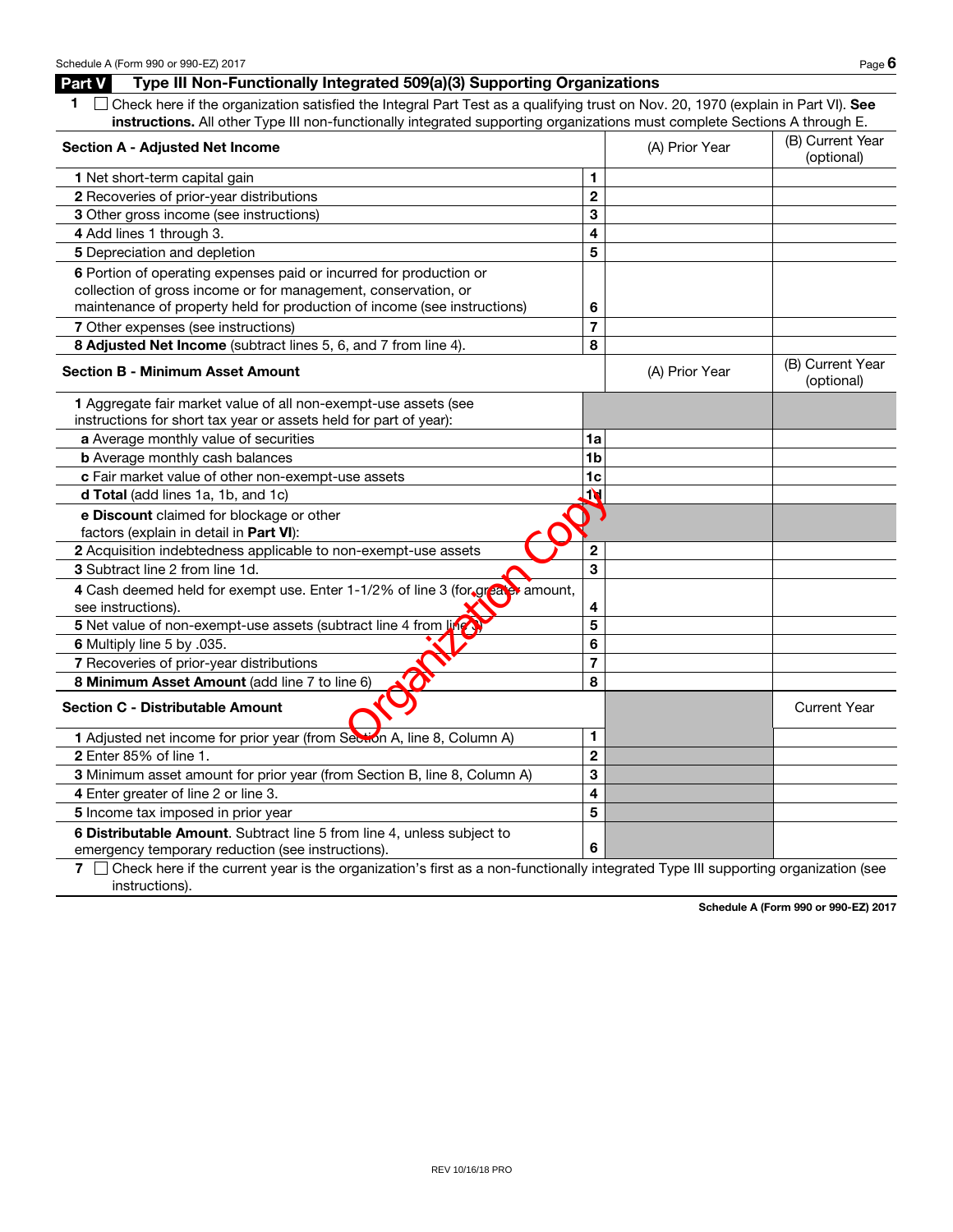|               | Schedule A (Form 990 or 990-EZ) 2017                                                                                                                          |                                    |                                               | Page 7                                                  |
|---------------|---------------------------------------------------------------------------------------------------------------------------------------------------------------|------------------------------------|-----------------------------------------------|---------------------------------------------------------|
| <b>Part V</b> | Type III Non-Functionally Integrated 509(a)(3) Supporting Organizations (continued)                                                                           |                                    |                                               |                                                         |
|               | <b>Section D - Distributions</b>                                                                                                                              |                                    |                                               | <b>Current Year</b>                                     |
| 1             | Amounts paid to supported organizations to accomplish exempt purposes                                                                                         |                                    |                                               |                                                         |
| 2             | Amounts paid to perform activity that directly furthers exempt purposes of supported                                                                          |                                    |                                               |                                                         |
|               | organizations, in excess of income from activity                                                                                                              |                                    |                                               |                                                         |
| 3             | Administrative expenses paid to accomplish exempt purposes of supported organizations                                                                         |                                    |                                               |                                                         |
| 4             | Amounts paid to acquire exempt-use assets                                                                                                                     |                                    |                                               |                                                         |
| 5             | Qualified set-aside amounts (prior IRS approval required)                                                                                                     |                                    |                                               |                                                         |
| 6             | Other distributions (describe in Part VI). See instructions.                                                                                                  |                                    |                                               |                                                         |
| 7             | Total annual distributions. Add lines 1 through 6.                                                                                                            |                                    |                                               |                                                         |
| 8             | Distributions to attentive supported organizations to which the organization is responsive                                                                    |                                    |                                               |                                                         |
|               | (provide details in Part VI). See instructions.                                                                                                               |                                    |                                               |                                                         |
| 9             | Distributable amount for 2017 from Section C, line 6                                                                                                          |                                    |                                               |                                                         |
| 10            | Line 8 amount divided by line 9 amount                                                                                                                        |                                    |                                               |                                                         |
|               | <b>Section E - Distribution Allocations (see instructions)</b>                                                                                                | (i)<br><b>Excess Distributions</b> | (ii)<br><b>Underdistributions</b><br>Pre-2017 | (iii)<br><b>Distributable</b><br><b>Amount for 2017</b> |
| 1.            | Distributable amount for 2017 from Section C. line 6                                                                                                          |                                    |                                               |                                                         |
| $\mathbf 2$   | Underdistributions, if any, for years prior to 2017                                                                                                           |                                    |                                               |                                                         |
|               | (reasonable cause required - explain in Part VI). See                                                                                                         |                                    |                                               |                                                         |
|               | instructions.                                                                                                                                                 |                                    |                                               |                                                         |
| 3             | Excess distributions carryover, if any, to 2017                                                                                                               |                                    |                                               |                                                         |
| a             |                                                                                                                                                               |                                    |                                               |                                                         |
| b             | From 2013<br>and a strategic and                                                                                                                              |                                    |                                               |                                                         |
| c             | From 2014<br>and a strategic and                                                                                                                              |                                    |                                               |                                                         |
| d             | From 2015<br>and a strategic and                                                                                                                              |                                    |                                               |                                                         |
| е             | From 2016<br>and a strain and                                                                                                                                 |                                    |                                               |                                                         |
| f             | <b>Total</b> of lines 3a through e                                                                                                                            |                                    |                                               |                                                         |
| g             | Applied to underdistributions of prior years                                                                                                                  |                                    |                                               |                                                         |
| h             | Applied to 2017 distributable amount                                                                                                                          |                                    |                                               |                                                         |
| j.            | Carryover from 2012 not applied (see instructions)                                                                                                            |                                    |                                               |                                                         |
|               | Remainder. Subtract lines 3g, 3h, and 3i from 3f.                                                                                                             |                                    |                                               |                                                         |
| 4             | Distributions for 2017 from<br>Section D, line 7:                                                                                                             |                                    |                                               |                                                         |
| a             | Applied to underdistributions of prior years                                                                                                                  |                                    |                                               |                                                         |
| b             | Applied to 2017 distributable amount                                                                                                                          |                                    |                                               |                                                         |
| c             | Remainder. Subtract lines 4a and 4b from 4.                                                                                                                   |                                    |                                               |                                                         |
| 5             | Remaining underdistributions for years prior to 2017, if                                                                                                      |                                    |                                               |                                                         |
|               | any. Subtract lines 3g and 4a from line 2. For result                                                                                                         |                                    |                                               |                                                         |
|               | greater than zero, explain in Part VI. See instructions.                                                                                                      |                                    |                                               |                                                         |
| 6             | Remaining underdistributions for 2017. Subtract lines 3h<br>and 4b from line 1. For result greater than zero, explain in<br><b>Part VI.</b> See instructions. |                                    |                                               |                                                         |
| 7             | Excess distributions carryover to 2018. Add lines 3j<br>and 4c.                                                                                               |                                    |                                               |                                                         |
| 8             | Breakdown of line 7:                                                                                                                                          |                                    |                                               |                                                         |
| a             | Excess from 2013                                                                                                                                              |                                    |                                               |                                                         |
| b             | Excess from 2014                                                                                                                                              |                                    |                                               |                                                         |
| c             | Excess from 2015                                                                                                                                              |                                    |                                               |                                                         |
| d             | Excess from 2016                                                                                                                                              |                                    |                                               |                                                         |
| е             | Excess from 2017                                                                                                                                              |                                    |                                               |                                                         |

**Schedule A (Form 990 or 990-EZ) 2017**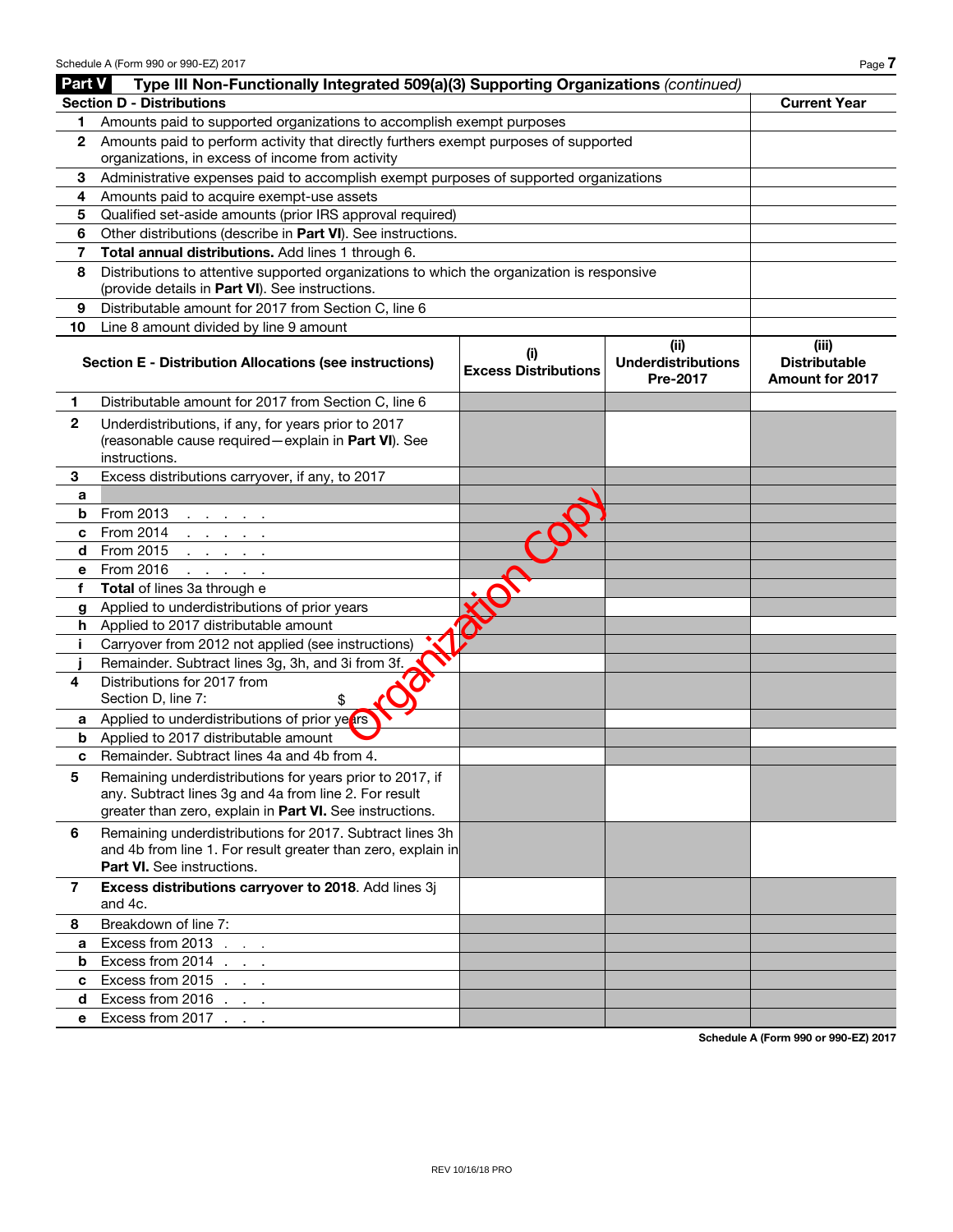|                | Page 8<br>Schedule A (Form 990 or 990-EZ) 2017                                                                         |
|----------------|------------------------------------------------------------------------------------------------------------------------|
| <b>Part VI</b> | Supplemental Information. Provide the explanations required by Part II, line 10; Part II, line 17a or 17b; Part        |
|                | III, line 12; Part IV, Section A, lines 1, 2, 3b, 3c, 4b, 4c, 5a, 6, 9a, 9b, 9c, 11a, 11b, and 11c; Part IV, Section   |
|                | B, lines 1 and 2; Part IV, Section C, line 1; Part IV, Section D, lines 2 and 3; Part IV, Section E, lines 1c, 2a, 2b, |
|                | 3a, and 3b; Part V, line 1; Part V, Section B, line 1e; Part V, Section D, lines 5, 6, and 8; and Part V, Section E,   |
|                | lines 2, 5, and 6. Also complete this part for any additional information. (See instructions.)                         |

| $\mathcal{S}_{\lambda}$   |
|---------------------------|
|                           |
| COR                       |
| O Britished Communication |
|                           |
|                           |
|                           |
|                           |
|                           |
|                           |
|                           |
|                           |
|                           |
|                           |
|                           |
|                           |
|                           |
|                           |
|                           |
|                           |
|                           |
|                           |
|                           |
|                           |
|                           |
|                           |
|                           |
|                           |
|                           |
|                           |
|                           |
|                           |
|                           |
|                           |
|                           |
|                           |
|                           |
|                           |
|                           |
|                           |
|                           |
|                           |
|                           |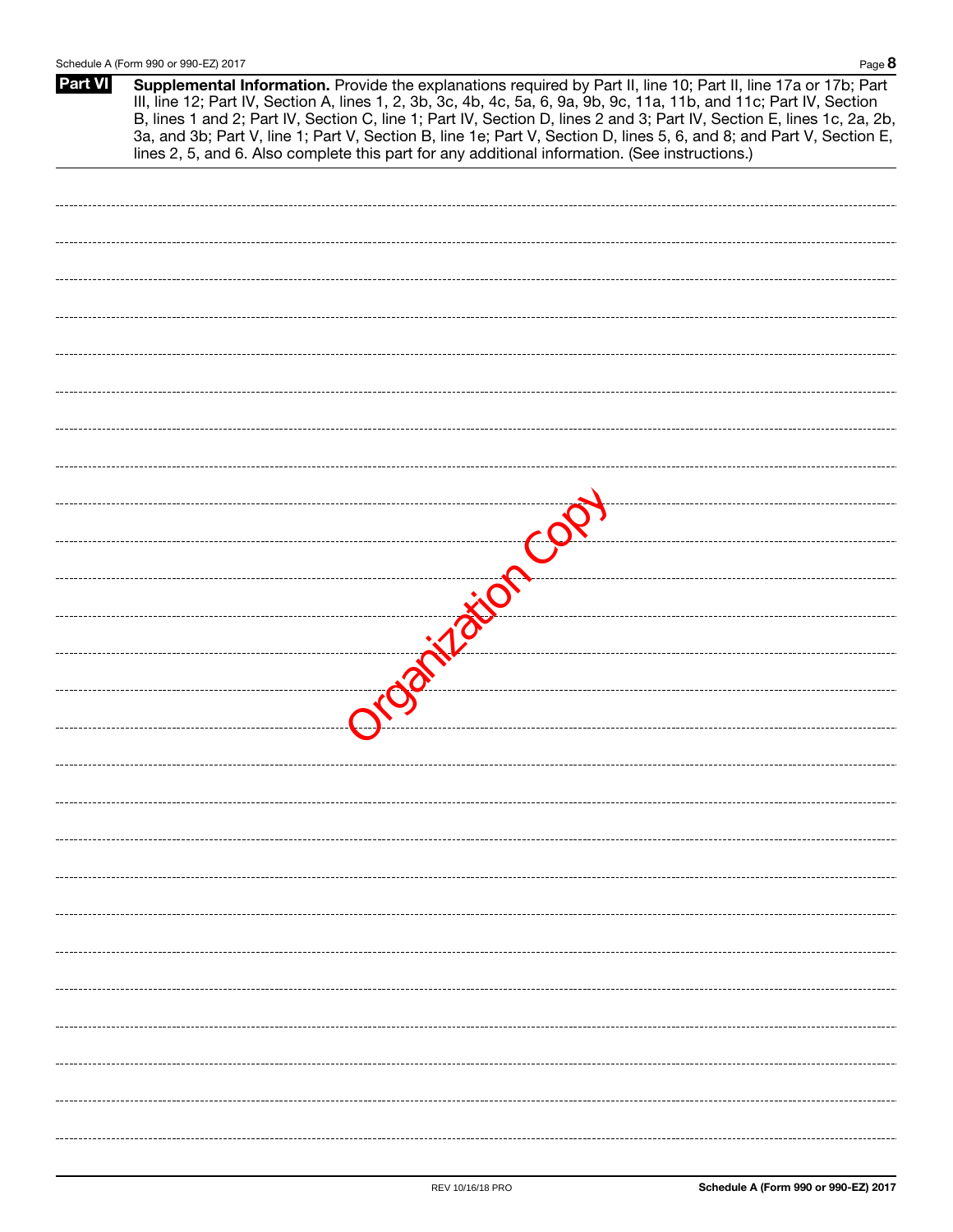# **Schedule B**

**(Form 990, 990-EZ, or 990-PF)** Department of the Treasury

# Internal Revenue Service

**Name of the organization Employer identification number** THE PREM RAWAT FOUNDATION **1200 PM 2010 1200 PM 2010 PM 2010 1200 PM 2010 PM 2010 PM 2010 PM 2010 PM 2010 PM 2010** 

# **Organization type** (check one):

| Filers of:         | Section:                                                                           |
|--------------------|------------------------------------------------------------------------------------|
| Form 990 or 990-EZ | $\boxed{\mathsf{X}}$ 501(c)(<br>3) (enter number) organization                     |
|                    | $4947(a)(1)$ nonexempt charitable trust <b>not</b> treated as a private foundation |
|                    | 527 political organization                                                         |
| Form 990-PF        | 501(c)(3) exempt private foundation                                                |
|                    | 4947(a)(1) nonexempt charitable trust treated as a private foundation              |
|                    | 501(c)(3) taxable private foundation                                               |
|                    |                                                                                    |

**Schedule of Contributors**

Attach to Form 990, Form 990-EZ, or Form 990-PF. ▶ Go to *www.irs.gov/Form990* for the latest information.

Check if your organization is covered by the **General Rule** or a **Special Rule. Note:** Only a section 501(c)(7), (8), or (10) organization can check boxes for both the General Rule and a Special Rule. See instructions. Example or a Special Rule.<br>
The mization can check boxes for both the General Rule.<br>
1990-EZ, or 990-PF the Received, during the your one contributor Complete Parts I and II.<br>
1990-EZ (Organization Complete Parts I and II.

# **General Rule**

 $\Box$  For an organization filing Form 990, 990-EZ, or 990-PF that received, during the year, contributions totaling \$5,000 or more (in money or property) from any one contributor. Complete Parts I and II. See instructions for determining a contributor's total contributions.

# **Special Rules**

- $\boxtimes$  For an organization described in section 50  $N_0(3)$  filing Form 990 or 990-EZ that met the 331/3% support test of the regulations under sections 509(a)(1) and  $\frac{1}{2}$ (b)(1)(A)(vi), that checked Schedule A (Form 990 or 990-EZ), Part II, line 13, 16a, or 16b, and that received from any one contributor, during the year, total contributions of the greater of **(1)**  \$5,000; or **(2)** 2% of the amount on (i) Form 990, Part VIII, line 1h; or (ii) Form 990-EZ, line 1. Complete Parts I and II.
- $\Box$  For an organization described in section 501(c)(7), (8), or (10) filing Form 990 or 990-EZ that received from any one contributor, during the year, total contributions of more than \$1,000 exclusively for religious, charitable, scientific, literary, or educational purposes, or for the prevention of cruelty to children or animals. Complete Parts I, II, and III.
- $\Box$  For an organization described in section 501(c)(7), (8), or (10) filing Form 990 or 990-EZ that received from any one contributor, during the year, contributions exclusively for religious, charitable, etc., purposes, but no such contributions totaled more than \$1,000. If this box is checked, enter here the total contributions that were received during the year for an exclusively religious, charitable, etc., purpose. Don't complete any of the parts unless the General Rule applies to this organization because it received nonexclusively religious, charitable, etc., contributions totaling \$5,000 or more during the year .................. <sup>a</sup> \$

**Caution:** An organization that isn't covered by the General Rule and/or the Special Rules doesn't file Schedule B (Form 990, 990-EZ, or 990-PF), but it **must** answer "No" on Part IV, line 2, of its Form 990; or check the box on line H of its Form 990-EZ or on its Form 990-PF, Part I, line 2, to certify that it doesn't meet the filing requirements of Schedule B (Form 990, 990-EZ, or 990-PF).

OMB No. 1545-0047

20**17**

| ٠ |  |
|---|--|
|   |  |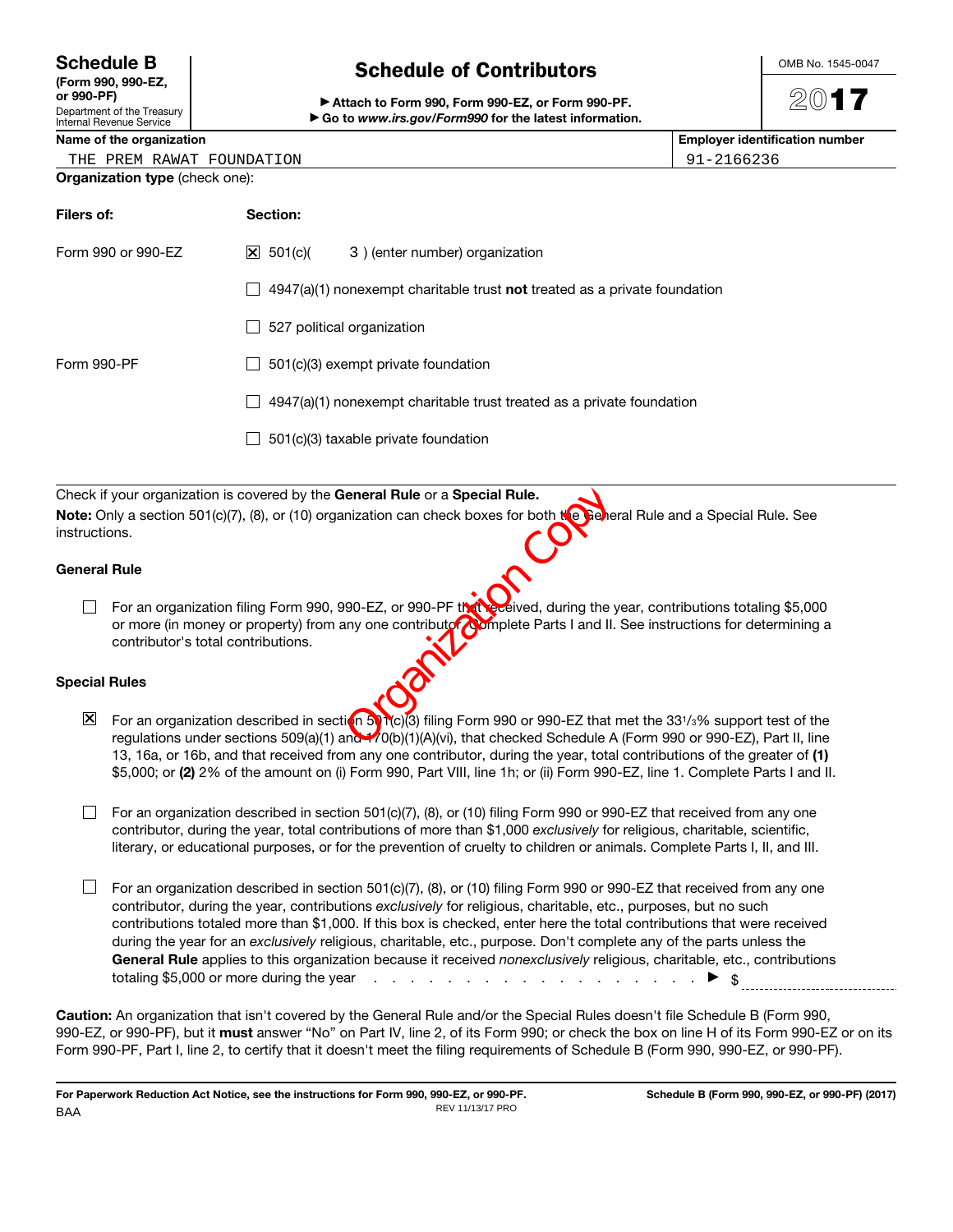| <b>SCHEDULE D</b> |  |
|-------------------|--|
| (Form 990)        |  |

Department of the Treasury

# **Supplemental Financial Statements**

▶ Complete if the organization answered "Yes" on Form 990, **Part IV, line 6, 7, 8, 9, 10, 11a, 11b, 11c, 11d, 11e, 11f, 12a, or 12b.** 

▶ Attach to Form 990.

| OMB No. 1545-0047                          |
|--------------------------------------------|
| 2017                                       |
| <b>Open to Public</b><br><b>Inspection</b> |

| Internal Revenue Service | υσμαιτιποπι νι τισ πτσασμιγ    |                          |                                                                                                                    | Go to www.irs.gov/Form990 for instructions and the latest information.                                                                                                                                                                                                | Inspection                                     |
|--------------------------|--------------------------------|--------------------------|--------------------------------------------------------------------------------------------------------------------|-----------------------------------------------------------------------------------------------------------------------------------------------------------------------------------------------------------------------------------------------------------------------|------------------------------------------------|
|                          |                                | Name of the organization |                                                                                                                    |                                                                                                                                                                                                                                                                       | <b>Employer identification number</b>          |
|                          |                                |                          | THE PREM RAWAT FOUNDATION                                                                                          |                                                                                                                                                                                                                                                                       | 91-2166236                                     |
| Part I                   |                                |                          |                                                                                                                    | Organizations Maintaining Donor Advised Funds or Other Similar Funds or Accounts.                                                                                                                                                                                     |                                                |
|                          |                                |                          |                                                                                                                    | Complete if the organization answered "Yes" on Form 990, Part IV, line 6.                                                                                                                                                                                             |                                                |
|                          |                                |                          |                                                                                                                    | (a) Donor advised funds                                                                                                                                                                                                                                               | (b) Funds and other accounts                   |
| 1.                       |                                |                          | Total number at end of year                                                                                        |                                                                                                                                                                                                                                                                       |                                                |
| 2                        |                                |                          | Aggregate value of contributions to (during year)                                                                  |                                                                                                                                                                                                                                                                       |                                                |
| З                        |                                |                          | Aggregate value of grants from (during year) .                                                                     |                                                                                                                                                                                                                                                                       |                                                |
| 4<br>5                   |                                |                          | Aggregate value at end of year                                                                                     | Did the organization inform all donors and donor advisors in writing that the assets held in donor advised                                                                                                                                                            |                                                |
|                          |                                |                          |                                                                                                                    | funds are the organization's property, subject to the organization's exclusive legal control?                                                                                                                                                                         | $\Box$ Yes $\Box$ No                           |
| 6                        |                                |                          |                                                                                                                    | Did the organization inform all grantees, donors, and donor advisors in writing that grant funds can be used                                                                                                                                                          |                                                |
|                          |                                |                          |                                                                                                                    | only for charitable purposes and not for the benefit of the donor or donor advisor, or for any other purpose                                                                                                                                                          |                                                |
|                          |                                |                          |                                                                                                                    |                                                                                                                                                                                                                                                                       | Yes $  $<br>No                                 |
| Part II                  |                                |                          | <b>Conservation Easements.</b>                                                                                     |                                                                                                                                                                                                                                                                       |                                                |
|                          |                                |                          |                                                                                                                    | Complete if the organization answered "Yes" on Form 990, Part IV, line 7.                                                                                                                                                                                             |                                                |
| 1                        |                                |                          | Purpose(s) of conservation easements held by the organization (check all that apply).                              |                                                                                                                                                                                                                                                                       |                                                |
|                          |                                |                          |                                                                                                                    | Preservation of land for public use (e.g., recreation or education) □ Preservation of a historically important land area                                                                                                                                              |                                                |
|                          |                                |                          | Protection of natural habitat                                                                                      |                                                                                                                                                                                                                                                                       | Preservation of a certified historic structure |
|                          |                                |                          | Preservation of open space                                                                                         |                                                                                                                                                                                                                                                                       |                                                |
| 2                        |                                |                          | easement on the last day of the tax year.                                                                          | Complete lines 2a through 2d if the organization held a qualified conservation contribution in the form of a conservation                                                                                                                                             | Held at the End of the Tax Year                |
|                          |                                |                          | Total number of conservation easements                                                                             |                                                                                                                                                                                                                                                                       | 2a                                             |
| а<br>b                   |                                |                          | Total acreage restricted by conservation easements                                                                 |                                                                                                                                                                                                                                                                       | 2b                                             |
| с                        |                                |                          |                                                                                                                    | Number of conservation easements on a certified historic sx(b) ture included in (a) $\ldots$ .                                                                                                                                                                        | 2c                                             |
| d                        |                                |                          |                                                                                                                    | Number of conservation easements included in (c) acquired after 7/25/06, and not on a                                                                                                                                                                                 |                                                |
|                          |                                |                          | historic structure listed in the National Register                                                                 |                                                                                                                                                                                                                                                                       | 2d                                             |
| З                        | tax year $\blacktriangleright$ |                          |                                                                                                                    | Number of conservation easements modified, transferred, released, extinguished, or terminated by the organization during the                                                                                                                                          |                                                |
| 4                        |                                |                          | Number of states where property subject to $c$ on $\frac{1}{2}$ arvation easement is located $\blacktriangleright$ |                                                                                                                                                                                                                                                                       |                                                |
| 5                        |                                |                          |                                                                                                                    | Does the organization have a written policy regarding the periodic monitoring, inspection, handling of                                                                                                                                                                |                                                |
|                          |                                |                          | violations, and enforcement of the conservation easements it holds?                                                | the contract of the contract of the contract of                                                                                                                                                                                                                       | ∣ ∣ Yes ∣ ∣ No                                 |
| 6                        |                                |                          |                                                                                                                    | Staff and volunteer hours devoted to monitoring, inspecting, handling of violations, and enforcing conservation easements during the year                                                                                                                             |                                                |
|                          |                                |                          |                                                                                                                    |                                                                                                                                                                                                                                                                       |                                                |
| 7                        | ▶\$                            |                          |                                                                                                                    | Amount of expenses incurred in monitoring, inspecting, handling of violations, and enforcing conservation easements during the year                                                                                                                                   |                                                |
| 8                        |                                |                          | and section $170(h)(4)(B)(ii)?$                                                                                    | Does each conservation easement reported on line 2(d) above satisfy the requirements of section 170(h)(4)(B)(i)<br>and a series of the contract of the contract of                                                                                                    | $  $ Yes $  $ No                               |
| 9                        |                                |                          | organization's accounting for conservation easements.                                                              | In Part XIII, describe how the organization reports conservation easements in its revenue and expense statement, and<br>balance sheet, and include, if applicable, the text of the footnote to the organization's financial statements that describes the             |                                                |
| Part III                 |                                |                          |                                                                                                                    | Organizations Maintaining Collections of Art, Historical Treasures, or Other Similar Assets.<br>Complete if the organization answered "Yes" on Form 990, Part IV, line 8.                                                                                             |                                                |
|                          |                                |                          |                                                                                                                    | 1a If the organization elected, as permitted under SFAS 116 (ASC 958), not to report in its revenue statement and balance sheet                                                                                                                                       |                                                |
|                          |                                |                          |                                                                                                                    | works of art, historical treasures, or other similar assets held for public exhibition, education, or research in furtherance of                                                                                                                                      |                                                |
|                          |                                |                          |                                                                                                                    | public service, provide, in Part XIII, the text of the footnote to its financial statements that describes these items.                                                                                                                                               |                                                |
|                          |                                |                          | public service, provide the following amounts relating to these items:                                             | <b>b</b> If the organization elected, as permitted under SFAS 116 (ASC 958), to report in its revenue statement and balance sheet<br>works of art, historical treasures, or other similar assets held for public exhibition, education, or research in furtherance of |                                                |
|                          |                                |                          |                                                                                                                    |                                                                                                                                                                                                                                                                       |                                                |
|                          |                                |                          |                                                                                                                    |                                                                                                                                                                                                                                                                       |                                                |
| 2                        |                                |                          |                                                                                                                    | If the organization received or held works of art, historical treasures, or other similar assets for financial gain, provide the<br>following amounts required to be reported under SFAS 116 (ASC 958) relating to these items:                                       |                                                |
| а                        |                                |                          |                                                                                                                    |                                                                                                                                                                                                                                                                       | -\$                                            |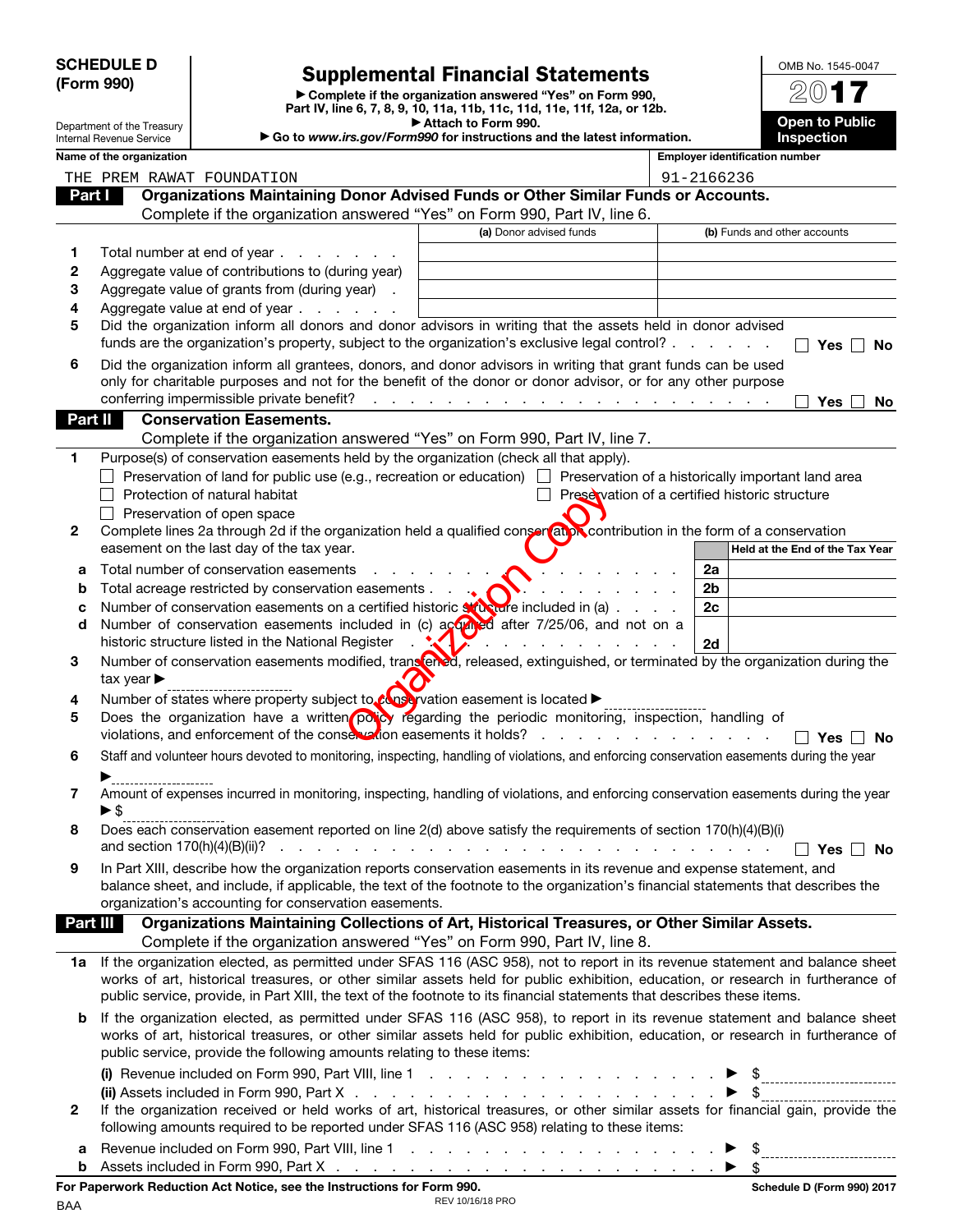|                | Schedule D (Form 990) 2017                                                                                                                                                                                                   |                                         |         |                |                                    |    |                                 | Page 2              |
|----------------|------------------------------------------------------------------------------------------------------------------------------------------------------------------------------------------------------------------------------|-----------------------------------------|---------|----------------|------------------------------------|----|---------------------------------|---------------------|
| Part III       | Organizations Maintaining Collections of Art, Historical Treasures, or Other Similar Assets (continued)                                                                                                                      |                                         |         |                |                                    |    |                                 |                     |
| 3              | Using the organization's acquisition, accession, and other records, check any of the following that are a significant use of its<br>collection items (check all that apply):                                                 |                                         |         |                |                                    |    |                                 |                     |
| a              | Public exhibition                                                                                                                                                                                                            |                                         |         |                | Loan or exchange programs          |    |                                 |                     |
| b              | Scholarly research                                                                                                                                                                                                           |                                         | e       |                |                                    |    |                                 |                     |
| c              | Preservation for future generations                                                                                                                                                                                          |                                         |         |                |                                    |    |                                 |                     |
| 4              | Provide a description of the organization's collections and explain how they further the organization's exempt purpose in Part<br>XIII.                                                                                      |                                         |         |                |                                    |    |                                 |                     |
| 5              | During the year, did the organization solicit or receive donations of art, historical treasures, or other similar<br>assets to be sold to raise funds rather than to be maintained as part of the organization's collection? |                                         |         |                |                                    |    |                                 | Yes<br>No           |
| <b>Part IV</b> | <b>Escrow and Custodial Arrangements.</b>                                                                                                                                                                                    |                                         |         |                |                                    |    |                                 |                     |
|                | Complete if the organization answered "Yes" on Form 990, Part IV, line 9, or reported an amount on Form<br>990, Part X, line 21.                                                                                             |                                         |         |                |                                    |    |                                 |                     |
| 1a             | Is the organization an agent, trustee, custodian or other intermediary for contributions or other assets not<br>included on Form 990, Part $X$ ?                                                                             |                                         |         |                | the contract of the contract of    |    |                                 | ∣ Yes ∣∣No          |
| b              | If "Yes," explain the arrangement in Part XIII and complete the following table:                                                                                                                                             |                                         |         |                |                                    |    |                                 |                     |
|                |                                                                                                                                                                                                                              |                                         |         |                |                                    |    |                                 | Amount              |
| c              |                                                                                                                                                                                                                              |                                         |         |                |                                    | 1c |                                 |                     |
| d              | Additions during the year resonal and resonal and resonal and the set of the set of the set of the set of the                                                                                                                |                                         |         |                |                                    | 1d |                                 |                     |
| е              |                                                                                                                                                                                                                              |                                         |         |                |                                    | 1e |                                 |                     |
| f              |                                                                                                                                                                                                                              |                                         |         |                |                                    | 1f |                                 |                     |
| 2a             | Did the organization include an amount on Form 990, Part X, line 21, for escrow or custodial account liability? $\square$ Yes $\square$                                                                                      |                                         |         |                |                                    |    |                                 | No.                 |
|                | <b>b</b> If "Yes," explain the arrangement in Part XIII. Check here if the explanation has been provided on Part XIII                                                                                                        |                                         |         |                |                                    |    |                                 |                     |
| <b>Part V</b>  | <b>Endowment Funds.</b>                                                                                                                                                                                                      |                                         |         |                |                                    |    |                                 |                     |
|                | Complete if the organization answered "Yes" on Form 990 Par IV, line 10.                                                                                                                                                     |                                         |         |                |                                    |    |                                 |                     |
|                |                                                                                                                                                                                                                              | (a) Current year                        |         | (b) Prior year | (c) Two years back                 |    | (d) Three years back            | (e) Four years back |
| 1a             | Beginning of year balance                                                                                                                                                                                                    |                                         |         |                |                                    |    |                                 |                     |
| b              | Contributions<br>and a state of the state of the                                                                                                                                                                             |                                         |         |                |                                    |    |                                 |                     |
| с              | Net investment earnings, gains, and<br>$losses$                                                                                                                                                                              |                                         |         |                |                                    |    |                                 |                     |
| d              | Grants or scholarships                                                                                                                                                                                                       |                                         |         |                |                                    |    |                                 |                     |
| е              | Other expenditures for facilities and<br>programs                                                                                                                                                                            |                                         |         |                |                                    |    |                                 |                     |
| f              | Administrative expenses                                                                                                                                                                                                      |                                         |         |                |                                    |    |                                 |                     |
| g              | End of year balance                                                                                                                                                                                                          |                                         |         |                |                                    |    |                                 |                     |
| 2              | Provide the estimated percentage of the ourrent year end balance (line 1g, column (a)) held as:                                                                                                                              |                                         |         |                |                                    |    |                                 |                     |
| а              | Board designated or quasi-endowment $\blacktriangleright$                                                                                                                                                                    |                                         | ℅       |                |                                    |    |                                 |                     |
| b              | Permanent endowment ▶                                                                                                                                                                                                        | %                                       |         |                |                                    |    |                                 |                     |
| c              | Temporarily restricted endowment ▶                                                                                                                                                                                           | %                                       |         |                |                                    |    |                                 |                     |
|                | The percentages on lines 2a, 2b, and 2c should equal 100%.                                                                                                                                                                   |                                         |         |                |                                    |    |                                 |                     |
|                | 3a Are there endowment funds not in the possession of the organization that are held and administered for the                                                                                                                |                                         |         |                |                                    |    |                                 |                     |
|                | organization by:                                                                                                                                                                                                             |                                         |         |                |                                    |    |                                 | Yes<br>No           |
|                |                                                                                                                                                                                                                              |                                         |         |                |                                    |    |                                 | 3a(i)               |
|                |                                                                                                                                                                                                                              |                                         |         |                |                                    |    |                                 | 3a(ii)              |
| b              | If "Yes" on line 3a(ii), are the related organizations listed as required on Schedule R?                                                                                                                                     |                                         |         |                |                                    |    |                                 | 3b                  |
| 4              | Describe in Part XIII the intended uses of the organization's endowment funds.                                                                                                                                               |                                         |         |                |                                    |    |                                 |                     |
|                | Land, Buildings, and Equipment.<br><b>Part VI</b>                                                                                                                                                                            |                                         |         |                |                                    |    |                                 |                     |
|                | Complete if the organization answered "Yes" on Form 990, Part IV, line 11a. See Form 990, Part X, line 10.                                                                                                                   |                                         |         |                |                                    |    |                                 |                     |
|                | Description of property                                                                                                                                                                                                      | (a) Cost or other basis<br>(investment) |         |                | (b) Cost or other basis<br>(other) |    | (c) Accumulated<br>depreciation | (d) Book value      |
| 1a             | Land $\cdots$ $\cdots$                                                                                                                                                                                                       |                                         | 30,000. |                |                                    |    |                                 | 30,000.             |
| b              | Buildings                                                                                                                                                                                                                    |                                         |         |                |                                    |    |                                 |                     |
| c              | Leasehold improvements                                                                                                                                                                                                       |                                         |         |                |                                    |    |                                 |                     |
| d              | Equipment                                                                                                                                                                                                                    |                                         | 41,584. |                |                                    |    | 25,710.                         | 15,874.             |
| е              | Other $\cdots$ $\cdots$ $\cdots$                                                                                                                                                                                             |                                         |         |                |                                    |    |                                 |                     |
|                | Total. Add lines 1a through 1e. (Column (d) must equal Form 990, Part X, column (B), line 10c.)                                                                                                                              |                                         |         |                |                                    |    | $\rightarrow$                   | 45,874.             |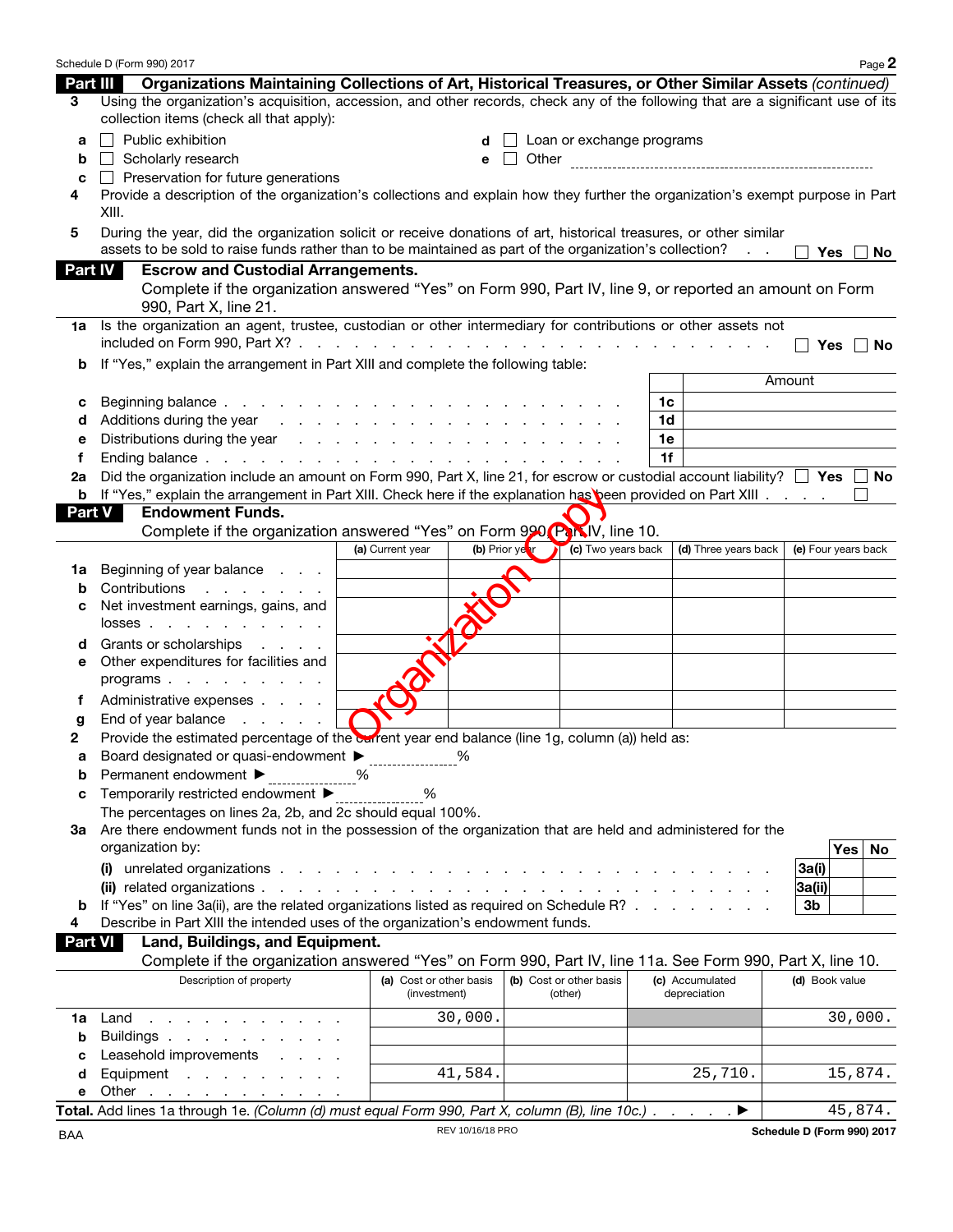| <b>Part VII</b>           | <b>Investments-Other Securities.</b>                                                                                                                                                  |                                       |                                                              |                |
|---------------------------|---------------------------------------------------------------------------------------------------------------------------------------------------------------------------------------|---------------------------------------|--------------------------------------------------------------|----------------|
|                           | Complete if the organization answered "Yes" on Form 990, Part IV, line 11b. See Form 990, Part X, line 12.<br>(a) Description of security or category<br>(including name of security) | (b) Book value                        | (c) Method of valuation:<br>Cost or end-of-year market value |                |
| (1) Financial derivatives |                                                                                                                                                                                       |                                       |                                                              |                |
|                           | (2) Closely-held equity interests .                                                                                                                                                   |                                       |                                                              |                |
| $(3)$ Other               |                                                                                                                                                                                       |                                       |                                                              |                |
| (A)                       |                                                                                                                                                                                       |                                       |                                                              |                |
| (B)                       |                                                                                                                                                                                       |                                       |                                                              |                |
| (C)                       |                                                                                                                                                                                       |                                       |                                                              |                |
| (D)                       |                                                                                                                                                                                       |                                       |                                                              |                |
| (E)                       |                                                                                                                                                                                       |                                       |                                                              |                |
| (F)                       |                                                                                                                                                                                       |                                       |                                                              |                |
| (G)                       |                                                                                                                                                                                       |                                       |                                                              |                |
| (H)                       |                                                                                                                                                                                       |                                       |                                                              |                |
|                           | Total. (Column (b) must equal Form 990, Part X, col. (B) line 12.) ▶                                                                                                                  |                                       |                                                              |                |
| <b>Part VIII</b>          | <b>Investments-Program Related.</b>                                                                                                                                                   |                                       |                                                              |                |
|                           | Complete if the organization answered "Yes" on Form 990, Part IV, line 11c. See Form 990, Part X, line 13.                                                                            |                                       |                                                              |                |
|                           | (a) Description of investment                                                                                                                                                         | (b) Book value                        | (c) Method of valuation:<br>Cost or end-of-year market value |                |
| (1)                       |                                                                                                                                                                                       |                                       |                                                              |                |
| (2)                       |                                                                                                                                                                                       |                                       |                                                              |                |
| (3)                       |                                                                                                                                                                                       |                                       |                                                              |                |
| (4)                       |                                                                                                                                                                                       |                                       |                                                              |                |
| (5)                       |                                                                                                                                                                                       |                                       |                                                              |                |
| (6)                       |                                                                                                                                                                                       |                                       |                                                              |                |
| (7)                       |                                                                                                                                                                                       |                                       |                                                              |                |
| (8)                       |                                                                                                                                                                                       |                                       |                                                              |                |
| (9)                       |                                                                                                                                                                                       |                                       |                                                              |                |
|                           | Total. (Column (b) must equal Form 990, Part X, col. (B) line 13.)                                                                                                                    |                                       |                                                              |                |
| Part IX                   | <b>Other Assets.</b>                                                                                                                                                                  |                                       |                                                              |                |
|                           | Complete if the organization answered "(Pes <sup>wo</sup> on Form 990, Part IV, line 11d. See Form 990, Part X, line 15.<br>(a) Description                                           |                                       |                                                              | (b) Book value |
| (1)                       |                                                                                                                                                                                       |                                       |                                                              |                |
| (2)                       |                                                                                                                                                                                       |                                       |                                                              |                |
| (3)                       |                                                                                                                                                                                       |                                       |                                                              |                |
| (4)                       |                                                                                                                                                                                       |                                       |                                                              |                |
| (5)                       |                                                                                                                                                                                       |                                       |                                                              |                |
| (6)                       |                                                                                                                                                                                       |                                       |                                                              |                |
| (7)                       |                                                                                                                                                                                       |                                       |                                                              |                |
| (8)                       |                                                                                                                                                                                       |                                       |                                                              |                |
| (9)                       |                                                                                                                                                                                       |                                       |                                                              |                |
|                           | Total. (Column (b) must equal Form 990, Part X, col. (B) line 15.).                                                                                                                   | $\mathbf{z} = \mathbf{z}$ .<br>$\sim$ |                                                              |                |
| Part X                    | <b>Other Liabilities.</b><br>Complete if the organization answered "Yes" on Form 990, Part IV, line 11e or 11f. See Form 990, Part X,<br>line 25.                                     |                                       |                                                              |                |
| 1.                        | (a) Description of liability<br>(b) Book value                                                                                                                                        |                                       |                                                              |                |
| (1) Federal income taxes  |                                                                                                                                                                                       |                                       |                                                              |                |
| (2)                       |                                                                                                                                                                                       |                                       |                                                              |                |
| (3)                       |                                                                                                                                                                                       |                                       |                                                              |                |
| (4)                       |                                                                                                                                                                                       |                                       |                                                              |                |
| (5)                       |                                                                                                                                                                                       |                                       |                                                              |                |
| (6)                       |                                                                                                                                                                                       |                                       |                                                              |                |
| (7)                       |                                                                                                                                                                                       |                                       |                                                              |                |
| (8)                       |                                                                                                                                                                                       |                                       |                                                              |                |
| (9)                       |                                                                                                                                                                                       |                                       |                                                              |                |

Total. (Column (b) must equal Form 990, Part X, col. (B) line 25.)

**2.** Liability for uncertain tax positions. In Part XIII, provide the text of the footnote to the organization's financial statements that reports the organization's liability for uncertain tax positions under FIN 48 (ASC 740). Check here if the text of the footnote has been provided in Part XIII  $\Box$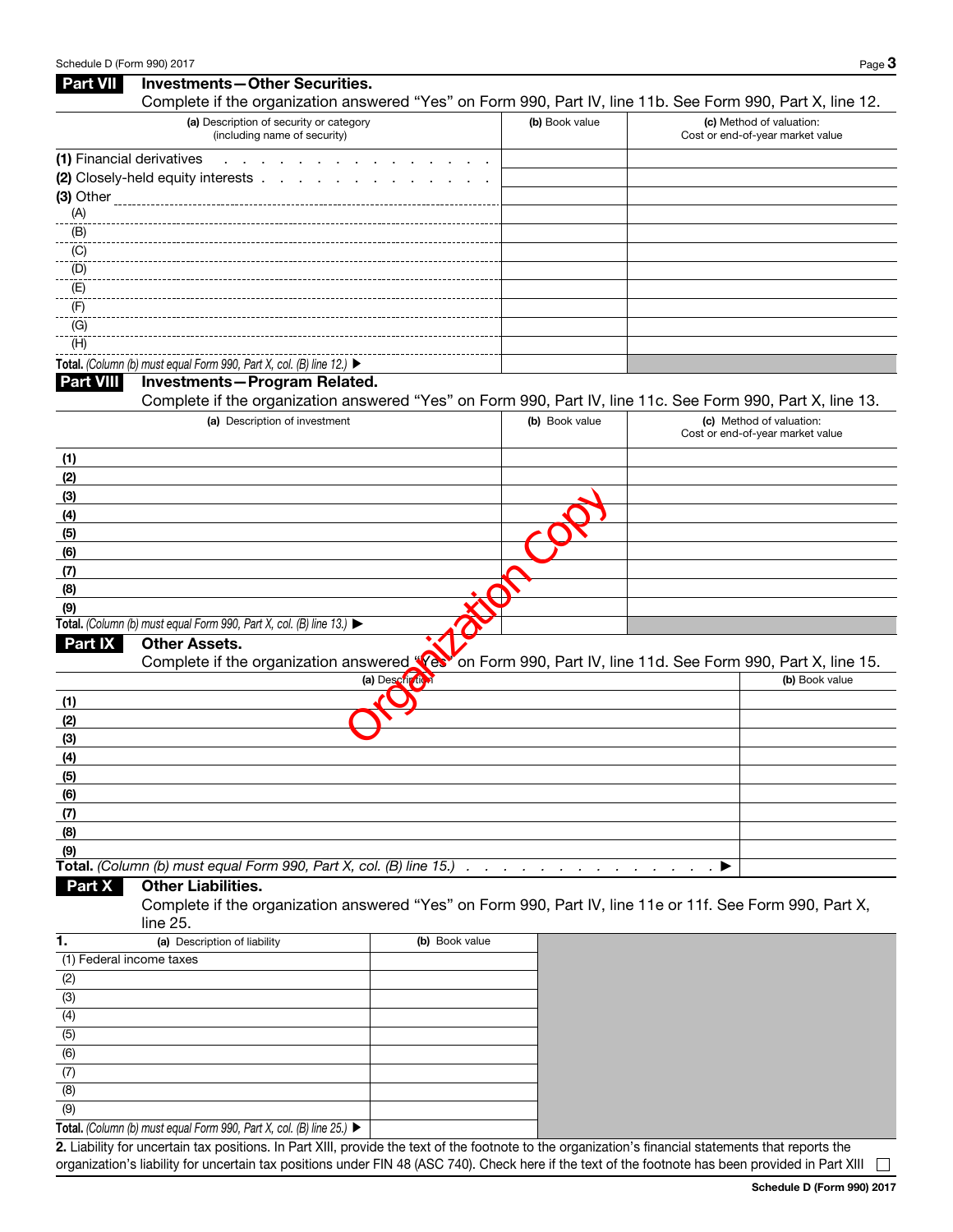|                  | Schedule D (Form 990) 2017                                                                                                                                                                                                                            |                |    | Page 4     |
|------------------|-------------------------------------------------------------------------------------------------------------------------------------------------------------------------------------------------------------------------------------------------------|----------------|----|------------|
| Part XI          | Reconciliation of Revenue per Audited Financial Statements With Revenue per Return.                                                                                                                                                                   |                |    |            |
|                  | Complete if the organization answered "Yes" on Form 990, Part IV, line 12a.                                                                                                                                                                           |                |    |            |
| 1                | Total revenue, gains, and other support per audited financial statements                                                                                                                                                                              |                | 1. | 1,896,054. |
| $\mathbf{2}$     | Amounts included on line 1 but not on Form 990, Part VIII, line 12:                                                                                                                                                                                   |                |    |            |
| a                | Net unrealized gains (losses) on investments                                                                                                                                                                                                          | 2a             |    |            |
| b                | Donated services and use of facilities                                                                                                                                                                                                                | 2 <sub>b</sub> |    |            |
| с                | Recoveries of prior year grants                                                                                                                                                                                                                       | 2c             |    |            |
| d                | Other (Describe in Part XIII.)                                                                                                                                                                                                                        | 2d             |    |            |
| е                |                                                                                                                                                                                                                                                       |                | 2e |            |
| 3                |                                                                                                                                                                                                                                                       |                | 3  | 1,896,054. |
| 4                | Amounts included on Form 990, Part VIII, line 12, but not on line 1:                                                                                                                                                                                  |                |    |            |
| а                | Investment expenses not included on Form 990, Part VIII, line 7b<br>$\sim 100$ km s $^{-1}$                                                                                                                                                           | 4a             |    |            |
| b                | Other (Describe in Part XIII.)                                                                                                                                                                                                                        | 4b             |    |            |
| С                | Add lines 4a and 4b<br>and the company of the company of the company of the company of the company of the company of the company of the company of the company of the company of the company of the company of the company of the company of the comp |                | 4c |            |
| 5                | Total revenue. Add lines 3 and 4c. (This must equal Form 990, Part I, line 12.)                                                                                                                                                                       |                | 5  | 1,896,054. |
| <b>Part XII</b>  | Reconciliation of Expenses per Audited Financial Statements With Expenses per Return.                                                                                                                                                                 |                |    |            |
|                  | Complete if the organization answered "Yes" on Form 990, Part IV, line 12a.                                                                                                                                                                           |                |    |            |
| 1                | Total expenses and losses per audited financial statements                                                                                                                                                                                            |                | 1. | 1,514,746. |
| $\mathbf 2$      | Amounts included on line 1 but not on Form 990, Part IX, line 25:                                                                                                                                                                                     |                |    |            |
| a                | Donated services and use of facilities                                                                                                                                                                                                                | 2a             |    |            |
| b                | Prior year adjustments                                                                                                                                                                                                                                | 2 <sub>b</sub> |    |            |
| с                |                                                                                                                                                                                                                                                       | 2c             |    |            |
| d                | Other (Describe in Part XIII.)                                                                                                                                                                                                                        | 2d             |    |            |
| е                | Add lines 2a through 2d                                                                                                                                                                                                                               | J.             | 2e |            |
| 3                | Subtract line 2e from line 1                                                                                                                                                                                                                          |                | 3  | 1,514,746. |
| 4                | Amounts included on Form 990, Part IX, line 25, but not on line 1:                                                                                                                                                                                    |                |    |            |
| а                | Investment expenses not included on Form 990, Part VIII, line 7b                                                                                                                                                                                      | 4а             |    |            |
| b                | Other (Describe in Part XIII.)                                                                                                                                                                                                                        | 4b<br>2,450.   |    |            |
| c                | Add lines 4a and 4b<br>and the contract of the contract of                                                                                                                                                                                            |                | 4с | 2,450.     |
| 5                | Total expenses. Add lines 3 and 4c. (This must equal Form Qu), Part I, line 18.)                                                                                                                                                                      |                | 5  | 1,517,196. |
| <b>Part XIII</b> | <b>Supplemental Information.</b>                                                                                                                                                                                                                      |                |    |            |
|                  | Provide the descriptions required for Part II, lines 3, 5, and ON Part III, lines 1a and 4; Part IV, lines 1b and 2b; Part V, line 4; Part X, line                                                                                                    |                |    |            |
|                  | 2; Part XI, lines 2d and 4b; and Part XII, lines 2d and 4b. Also complete this part to provide any additional information.                                                                                                                            |                |    |            |
|                  |                                                                                                                                                                                                                                                       |                |    |            |
|                  |                                                                                                                                                                                                                                                       |                |    |            |
|                  | Pt XII, Line 4b: Depreciation Expense                                                                                                                                                                                                                 |                |    |            |
|                  |                                                                                                                                                                                                                                                       |                |    |            |
|                  |                                                                                                                                                                                                                                                       |                |    |            |
|                  |                                                                                                                                                                                                                                                       |                |    |            |
|                  |                                                                                                                                                                                                                                                       |                |    |            |
|                  |                                                                                                                                                                                                                                                       |                |    |            |
|                  |                                                                                                                                                                                                                                                       |                |    |            |
|                  |                                                                                                                                                                                                                                                       |                |    |            |
|                  |                                                                                                                                                                                                                                                       |                |    |            |
|                  |                                                                                                                                                                                                                                                       |                |    |            |
|                  |                                                                                                                                                                                                                                                       |                |    |            |
|                  |                                                                                                                                                                                                                                                       |                |    |            |
|                  |                                                                                                                                                                                                                                                       |                |    |            |
|                  |                                                                                                                                                                                                                                                       |                |    |            |
|                  |                                                                                                                                                                                                                                                       |                |    |            |
|                  |                                                                                                                                                                                                                                                       |                |    |            |
|                  |                                                                                                                                                                                                                                                       |                |    |            |
|                  |                                                                                                                                                                                                                                                       |                |    |            |
|                  |                                                                                                                                                                                                                                                       |                |    |            |
|                  |                                                                                                                                                                                                                                                       |                |    |            |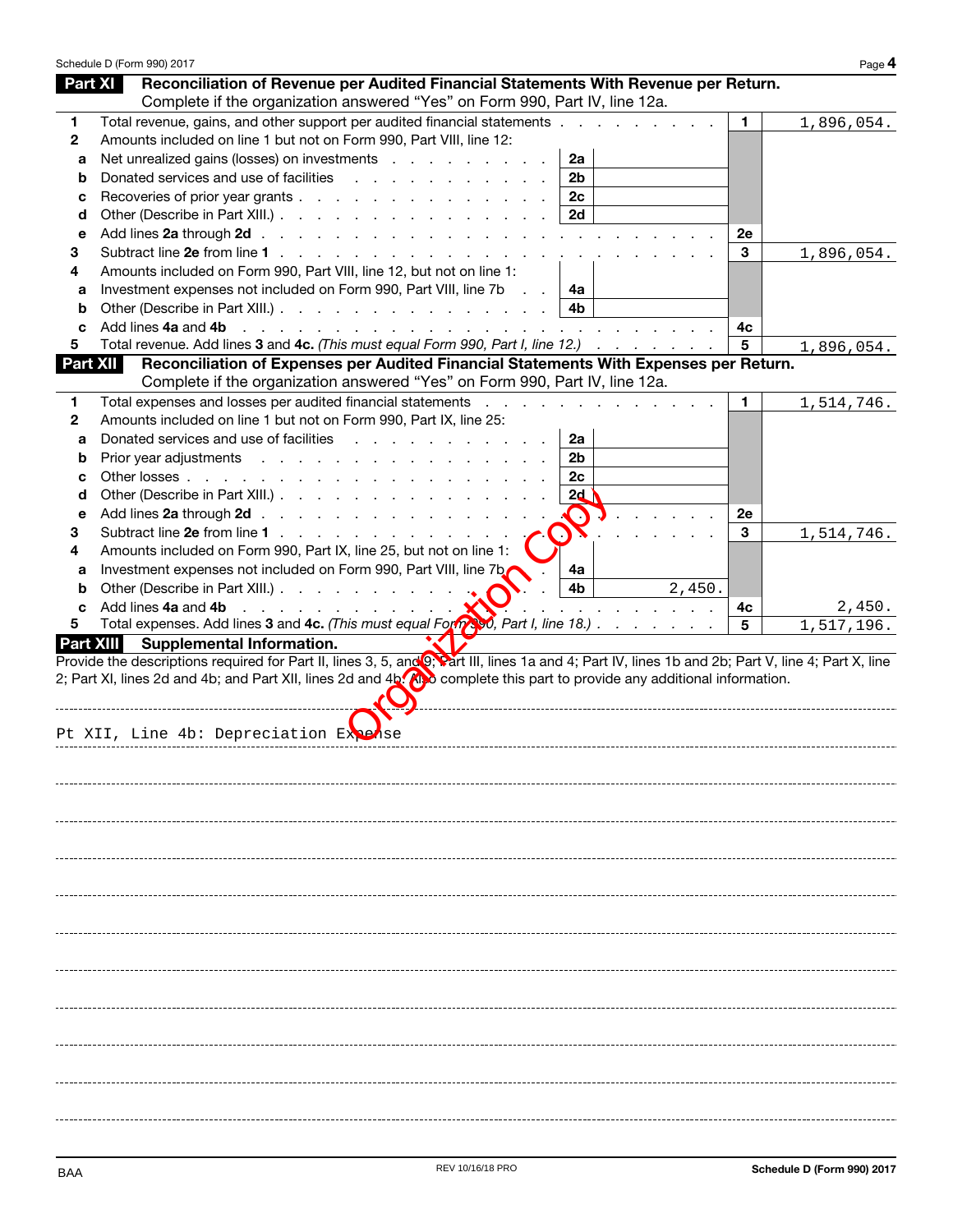| <b>SCHEDULE F</b><br>(Form 990) |                                                        |                                                                                          |                                                                                                             |                                                                                           | <b>Statement of Activities Outside the United States</b>                                                                                                                                                                       |                                                                                                                 |  | OMB No. 1545-0047                                                 |
|---------------------------------|--------------------------------------------------------|------------------------------------------------------------------------------------------|-------------------------------------------------------------------------------------------------------------|-------------------------------------------------------------------------------------------|--------------------------------------------------------------------------------------------------------------------------------------------------------------------------------------------------------------------------------|-----------------------------------------------------------------------------------------------------------------|--|-------------------------------------------------------------------|
|                                 |                                                        | ▶ Complete if the organization answered "Yes" on Form 990, Part IV, line 14b, 15, or 16. |                                                                                                             |                                                                                           |                                                                                                                                                                                                                                |                                                                                                                 |  | 2017                                                              |
|                                 |                                                        |                                                                                          |                                                                                                             |                                                                                           | Attach to Form 990.                                                                                                                                                                                                            |                                                                                                                 |  | Open to Public                                                    |
|                                 | Department of the Treasury<br>Internal Revenue Service |                                                                                          |                                                                                                             |                                                                                           | Go to www.irs.gov/Form990 for instructions and the latest information.                                                                                                                                                         |                                                                                                                 |  | <b>Inspection</b>                                                 |
|                                 | Name of the organization                               |                                                                                          |                                                                                                             |                                                                                           |                                                                                                                                                                                                                                |                                                                                                                 |  | <b>Employer identification number</b>                             |
| Part I                          | THE PREM RAWAT FOUNDATION                              | 91-2166236                                                                               | General Information on Activities Outside the United States. Complete if the organization answered "Yes" on |                                                                                           |                                                                                                                                                                                                                                |                                                                                                                 |  |                                                                   |
|                                 |                                                        | Form 990, Part IV, line 14b.                                                             |                                                                                                             |                                                                                           |                                                                                                                                                                                                                                |                                                                                                                 |  |                                                                   |
| 1                               | grants or assistance?                                  |                                                                                          |                                                                                                             |                                                                                           | For grantmakers. Does the organization maintain records to substantiate the amount of its grants and other<br>assistance, the grantees' eligibility for the grants or assistance, and the selection criteria used to award the |                                                                                                                 |  | ∣ ∣No<br>l lYes                                                   |
| $\mathbf{2}$                    | assistance outside the United States.                  |                                                                                          |                                                                                                             |                                                                                           | For grantmakers. Describe in Part V the organization's procedures for monitoring the use of its grants and other                                                                                                               |                                                                                                                 |  |                                                                   |
| 3                               |                                                        |                                                                                          |                                                                                                             |                                                                                           | Activities per Region. (The following Part I, line 3 table can be duplicated if additional space is needed.)                                                                                                                   |                                                                                                                 |  |                                                                   |
|                                 | (a) Region                                             |                                                                                          | (b) Number of<br>offices in the<br>region                                                                   | (c) Number of<br>employees,<br>agents, and<br>independent<br>contractors<br>in the region | (d) Activities conducted in the<br>region (by type) (such as,<br>fundraising, program services,<br>investments, grants to recipients<br>located in the region)                                                                 | (e) If activity listed in (d) is<br>a program service,<br>describe specific type of<br>service(s) in the region |  | (f) Total<br>expenditures for<br>and investments<br>in the region |
| (1)                             |                                                        |                                                                                          |                                                                                                             |                                                                                           |                                                                                                                                                                                                                                |                                                                                                                 |  |                                                                   |
| (2)                             |                                                        |                                                                                          |                                                                                                             |                                                                                           |                                                                                                                                                                                                                                |                                                                                                                 |  |                                                                   |
| (3)                             |                                                        |                                                                                          |                                                                                                             |                                                                                           |                                                                                                                                                                                                                                |                                                                                                                 |  |                                                                   |
| (4)                             |                                                        |                                                                                          |                                                                                                             |                                                                                           |                                                                                                                                                                                                                                |                                                                                                                 |  |                                                                   |
| (5)                             |                                                        |                                                                                          |                                                                                                             |                                                                                           |                                                                                                                                                                                                                                |                                                                                                                 |  |                                                                   |
| (6)                             |                                                        |                                                                                          |                                                                                                             |                                                                                           |                                                                                                                                                                                                                                |                                                                                                                 |  |                                                                   |
| (7)                             |                                                        |                                                                                          |                                                                                                             |                                                                                           |                                                                                                                                                                                                                                |                                                                                                                 |  |                                                                   |
| (8)                             |                                                        |                                                                                          |                                                                                                             |                                                                                           |                                                                                                                                                                                                                                |                                                                                                                 |  |                                                                   |
| (9)                             |                                                        |                                                                                          |                                                                                                             |                                                                                           |                                                                                                                                                                                                                                |                                                                                                                 |  |                                                                   |
| (10)                            |                                                        |                                                                                          |                                                                                                             |                                                                                           |                                                                                                                                                                                                                                |                                                                                                                 |  |                                                                   |
| (11)                            |                                                        |                                                                                          |                                                                                                             |                                                                                           |                                                                                                                                                                                                                                |                                                                                                                 |  |                                                                   |
| (12)                            |                                                        |                                                                                          |                                                                                                             |                                                                                           |                                                                                                                                                                                                                                |                                                                                                                 |  |                                                                   |
| (13)                            |                                                        |                                                                                          |                                                                                                             |                                                                                           |                                                                                                                                                                                                                                |                                                                                                                 |  |                                                                   |
| (14)                            |                                                        |                                                                                          |                                                                                                             |                                                                                           |                                                                                                                                                                                                                                |                                                                                                                 |  |                                                                   |
| (15)                            |                                                        |                                                                                          |                                                                                                             |                                                                                           |                                                                                                                                                                                                                                |                                                                                                                 |  |                                                                   |
| (16)                            |                                                        |                                                                                          |                                                                                                             |                                                                                           |                                                                                                                                                                                                                                |                                                                                                                 |  |                                                                   |
| (17)                            |                                                        |                                                                                          |                                                                                                             |                                                                                           |                                                                                                                                                                                                                                |                                                                                                                 |  |                                                                   |
| За                              | Sub-total.                                             | and a state of the                                                                       |                                                                                                             |                                                                                           |                                                                                                                                                                                                                                |                                                                                                                 |  |                                                                   |
| b                               | Total from continuation<br>sheets to Part I.           |                                                                                          |                                                                                                             |                                                                                           |                                                                                                                                                                                                                                |                                                                                                                 |  |                                                                   |
| c                               | Totals (add lines 3a and 3b)                           |                                                                                          |                                                                                                             |                                                                                           |                                                                                                                                                                                                                                |                                                                                                                 |  |                                                                   |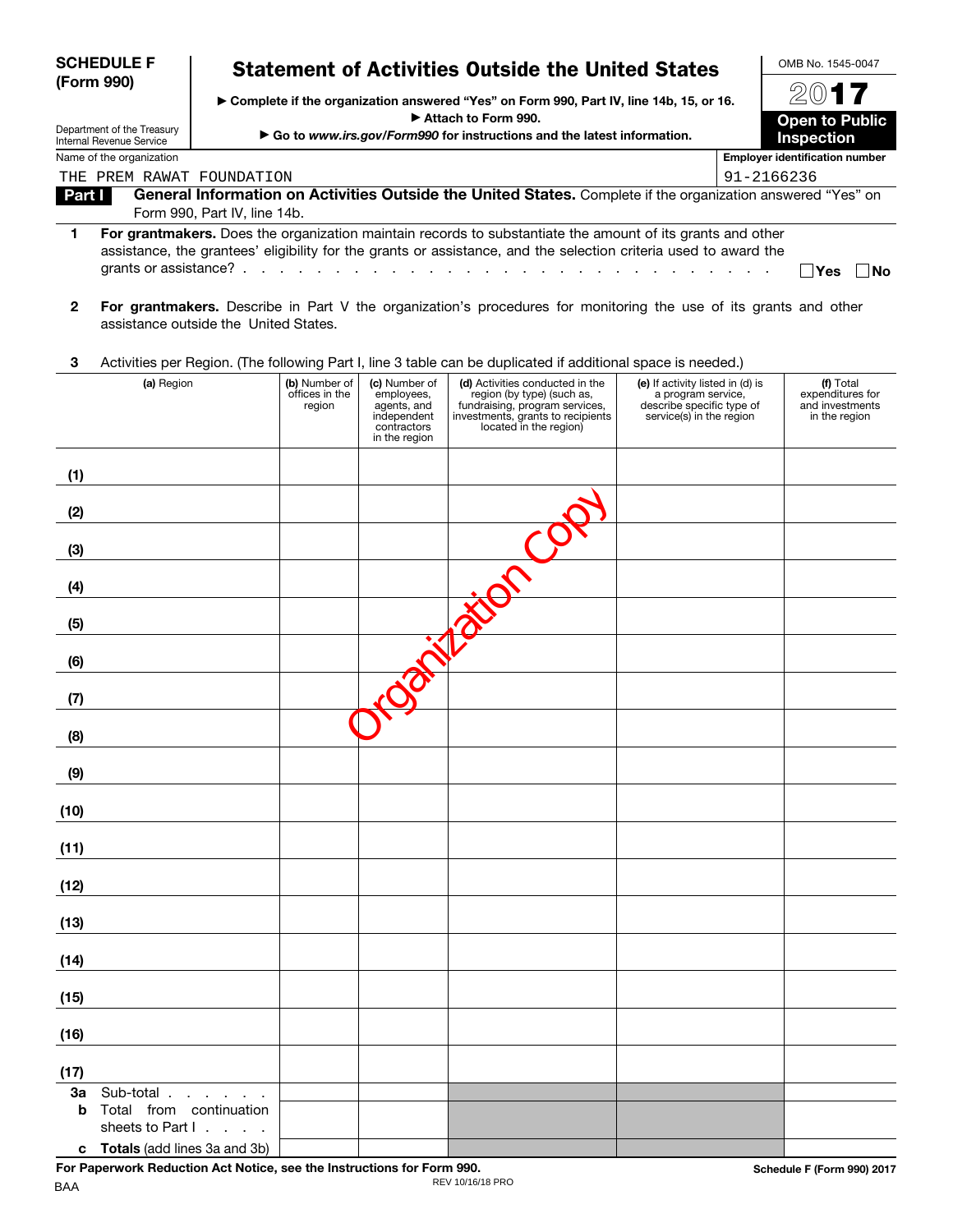BAA

|                |                             |                                                    |                              | Part IV, line 15, for any recipient who received more than \$5,000. Part II can be duplicated if additional space is needed. |                             |                                       |                                        |                                          |                                                                |
|----------------|-----------------------------|----------------------------------------------------|------------------------------|------------------------------------------------------------------------------------------------------------------------------|-----------------------------|---------------------------------------|----------------------------------------|------------------------------------------|----------------------------------------------------------------|
| $\mathbf{1}$   | (a) Name of<br>organization | (b) IRS code<br>section and EIN<br>(if applicable) | (c) Region                   | (d) Purpose of<br>grant                                                                                                      | (e) Amount of<br>cash grant | (f) Manner of<br>cash<br>disbursement | (g) Amount of<br>noncash<br>assistance | (h) Description<br>of noncash assistance | (i) Method of<br>valuation<br>(book, FMV,<br>appraisal, other) |
| (1)            |                             |                                                    | Sub-Saharan Africa FFP Ghana |                                                                                                                              | 90,000.                     | wire                                  |                                        |                                          |                                                                |
| (2)            |                             |                                                    | Sub-Saharan Africa PEACE S.A |                                                                                                                              | 40,000.                     | wire                                  |                                        |                                          |                                                                |
| (3)            |                             |                                                    | South Asia                   | Disast Nepal                                                                                                                 | 36,000.                     | wire                                  |                                        |                                          |                                                                |
| (4)            |                             |                                                    | South Asia                   | FFP Nepal                                                                                                                    | 50,000.                     | wire                                  |                                        |                                          |                                                                |
| (5)            |                             |                                                    | South Asia                   | India EyeC                                                                                                                   | 5,745.                      | wire                                  |                                        |                                          |                                                                |
| $\overline{6}$ |                             |                                                    |                              |                                                                                                                              |                             |                                       |                                        |                                          |                                                                |
| (7)            |                             |                                                    |                              |                                                                                                                              |                             |                                       |                                        |                                          |                                                                |
| (8)            |                             |                                                    |                              |                                                                                                                              |                             |                                       |                                        |                                          |                                                                |
| (9)            |                             |                                                    |                              |                                                                                                                              | <b>HIP HAY</b>              |                                       |                                        |                                          |                                                                |
| (10)           |                             |                                                    |                              |                                                                                                                              |                             |                                       |                                        |                                          |                                                                |
| (11)           |                             |                                                    |                              |                                                                                                                              |                             |                                       |                                        |                                          |                                                                |
| (12)           |                             |                                                    |                              |                                                                                                                              |                             |                                       |                                        |                                          |                                                                |
| (13)           |                             |                                                    |                              |                                                                                                                              |                             |                                       |                                        |                                          |                                                                |
| (14)           |                             |                                                    |                              |                                                                                                                              |                             |                                       |                                        |                                          |                                                                |
| (15)           |                             |                                                    |                              |                                                                                                                              |                             |                                       |                                        |                                          |                                                                |
| (16)           |                             |                                                    |                              |                                                                                                                              |                             |                                       |                                        |                                          |                                                                |

Part II Grants and Other Assistance to Organizations or Entities Outside the United States. Complete if the organization answered "Yes" on Form 990,

**2** Enter total number of recipient organizations listed above that are recognized as charities by the foreign country, recognized as tax-exempt by the IRS, or for which the grantee or counsel has provided a section 501(c)(3) equivalency letter ............ a **3** Enter total number of other organizations or entities ........................... a

REV 10/16/18 PRO

0  $\frac{5}{2}$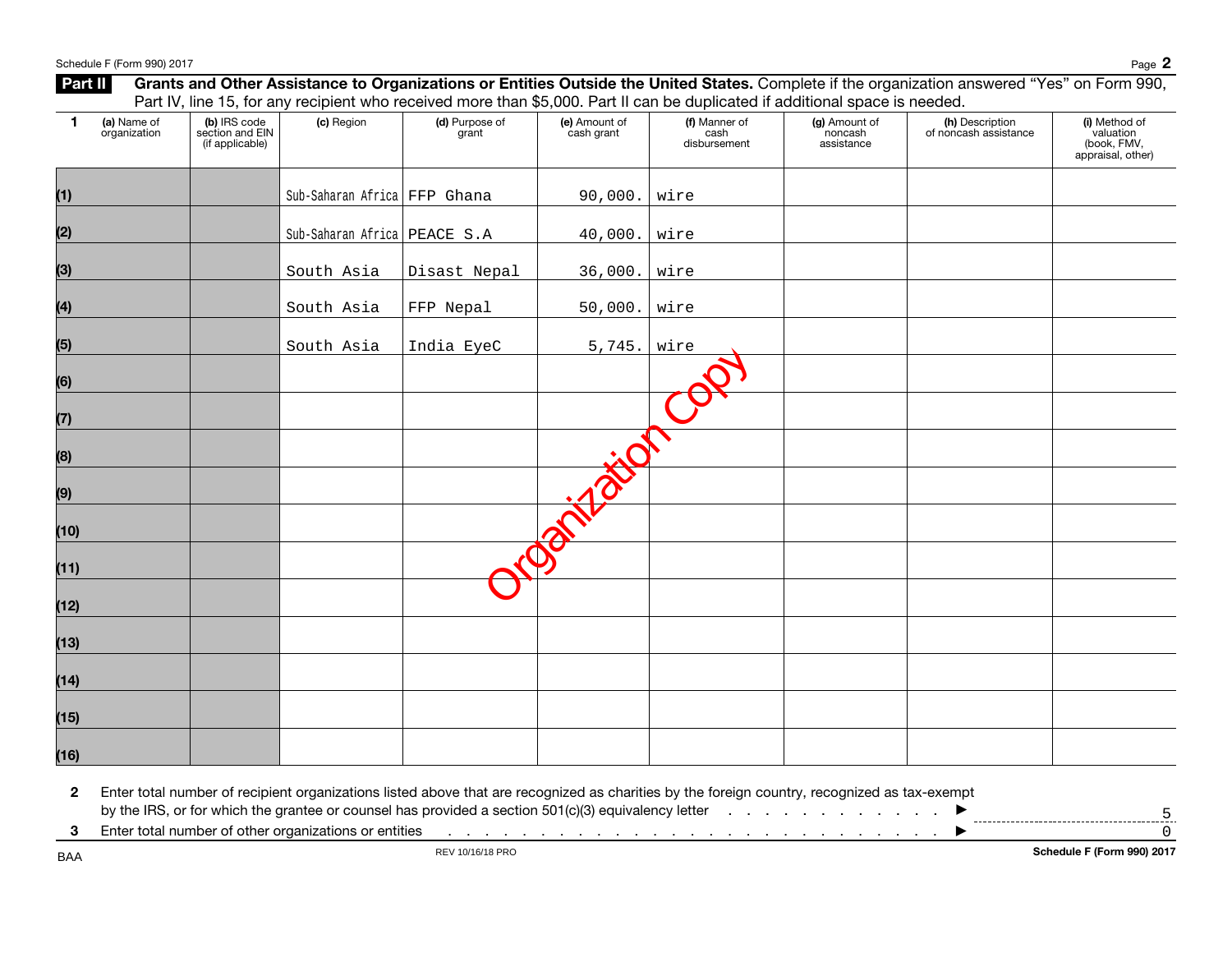| Part III can be duplicated if additional space is needed. |            |                             |                             |                                       |                                        |                                          |                                                                |
|-----------------------------------------------------------|------------|-----------------------------|-----------------------------|---------------------------------------|----------------------------------------|------------------------------------------|----------------------------------------------------------------|
| (a) Type of grant or assistance                           | (b) Region | (c) Number of<br>recipients | (d) Amount of<br>cash grant | (e) Manner of<br>cash<br>disbursement | (f) Amount of<br>noncash<br>assistance | (g) Description<br>of noncash assistance | (h) Method of<br>valuation<br>(book, FMV,<br>appraisal, other) |
| (1)                                                       |            |                             |                             |                                       |                                        |                                          |                                                                |
| (2)                                                       |            |                             |                             |                                       |                                        |                                          |                                                                |
| (3)                                                       |            |                             |                             |                                       |                                        |                                          |                                                                |
| (4)                                                       |            |                             |                             |                                       |                                        |                                          |                                                                |
| (5)                                                       |            |                             |                             |                                       |                                        |                                          |                                                                |
| (6)                                                       |            |                             |                             |                                       |                                        |                                          |                                                                |
| (7)                                                       |            |                             |                             |                                       |                                        |                                          |                                                                |
| (8)                                                       |            |                             |                             |                                       |                                        |                                          |                                                                |
| (9)                                                       |            |                             | $\frac{1}{2}$               |                                       |                                        |                                          |                                                                |
| (10)                                                      |            |                             |                             |                                       |                                        |                                          |                                                                |
| (11)                                                      |            |                             |                             |                                       |                                        |                                          |                                                                |
| (12)                                                      |            |                             |                             |                                       |                                        |                                          |                                                                |
| (13)                                                      |            |                             |                             |                                       |                                        |                                          |                                                                |
| (14)                                                      |            |                             |                             |                                       |                                        |                                          |                                                                |
| (15)                                                      |            |                             |                             |                                       |                                        |                                          |                                                                |
| (16)                                                      |            |                             |                             |                                       |                                        |                                          |                                                                |
| (17)                                                      |            |                             |                             |                                       |                                        |                                          |                                                                |
| (18)                                                      |            |                             |                             |                                       |                                        |                                          |                                                                |
| <b>BAA</b>                                                |            | REV 10/16/18 PRO            |                             |                                       |                                        |                                          | Schedule F (Form 990) 2017                                     |

Part III Grants and Other Assistance to Individuals Outside the United States. Complete if the organization answered "Yes" on Form 990, Part IV, line 16.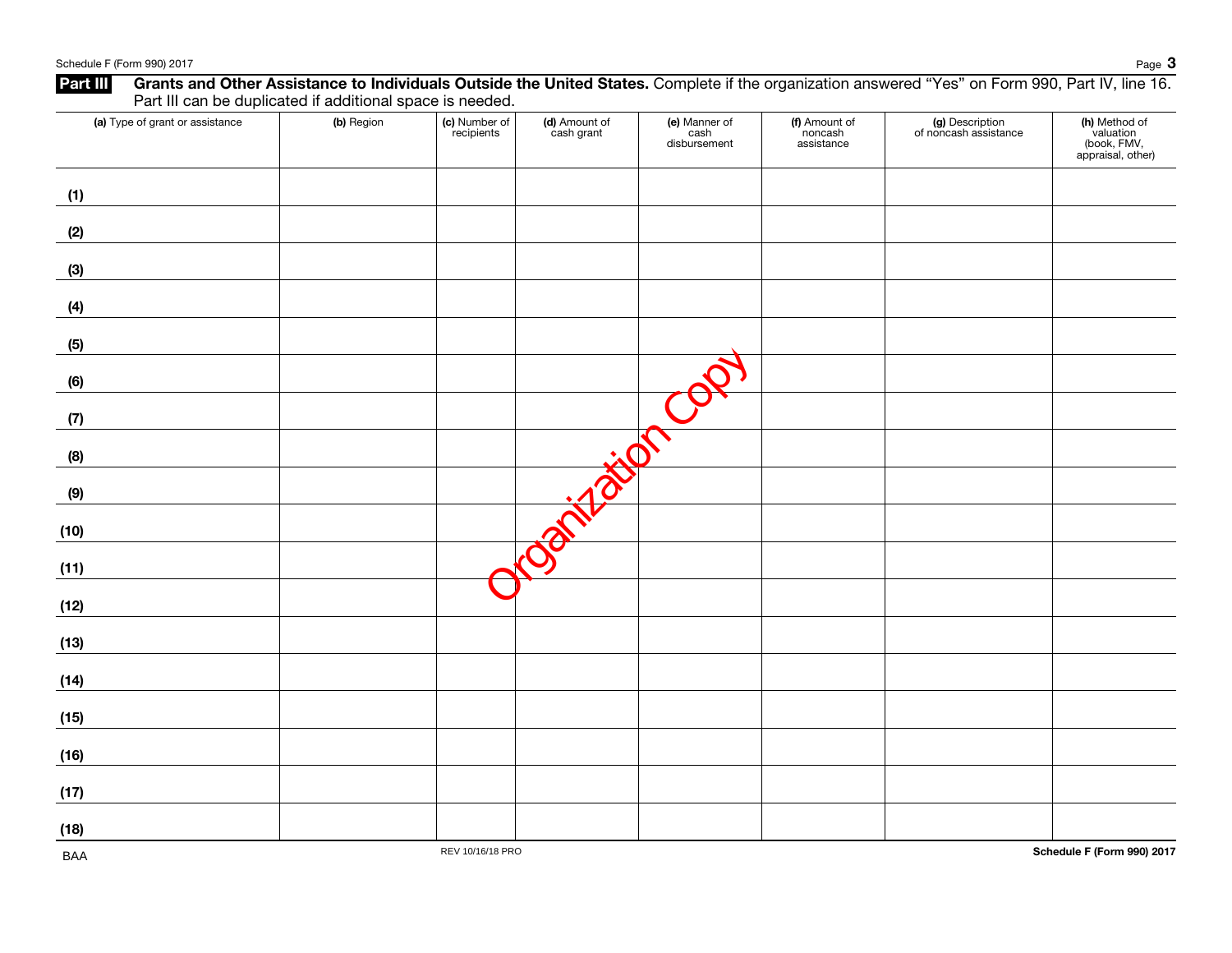Schedule F (Form 990) 2017 Page **4**

| <b>Foreign Forms</b><br>Part IV                                                                                                                                                                                                                                                                                                                                                        |                                                                                                                                                                                                                                                                                                                                                                                                                                                                                                                                                                                                                                                                                                                                                                                                                                                                                                                                                                                                                                                                                                             |                                                                                                                                                                                                                                                                                                                                                           |
|----------------------------------------------------------------------------------------------------------------------------------------------------------------------------------------------------------------------------------------------------------------------------------------------------------------------------------------------------------------------------------------|-------------------------------------------------------------------------------------------------------------------------------------------------------------------------------------------------------------------------------------------------------------------------------------------------------------------------------------------------------------------------------------------------------------------------------------------------------------------------------------------------------------------------------------------------------------------------------------------------------------------------------------------------------------------------------------------------------------------------------------------------------------------------------------------------------------------------------------------------------------------------------------------------------------------------------------------------------------------------------------------------------------------------------------------------------------------------------------------------------------|-----------------------------------------------------------------------------------------------------------------------------------------------------------------------------------------------------------------------------------------------------------------------------------------------------------------------------------------------------------|
|                                                                                                                                                                                                                                                                                                                                                                                        | Yes                                                                                                                                                                                                                                                                                                                                                                                                                                                                                                                                                                                                                                                                                                                                                                                                                                                                                                                                                                                                                                                                                                         | $X_{\text{No}}$                                                                                                                                                                                                                                                                                                                                           |
| Trust With a U.S. Owner (see Instructions for Forms 3520 and 3520-A; don't file with Form 990)                                                                                                                                                                                                                                                                                         | Yes                                                                                                                                                                                                                                                                                                                                                                                                                                                                                                                                                                                                                                                                                                                                                                                                                                                                                                                                                                                                                                                                                                         | $X$ No                                                                                                                                                                                                                                                                                                                                                    |
| Certain Foreign Corporations (see Instructions for Form 5471)<br>and a state of the state of the state of                                                                                                                                                                                                                                                                              | Yes                                                                                                                                                                                                                                                                                                                                                                                                                                                                                                                                                                                                                                                                                                                                                                                                                                                                                                                                                                                                                                                                                                         | $\overline{X}$ No                                                                                                                                                                                                                                                                                                                                         |
| qualified electing fund during the tax year? If "Yes," the organization may be required to file Form 8621,<br>Fund (see Instructions for Form 8621).<br>and the contract of the contract of the contract of the contract of the contract of the contract of the contract of the contract of the contract of the contract of the contract of the contract of the contract of the contra | Yes                                                                                                                                                                                                                                                                                                                                                                                                                                                                                                                                                                                                                                                                                                                                                                                                                                                                                                                                                                                                                                                                                                         | $X$ No                                                                                                                                                                                                                                                                                                                                                    |
| Foreign Partnerships (see Instructions for Form 8865)                                                                                                                                                                                                                                                                                                                                  | Yes                                                                                                                                                                                                                                                                                                                                                                                                                                                                                                                                                                                                                                                                                                                                                                                                                                                                                                                                                                                                                                                                                                         | $X$ No                                                                                                                                                                                                                                                                                                                                                    |
| Instructions for Form 5713; don't file with Form 990).                                                                                                                                                                                                                                                                                                                                 | Yes                                                                                                                                                                                                                                                                                                                                                                                                                                                                                                                                                                                                                                                                                                                                                                                                                                                                                                                                                                                                                                                                                                         | $X$ <sub>No</sub>                                                                                                                                                                                                                                                                                                                                         |
|                                                                                                                                                                                                                                                                                                                                                                                        |                                                                                                                                                                                                                                                                                                                                                                                                                                                                                                                                                                                                                                                                                                                                                                                                                                                                                                                                                                                                                                                                                                             |                                                                                                                                                                                                                                                                                                                                                           |
|                                                                                                                                                                                                                                                                                                                                                                                        | Was the organization a U.S. transferor of property to a foreign corporation during the tax year? If "Yes,"<br>Did the organization have an interest in a foreign trust during the tax year? If "Yes," the organization<br>may be required to separately file Form 3520, Annual Return To Report Transactions With Foreign<br>Trusts and Receipt of Certain Foreign Gifts, and/or Form 3520-A, Annual Information Return of Foreign<br>Did the organization have an ownership interest in a foreign corporation during the tax year? If "Yes,"<br>the organization may be required to file Form 5471, Information Return of U.S. Persons With Respect To<br>Was the organization a direct or indirect shareholder of a passive foreign investment company or a<br>Information Return by a Shareholder of a Passive Foreign Investment Company or Qualified Electing<br>Did the organization have an ownership interest in a foreign partnership during the tax year? If "Yes,"<br>"Yes," the organization may be required to separately file Form $571\%$ , International Boycott Report (see<br>REV 102 PRO | the organization may be required to file Form 926, Return by a U.S. Transferor of Property to a Foreign<br>the organization may be required to file Form 8865, Return of U.S. Persons With Respect to Certain<br>Did the organization have any operations in or related to any boycotting countries during the tax year? If<br>Schedule F (Form 990) 2017 |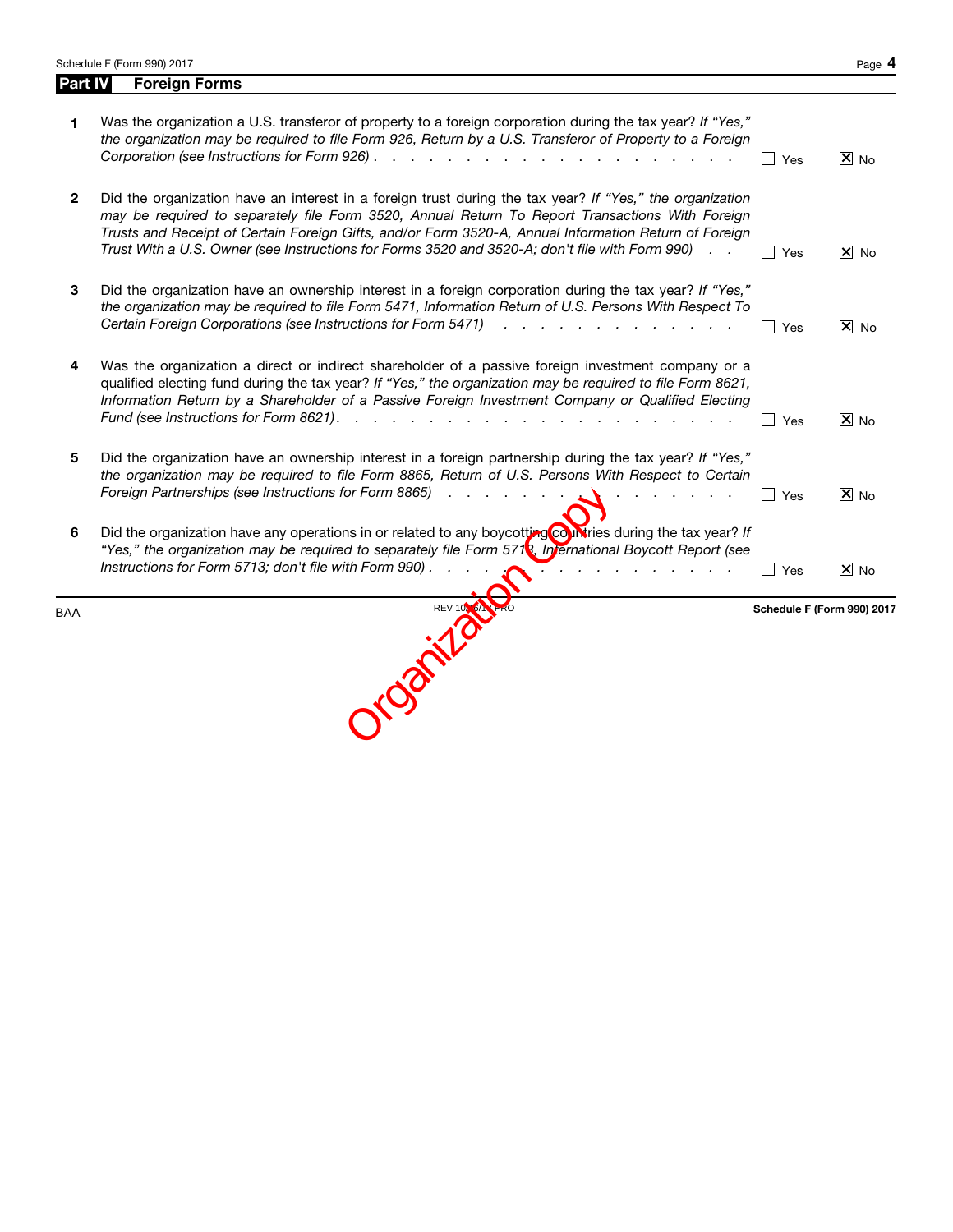# **Part V** Supplemental Information

Provide the information required by Part I, line 2 (monitoring of funds); Part I, line 3, column (f) (accounting method; amounts of investments vs. expenditures per region); Part II, line 1 (accounting method); Part III (accounting method); and Part III, column (c) (estimated number of recipients), as applicable. Also complete this part to provide any additional information. See instructions.

| Pt I Line 2: Grant Reporting Requirements from Recipient |
|----------------------------------------------------------|
| Pt II, Line 1: accrual and paid                          |
| Pt II, Line 1: accrual and paid                          |
|                                                          |
|                                                          |
|                                                          |
|                                                          |
|                                                          |
|                                                          |
|                                                          |
|                                                          |
|                                                          |
|                                                          |
|                                                          |
|                                                          |
| <b>12/11/2</b>                                           |
|                                                          |
|                                                          |
|                                                          |
|                                                          |
|                                                          |
|                                                          |
|                                                          |
|                                                          |
| ------------------------------------                     |
|                                                          |
|                                                          |
|                                                          |
|                                                          |
|                                                          |
|                                                          |
|                                                          |
|                                                          |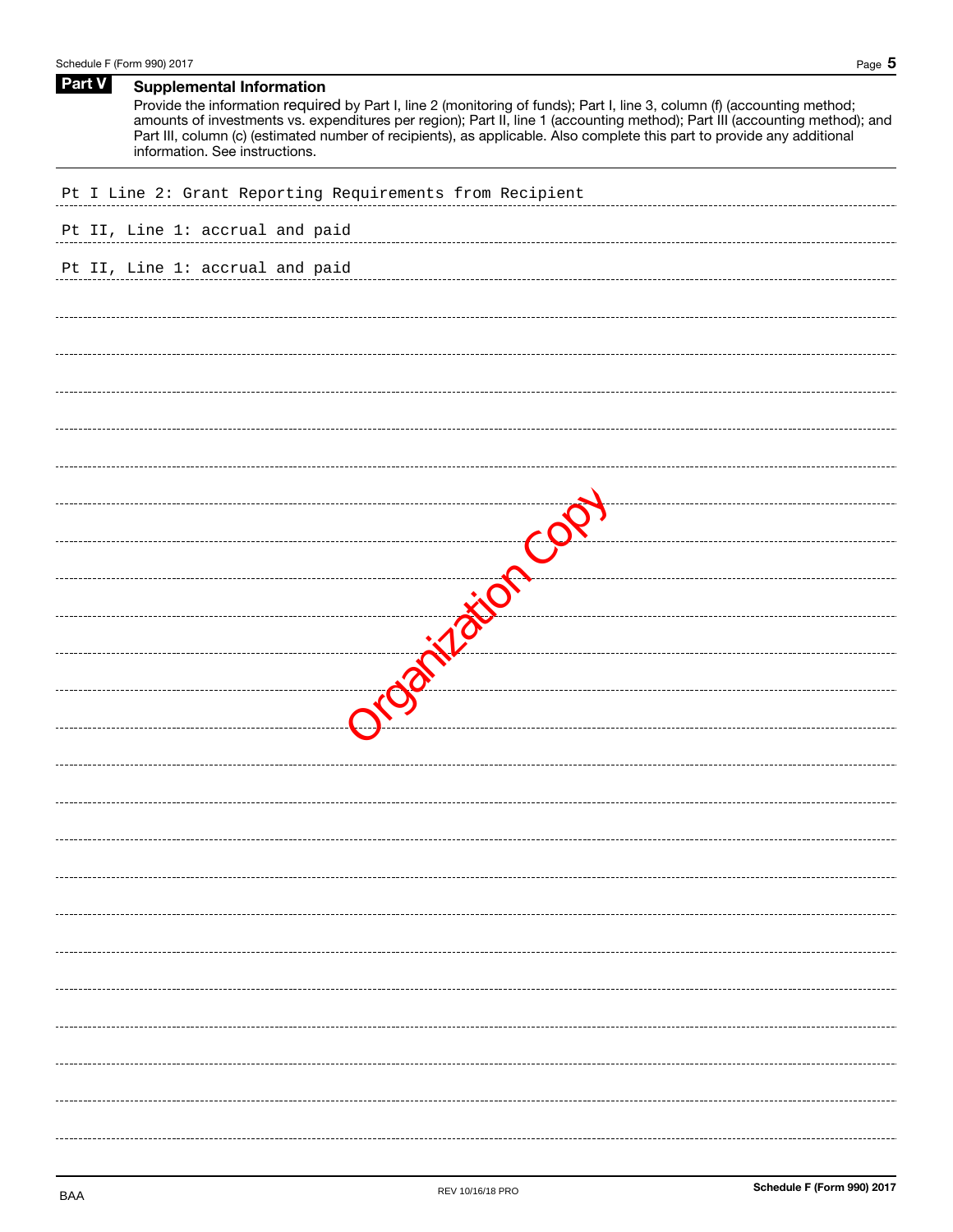# **SCHEDULE M (Form 990)**

# **Noncash Contributions**

OMB No. 1545-0047 20**17**

> **Open to Public Inspection**

a **Complete if the organizations answered "Yes" on Form 990, Part IV, lines 29 or 30.** Attach to Form 990.

Department of the Treasury Internal Revenue Service

▶ Go to *www.irs.gov/Form990* for the latest information.

| Name of<br>e organization (<br>r tne<br>. . | <br>· identification<br>ulover | number |
|---------------------------------------------|--------------------------------|--------|

|              | THE PREM RAWAT FOUNDATION                                                                                      |                               |                                                        |                                                                                    | 91-2166236                                                   |                         |
|--------------|----------------------------------------------------------------------------------------------------------------|-------------------------------|--------------------------------------------------------|------------------------------------------------------------------------------------|--------------------------------------------------------------|-------------------------|
| Part I       | <b>Types of Property</b>                                                                                       |                               |                                                        |                                                                                    |                                                              |                         |
|              |                                                                                                                | (a)<br>Check if<br>applicable | (b)<br>Number of contributions or<br>items contributed | (c)<br>Noncash contribution<br>amounts reported on<br>Form 990, Part VIII, line 1q | (d)<br>Method of determining<br>noncash contribution amounts |                         |
| 1            | Art-Works of art                                                                                               |                               |                                                        |                                                                                    |                                                              |                         |
| $\mathbf{2}$ | Art-Historical treasures                                                                                       |                               |                                                        |                                                                                    |                                                              |                         |
| 3            | Art-Fractional interests                                                                                       |                               |                                                        |                                                                                    |                                                              |                         |
| 4            | Books and publications                                                                                         |                               |                                                        |                                                                                    |                                                              |                         |
| 5            | Clothing and household<br>$goods$                                                                              |                               |                                                        |                                                                                    |                                                              |                         |
| 6            | Cars and other vehicles                                                                                        |                               |                                                        |                                                                                    |                                                              |                         |
| 7            | Boats and planes                                                                                               |                               |                                                        |                                                                                    |                                                              |                         |
| 8            | Intellectual property                                                                                          |                               |                                                        |                                                                                    |                                                              |                         |
| 9            | Securities-Publicly traded                                                                                     |                               |                                                        |                                                                                    |                                                              |                         |
| 10           | Securities-Closely held stock.                                                                                 |                               |                                                        |                                                                                    |                                                              |                         |
| 11           | Securities-Partnership, LLC,<br>or trust interests                                                             |                               |                                                        |                                                                                    |                                                              |                         |
| 12           | Securities-Miscellaneous.                                                                                      |                               |                                                        |                                                                                    |                                                              |                         |
| 13           | Qualified conservation<br>contribution - Historic<br>structures                                                |                               |                                                        |                                                                                    |                                                              |                         |
| 14           | Qualified conservation<br>contribution-Other                                                                   |                               |                                                        |                                                                                    |                                                              |                         |
| 15           | Real estate – Residential                                                                                      |                               |                                                        |                                                                                    |                                                              |                         |
| 16           | Real estate-Commercial                                                                                         |                               |                                                        |                                                                                    |                                                              |                         |
| 17           | Real estate - Other                                                                                            |                               |                                                        |                                                                                    |                                                              |                         |
| 18           | Collectibles                                                                                                   |                               |                                                        |                                                                                    |                                                              |                         |
| 19           | Food inventory                                                                                                 |                               |                                                        |                                                                                    |                                                              |                         |
| 20           | Drugs and medical supplies                                                                                     |                               |                                                        |                                                                                    |                                                              |                         |
| 21           | Taxidermy                                                                                                      |                               |                                                        |                                                                                    |                                                              |                         |
| 22           | Historical artifacts                                                                                           |                               |                                                        |                                                                                    |                                                              |                         |
| 23           | Scientific specimens                                                                                           |                               |                                                        |                                                                                    |                                                              |                         |
| 24           | Archeological artifacts                                                                                        |                               |                                                        |                                                                                    |                                                              |                         |
| 25           |                                                                                                                |                               |                                                        |                                                                                    |                                                              |                         |
| 26           | Other ▶ ( _______________________)                                                                             |                               |                                                        |                                                                                    |                                                              |                         |
| 27           | Other $\blacktriangleright$ ( ___________________________)                                                     |                               |                                                        |                                                                                    |                                                              |                         |
| 28           | Other $\blacktriangleright$ (                                                                                  |                               |                                                        |                                                                                    |                                                              |                         |
| 29           | Number of Forms 8283 received by the organization during the tax year for contributions for                    |                               |                                                        |                                                                                    |                                                              |                         |
|              | which the organization completed Form 8283, Part IV, Donee Acknowledgement                                     |                               |                                                        |                                                                                    | 29                                                           |                         |
|              |                                                                                                                |                               |                                                        |                                                                                    |                                                              | <b>No</b><br><b>Yes</b> |
| 30a          | During the year, did the organization receive by contribution any property reported in Part I, lines 1 through |                               |                                                        |                                                                                    |                                                              |                         |

| 30a | During the year, did the organization receive by contribution any property reported in Part I, lines 1 through<br>28, that it must hold for at least three years from the date of the initial contribution, and which isn't required |     |                           |
|-----|--------------------------------------------------------------------------------------------------------------------------------------------------------------------------------------------------------------------------------------|-----|---------------------------|
|     |                                                                                                                                                                                                                                      | 30a | $\times$                  |
|     | <b>b</b> If "Yes," describe the arrangement in Part II.                                                                                                                                                                              |     |                           |
| 31  | Does the organization have a gift acceptance policy that requires the review of any nonstandard                                                                                                                                      |     |                           |
|     |                                                                                                                                                                                                                                      | 31  | $\times$                  |
|     | 32a Does the organization hire or use third parties or related organizations to solicit, process, or sell noncash                                                                                                                    |     |                           |
|     |                                                                                                                                                                                                                                      | 32a | $\boldsymbol{\mathsf{x}}$ |
|     | <b>b</b> If "Yes," describe in Part II.                                                                                                                                                                                              |     |                           |
| 33  | If the organization didn't report an amount in column (c) for a type of property for which column (a) is checked,<br>describe in Part II.                                                                                            |     |                           |

**For Paperwork Reduction Act Notice, see the Instructions for Form 990. Schedule M (Form 990) 2017 BAA**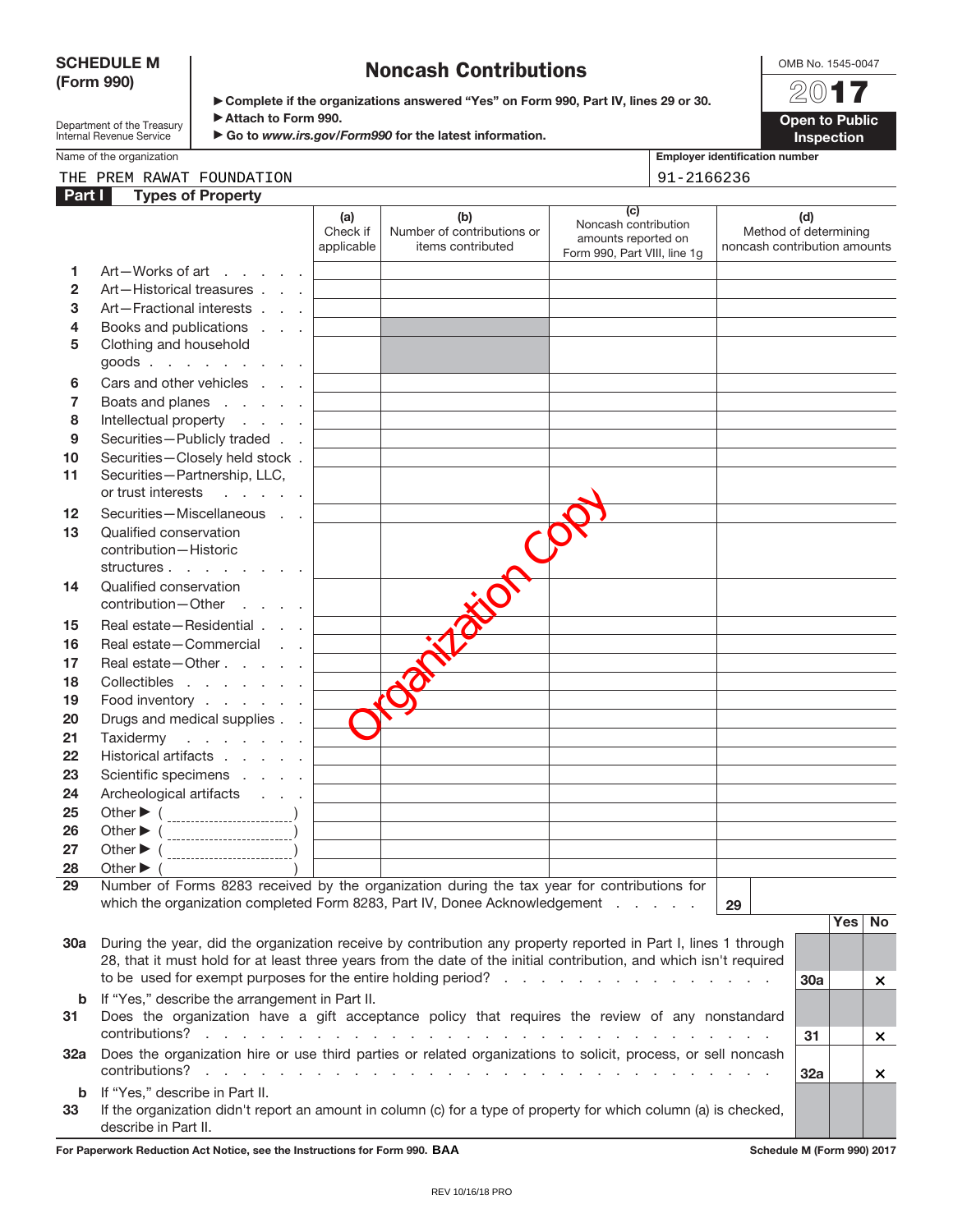| <b>SCHEDULE O</b><br><b>Supplemental Information to Form 990 or 990-EZ</b><br>(Form 990 or 990-EZ)<br>Complete to provide information for responses to specific questions on<br>Form 990 or 990-EZ or to provide any additional information. |                                                                                        |                                       | OMB No. 1545-0047<br>2017                  |  |  |  |  |  |
|----------------------------------------------------------------------------------------------------------------------------------------------------------------------------------------------------------------------------------------------|----------------------------------------------------------------------------------------|---------------------------------------|--------------------------------------------|--|--|--|--|--|
| Department of the Treasury<br>Internal Revenue Service                                                                                                                                                                                       | Attach to Form 990 or 990-EZ.<br>Go to www.irs.gov/Form990 for the latest information. |                                       | <b>Open to Public</b><br><b>Inspection</b> |  |  |  |  |  |
| Name of the organization                                                                                                                                                                                                                     |                                                                                        | <b>Employer identification number</b> |                                            |  |  |  |  |  |
| THE PREM RAWAT FOUNDATION                                                                                                                                                                                                                    |                                                                                        | 91-2166236                            |                                            |  |  |  |  |  |
|                                                                                                                                                                                                                                              | Pt VI, Line 11b: FORM 990 sent to board member for review before filed                 |                                       |                                            |  |  |  |  |  |
|                                                                                                                                                                                                                                              | Pt VI, Line 12c: Written Disclosure and Conflict of Interest policy signed             |                                       |                                            |  |  |  |  |  |
|                                                                                                                                                                                                                                              | Pt VI, Line 15a: No compensation for Key officers, Board Reviews any comp.             |                                       |                                            |  |  |  |  |  |
|                                                                                                                                                                                                                                              | Pt VI, Line 15b: 4 Employees salary board approved, below market rate                  |                                       |                                            |  |  |  |  |  |
|                                                                                                                                                                                                                                              | Pt VI, Line 2: Board members Daya Rawat and Amar Rawat are related                     |                                       |                                            |  |  |  |  |  |
| Pt IX, Line 24e:                                                                                                                                                                                                                             | Description: Misc Fees, Operations                                                     |                                       |                                            |  |  |  |  |  |
| Total: \$8,673                                                                                                                                                                                                                               |                                                                                        |                                       |                                            |  |  |  |  |  |
| Program services: \$1,038                                                                                                                                                                                                                    |                                                                                        |                                       |                                            |  |  |  |  |  |
|                                                                                                                                                                                                                                              | Management and general: \$7,635                                                        |                                       |                                            |  |  |  |  |  |
| Fundraising: \$0                                                                                                                                                                                                                             |                                                                                        |                                       |                                            |  |  |  |  |  |
|                                                                                                                                                                                                                                              |                                                                                        |                                       |                                            |  |  |  |  |  |
|                                                                                                                                                                                                                                              |                                                                                        |                                       |                                            |  |  |  |  |  |
|                                                                                                                                                                                                                                              | John Mary                                                                              |                                       |                                            |  |  |  |  |  |
|                                                                                                                                                                                                                                              |                                                                                        |                                       |                                            |  |  |  |  |  |
|                                                                                                                                                                                                                                              |                                                                                        |                                       |                                            |  |  |  |  |  |
|                                                                                                                                                                                                                                              |                                                                                        |                                       |                                            |  |  |  |  |  |
|                                                                                                                                                                                                                                              |                                                                                        |                                       |                                            |  |  |  |  |  |
|                                                                                                                                                                                                                                              |                                                                                        |                                       |                                            |  |  |  |  |  |
|                                                                                                                                                                                                                                              |                                                                                        |                                       |                                            |  |  |  |  |  |
|                                                                                                                                                                                                                                              |                                                                                        |                                       |                                            |  |  |  |  |  |
|                                                                                                                                                                                                                                              |                                                                                        |                                       |                                            |  |  |  |  |  |
|                                                                                                                                                                                                                                              |                                                                                        |                                       |                                            |  |  |  |  |  |
|                                                                                                                                                                                                                                              |                                                                                        |                                       |                                            |  |  |  |  |  |
|                                                                                                                                                                                                                                              |                                                                                        |                                       |                                            |  |  |  |  |  |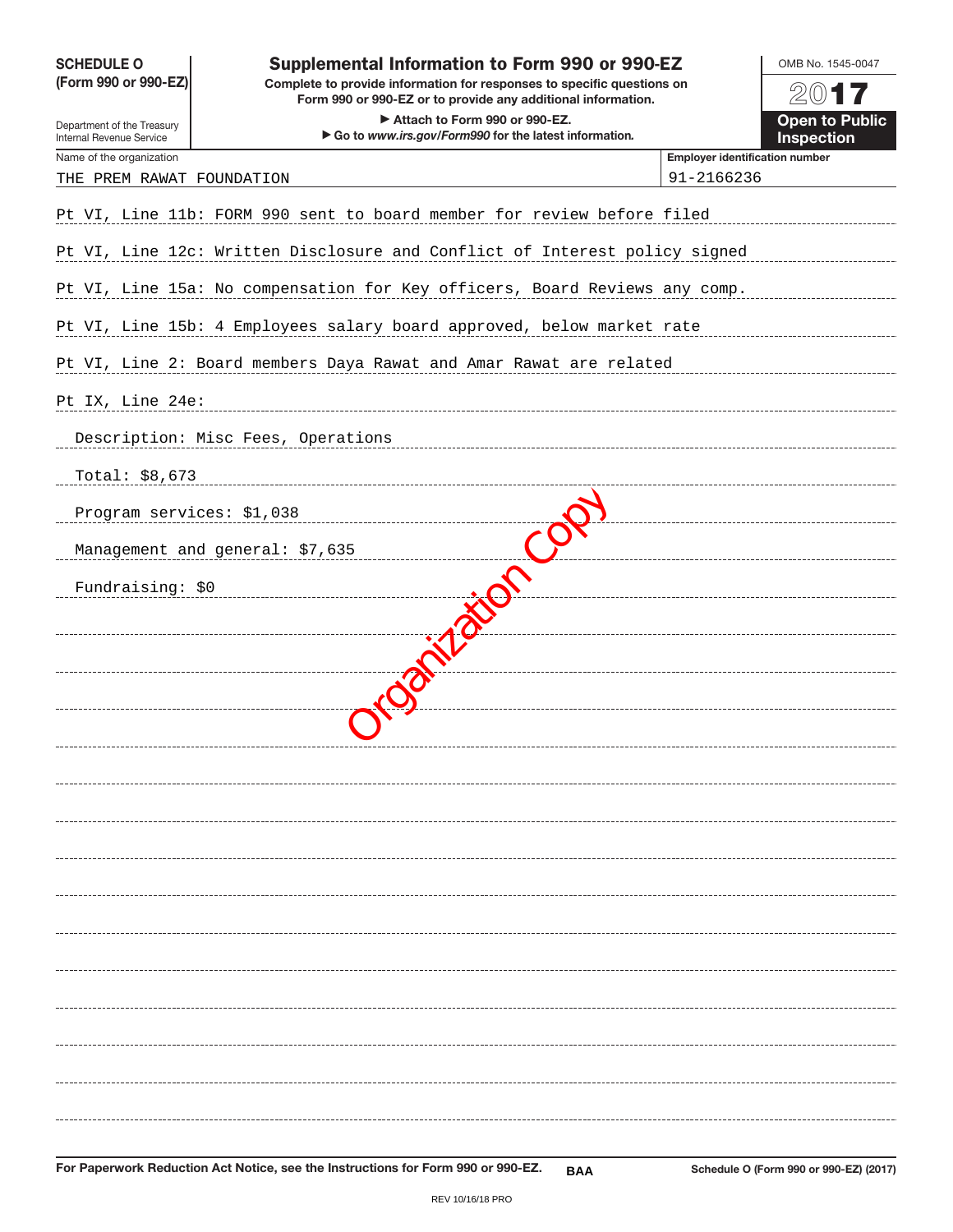# **Additional information from your 2017 Federal Exempt Tax Return**

# **Form 990: Return of Organization Exempt from Income Tax Line 4a Expenses Itemization Statement**

| LING 4d EXPENSES   | <b>Heilizauon Statement</b> |          |
|--------------------|-----------------------------|----------|
| <b>Description</b> |                             | Amount   |
| Peace Initiatives  |                             | 507,920. |
| Peace Education    |                             | 403,894. |
|                    | <b>Total</b>                | 911,814. |

# **Form 990: Return of Organization Exempt from Income Tax**

| <b>Description</b>                    | Amount   |
|---------------------------------------|----------|
| Houston Food Bank                     | 42,500.  |
| Americares Foundation (Puerto Rico)   | 43,000.  |
| Unlimited Cloud (Computer Labs Nepal) | 40,000.  |
| <b>Total</b>                          | 125,500. |

# **Form 990: Return of Organization Exempt from Income Tax**

| <b>Total</b>                                                                  | 125,500.                     |
|-------------------------------------------------------------------------------|------------------------------|
| Form 990: Return of Organization Exempt from Income Tax<br>Line $3$ col $(B)$ | <b>Itemization Statement</b> |
| <b>Description</b>                                                            | <b>Amount</b>                |
| Nepal NGO Humanitarian Relief                                                 | 36,000.                      |
| South African Peace Foundation PEP                                            | 40,000.                      |
| Eye Clinics India                                                             | 5,745.                       |
| Food For People GHANA                                                         | 90,000.                      |
| Food For People Nepal                                                         | 50,000.                      |
| <b>Total</b>                                                                  | 221,745.                     |

# **Form 990: Return of Organization Exempt from Income Tax Line 19 col (B) Itemization Statement**

| <b>Description</b>        | Amount  |
|---------------------------|---------|
| <b>Recognition Events</b> | 38,841. |
| Peace Education Venues    | 12,875. |
| Total                     | 51,716. |

# **Form 990: Return of Organization Exempt from Income Tax Line 23 col (C) Itemization Statement**

| <b>Description</b> | <b>Amount</b> |
|--------------------|---------------|
| GL 7085/6875       | 13,132.       |
|                    | $-2,583.$     |
| Total              | 10,549.       |

# **Line 1 col (B) Itemization Statement**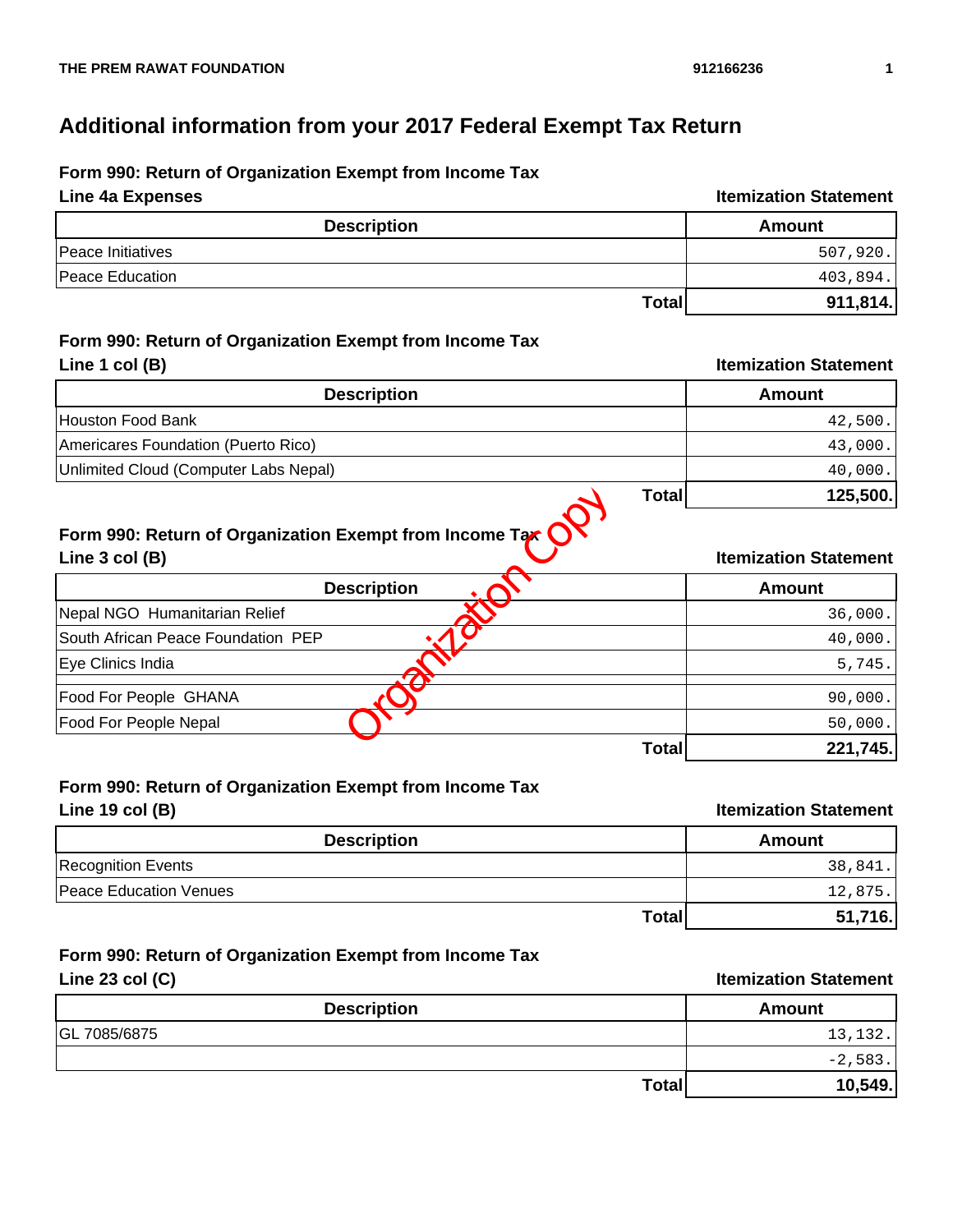# **Form 990: Return of Organization Exempt from Income Tax Part VIII, Line 24 (continued) (1) Line 24 col (B) Itemization Statement**

| <b>Description</b>                        | Amount   |  |  |  |  |
|-------------------------------------------|----------|--|--|--|--|
| Peace Initative Videos, Media             | 188,578. |  |  |  |  |
| Peace Initiative Materals Printed         | 26,587.  |  |  |  |  |
| Peace Initiative Development and Creative | 6,870.   |  |  |  |  |
| Peace Education Development and Creative  | 20,811.  |  |  |  |  |
| Peace Education videos, Media Materials   | 81,476.  |  |  |  |  |
| <b>Total</b>                              | 324,322. |  |  |  |  |

# **Form 990: Return of Organization Exempt from Income Tax Part VIII, Line 24 (continued) (3)**

**Line 24 col (B) Itemization Statement**

| $\blacksquare$    |                    | 10011112001011000000110110 |
|-------------------|--------------------|----------------------------|
|                   | <b>Description</b> | Amount                     |
| Peace Initiative  |                    | 1,561.                     |
| Postage, Delivery |                    | 24,409.                    |
|                   | Total              | 25,970.                    |
|                   | -                  |                            |

# **Form 990: Return of Organization Exempt from Income Tax**

| Postage, Delivery                                       |       | 24, 409.                     |
|---------------------------------------------------------|-------|------------------------------|
|                                                         | Total | 25,970.                      |
| Form 990: Return of Organization Exempt from Income Tax |       |                              |
| Line 2, column (A)                                      |       | <b>Itemization Statement</b> |
| <b>Description</b>                                      |       | Amount                       |
| SHORT-TERM INVESTMENTS                                  |       | 802,371.                     |
| <b>LONG-TERM INVESTMENTS</b>                            |       | 31,557.                      |
|                                                         | Total | 833,928.                     |
| Schedule D: Supplemental Financial Statements           |       |                              |

# **Schedule D: Supplemental Financial Statements Equipment col (a) Itemization Statement**

| <b>Description</b>        | Amount  |
|---------------------------|---------|
| $ 2015 \text{ Media Eq} $ | 32,014. |
| 2016 Media Eq             | 3,759.  |
| 2017 Media Eq             | 5,811.  |
| Total                     | 41,584. |